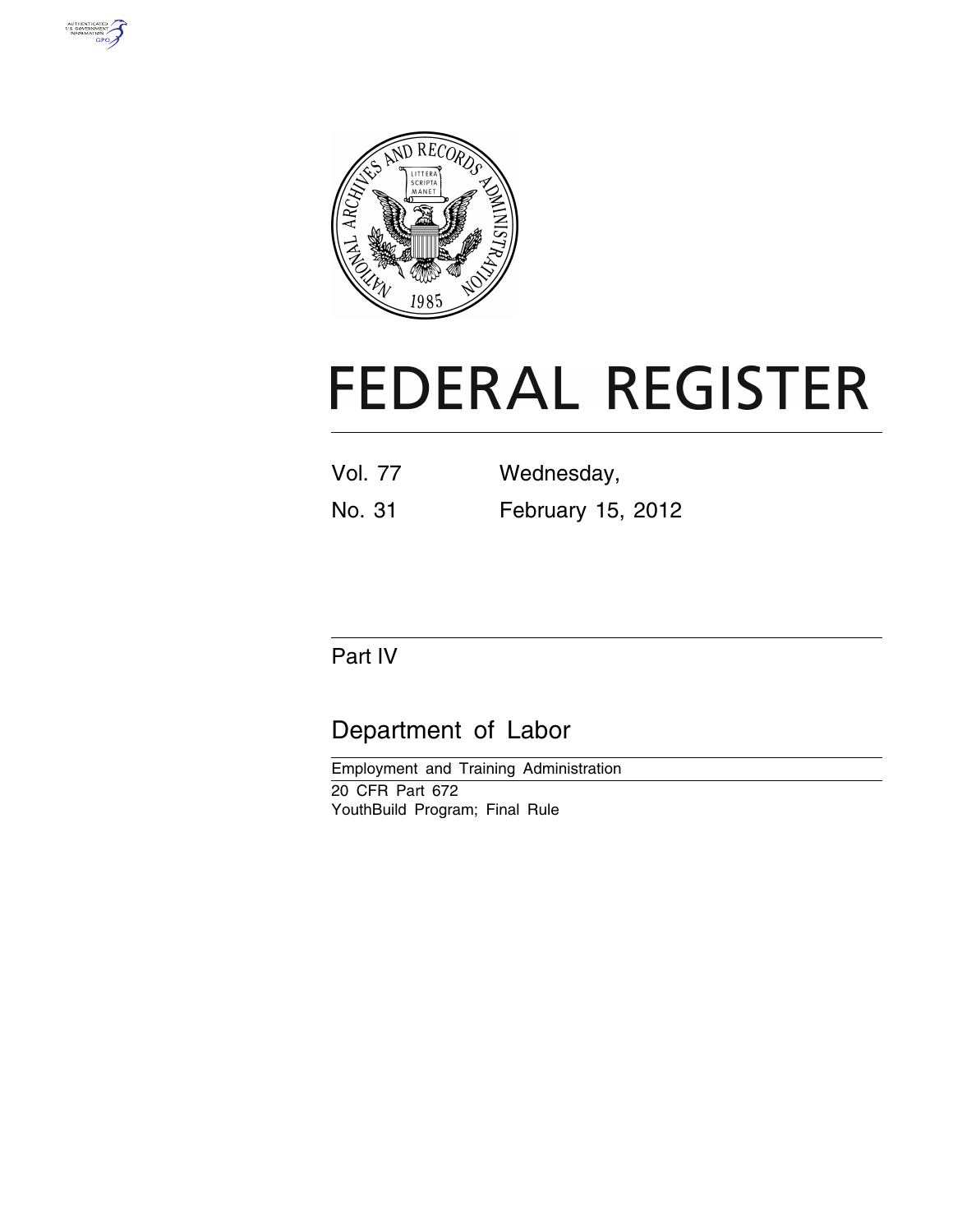#### **DEPARTMENT OF LABOR**

**Employment and Training Administration** 

#### **20 CFR Part 672**

**RIN 1205–AB49** 

#### **YouthBuild Program**

**AGENCY:** Employment and Training Administration, Labor. **ACTION:** Final rule.

**SUMMARY:** The Employment and Training Administration (ETA) of the U.S. Department of Labor (Department) issues this final rule to implement the YouthBuild Transfer Act of 2006 (Transfer Act), which establishes the YouthBuild program in the Department under subtitle D of Title I of the Workforce Investment Act of 1998 (WIA) as amended. The final rule clarifies the requirements of the Transfer Act for YouthBuild program providers and participants. The final rule sets the standards under which YouthBuild program providers can carry out the goals of the program, which are to assist at-risk youth in obtaining a High School diploma or General Educational Development (GED) diploma and acquiring occupational skills training that leads to employment through the construction/rehabilitation of housing for low-income or homeless individuals and families in the community.

**DATES:** *Effective date:* This final rule is effective April 16, 2012.

## **FOR FURTHER INFORMATION CONTACT:**

Sanzanna Toles, Program Manager, Division of Youth Services, Office of Workforce Investment, U.S. Department of Labor, 200 Constitution Avenue, Room N–4508, Washington, DC 20210; telephone 202–693–3030 (this is not a toll free number). Individuals with hearing or speech impairments may access the telephone number above via TTY by calling the toll-free Federal information Relay service at 1–800– 877–8339.

#### **SUPPLEMENTARY INFORMATION:**

#### **Executive Summary**

#### *I. Purpose of the Regulatory Action*

a. The ETA of the Department issues this final rule to implement the Transfer Act, which establishes the YouthBuild program in the Department under subtitle D of Title I of the WIA as amended.

b. On September 22, 2006, the Transfer Act, codified at Section 173A of the WIA, 29 U.S.C. 2918a, was signed into law. The Transfer Act authorizes

grants for job training and educational activities for at-risk youth who, as part of their training, help construct or rehabilitate housing for homeless individuals and families and lowincome families in their respective communities. Participants receive a combination of classroom training, job skills development, and on-site training in the construction trades.

#### *II. Summary of the Major Provisions of the Regulatory Action In Question*

The final rule clarifies the requirements of the Transfer Act for YouthBuild program providers and participants. The final rule sets the standards under which YouthBuild program providers can carry out the goals of the program, which are to assist at-risk youth in obtaining a High School diploma or GED and acquiring occupational skills training that leads to employment through the construction/ rehabilitation of housing for low-income or homeless individuals and families in the community. Furthermore, the final rule expands the occupational skills training opportunities in YouthBuild beyond construction skills training. We have determined, based on comments received advocating the expansion of the training offered to include occupational skills training and our program administration experience, that allowing other occupational skills training will help YouthBuild programs provide more successful job placement outcomes and secondary schools placements for program participants.

#### *III. Costs and Benefits*

This rule has not been designated an economically significant rule under section 3(f) of Executive Order 12866. However, we provide an analysis of the impact of the final rule, including a costs and benefits analysis under Executive Order 13563, in the Administrative Section of this final rule.

The Preamble of this final rule is organized as follows:

# I. Background—provides a brief description

- of the development of the final rule; II. General Discussion of the Rulemaking;
- III. Section-by-Section Review of the Final
- Rule—analyzes comments and summarizes and discusses the structure and requirements of the YouthBuild Program;
- IV. Administrative Section—sets forth the applicable regulatory requirements.

#### **I. Background**

On September 22, 2006, the YouthBuild Transfer Act of 2006, Public Law 109–281 (Transfer Act), codified at Section 173A of the Workforce Investment Act of 1998 (WIA), 29 U.S.C. 2918a, was signed into law. The

Transfer Act authorizes grants for job training and educational activities for at-risk youth who, as part of their training, help construct or rehabilitate housing for homeless individuals and families and low-income families in their respective communities. Participants receive a combination of classroom training, job skills development, and on-site training in the construction trades.

The White House Task Force for Disadvantaged Youth recommended transferring the administration of the YouthBuild program, also known as ''Hope for Youth,'' from the U.S. Department of Housing and Urban Development (HUD) to the Department. *The White House Task Force for Disadvantaged Youth Final Report.* Pg. 4, October 2003.

The transfer allows for greater coordination of the YouthBuild program with Job Corps, WIA Youth Programs, the workforce investment system, including local workforce investment boards (WIBs), One-Stop Career Centers, and their partner programs (for example, Federal, State, and local education agencies), while at the same time retaining many of the same affordable housing goals as the HUD program. The Transfer Act transfers the authority for the YouthBuild program from the Cranston-Gonzalez National Affordable Housing Act (49 U.S.C. 12899 *et seq.*) (Cranston-Gonzales Act) to subtitle D of Title I of WIA, and it makes modifications and changes to the programs that focus on increasing the skilled workforce available for the construction trades.

The Transfer Act authorizes the expansion of activities authorized under the YouthBuild program to include many activities authorized under the WIA Title I youth formula program. This rule maintains all the goals of the YouthBuild program as originally developed under HUD, but shifts the emphasis to education and skills training for at-risk youth participants. The Department will continue to support the development of affordable housing which was a goal of the HUD program.

The Transfer Act retains the out-ofschool and age requirements that were in the Cranston-Gonzalez Act for YouthBuild, targeting eligible youth who are school dropouts and are between the ages of 16 and 24 years old. The Transfer Act further provides that at least 75 percent of participants must be school drop-outs who are members of low-income families, foster care youth, youth offenders, youths with a disability, children of an incarcerated parent, or migrant youths. In addition,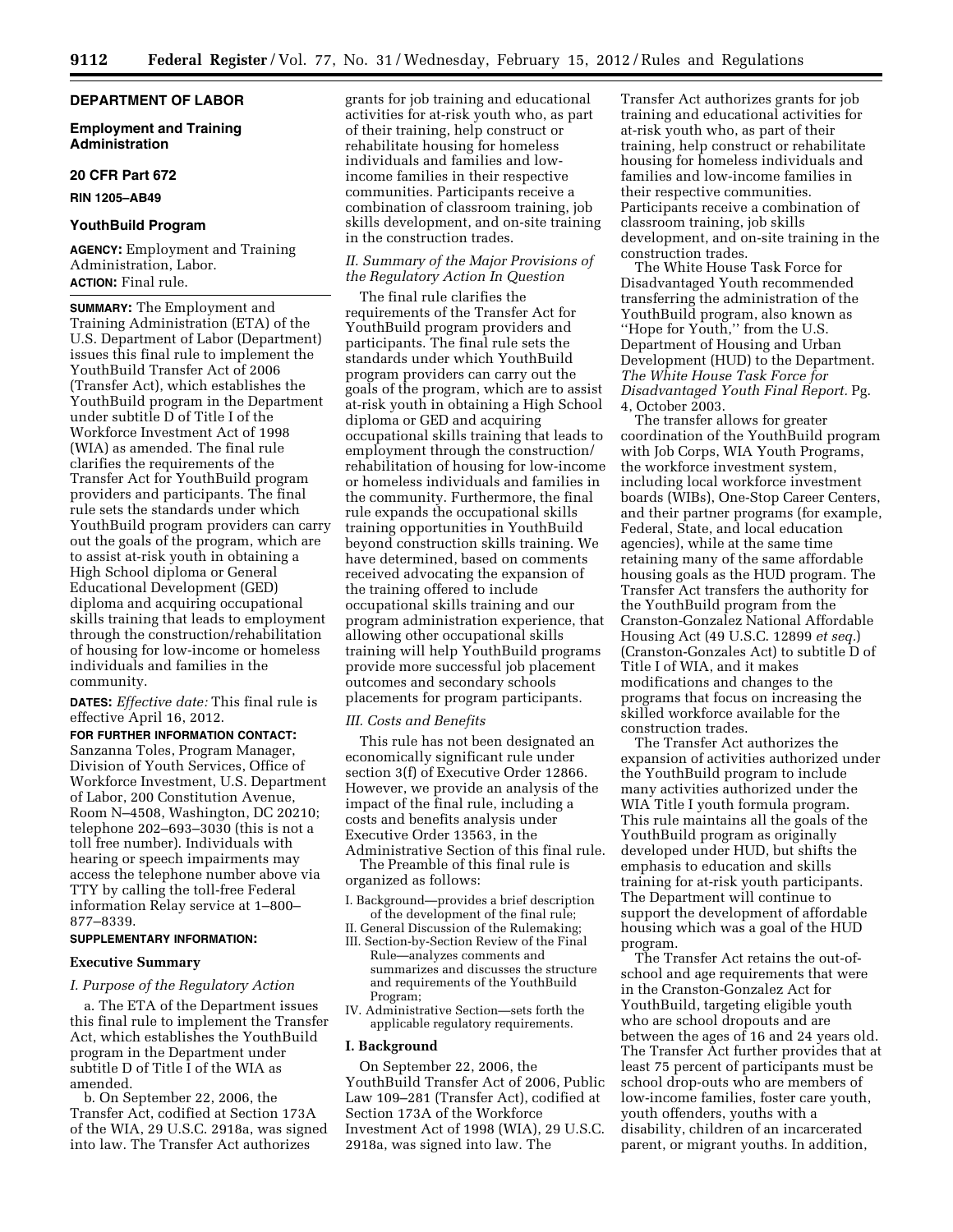to ensure that other at-risk youths have access to the program, the Transfer Act includes a 25 percent eligibility exception. This exception permits secondary schools to refer students to a YouthBuild program that offers a secondary school diploma if the program is determined to be a better fit for the youth. The exception also allows youth who have a diploma or GED but test as basic skills deficient to participate in a YouthBuild program.

#### **II. General Discussion of the Rulemaking**

We have administered the YouthBuild program, including making grants, since the passage of the Transfer Act. In drafting the Notice of Proposed Rulemaking (NPRM), we relied on the knowledge gained from administering the program, along with the experience gained in developing the WIA Youth Program. Consistent with the Transfer Act, the rule incorporates technical modifications to the YouthBuild program to make it consistent with WIA job training, education, and employment goals. Moreover, the rule authorizes education and workforce investment activities such as occupational skills training, internships, and job shadowing, as well as community service and peer-centered activities. In addition, the rule describes how we will use performance indicators developed for Federal youth employment and training programs to enhance the accountability of YouthBuild programs.

On August 27, 2010, ETA published the YouthBuild NPRM at 75 FR 52671 (Aug 27, 2010). The NPRM explained our main focus is to prepare at-risk youth for employment, although the construction and rehabilitation of affordable housing continues to be a major component of the YouthBuild training program. Therefore, the NPRM increased the emphasis on the education and occupational skills training provided by YouthBuild programs. Specifically, the NPRM proposed that the occupational skills training offered in YouthBuild programs must begin upon program enrollment and be tied to the award of an industryrecognized credential; i.e., the National Center for Construction Education and Research (NCCER), the Home Builder's Institute's (HBI) HPACT curriculum, or the Building Trades Multi-Craft Core curriculum. Additionally, the NPRM placed emphasis on coordinating training with registered apprenticeship programs, which will allow participants to enter such programs upon exiting YouthBuild.

The NPRM proposed the use of some YouthBuild funds to pay for supervision and training costs to allow participants to develop skills and obtain work experience in the rehabilitation or construction of community buildings and other public facilities. The NPRM advanced these and other new activities to better assist at-risk youth in preparing for employment.

Finally, in the NPRM, we solicited comments on whether YouthBuild should continue to focus on construction skills training or whether skills training should be expanded to other industry areas.

# *Overview of the Comments Received on the NPRM*

The comment period for the NPRM was open from August 27, 2010 to October 26, 2010. We received twentynine comment letters in response to the NPRM. The commenters represented a broad range of constituencies for the YouthBuild program, including seven private citizens, five local and community employment and training organizations, two union organizations, five local YouthBuild programs, two local governments, two Federal agencies, three state governments, one advocacy organization, and two individuals with YouthBuild U.S.A.

The comments raised a variety of concerns, some general and some pertaining to specific provisions or specific proposals. After reviewing the comments, we have modified some provisions and retained others as originally proposed in the NPRM. The issue most frequently raised in the comments concerned the NPRM's specific proposals for various program requirements. Most of these comments were requests for clarification about specific program requirements, such as the time allowed for follow-up services for program participants. Several commenters also addressed the question whether the YouthBuild program should continue to focus on construction skills training or if we should allow other occupational skills training in YouthBuild.

We received several comments that were beyond the scope of the proposed rule and included issues with the YouthBuild Solicitation for Grant Applications, published at 73 FR 58653 (October 7, 2008), and individual State laws. These are issues that cannot be resolved or implemented through this regulatory process or are not within the Department's purview. Additionally, comments submitted in a manner inconsistent with the specific directions of the NPRM or submitted after the

comment period closed were not considered.

### **III. Section-by-Section Review of the Final Rule**

When developing this final rule the substantive issues raised by the comments were taken into careful consideration. These issues and our reasons for developing the final rule as it is written are discussed below.

#### *Subpart A—Purpose and Definitions*

Sections 672.100, .105, and .110 deal with the purpose, scope, and definitions related to the YouthBuild program. Significantly, under § 672.100, we emphasize that YouthBuild is a workforce development program in addition to a program that aims to increase the amount of affordable housing for low-income and homeless individuals and families. This emphasis implements one of the primary goals of the Transfer Act, which, in moving the administration of YouthBuild from HUD to the Department, was to make YouthBuild a program that focuses on occupational skills development.

#### What is YouthBuild? (§ 672.100)

This section describes the YouthBuild program as administered by the Department. One commenter requested either an expansion or clarification of the description of the YouthBuild program. The commenter suggested changing the description of the program as being for secondary school dropouts, to read ''at least 75 [percent] of whom have left school without a diploma.'' The commenter states this would make it clear at the outset that not all YouthBuild participants must lack a High-School diploma.

We believe that § 672.300 clearly articulates who may be an eligible participant by stating that at least 75 percent of participants must lack a High-School diploma, while no more than 25 percent of participants may have a diploma but are still basic skills deficient as defined in section 101(4) of WIA. Nevertheless, we have accommodated the commenter's concern by adding the words ''most of whom'' to make clear that there are some YouthBuild participants who need not be high school dropouts.

# What are the purposes of the YouthBuild program? (§ 672.105)

This section details the goals of the YouthBuild program. We received four comments from two commenters on this section. We changed § 672.105(a) by emphasizing that YouthBuild participants should obtain education and training for high-demand and local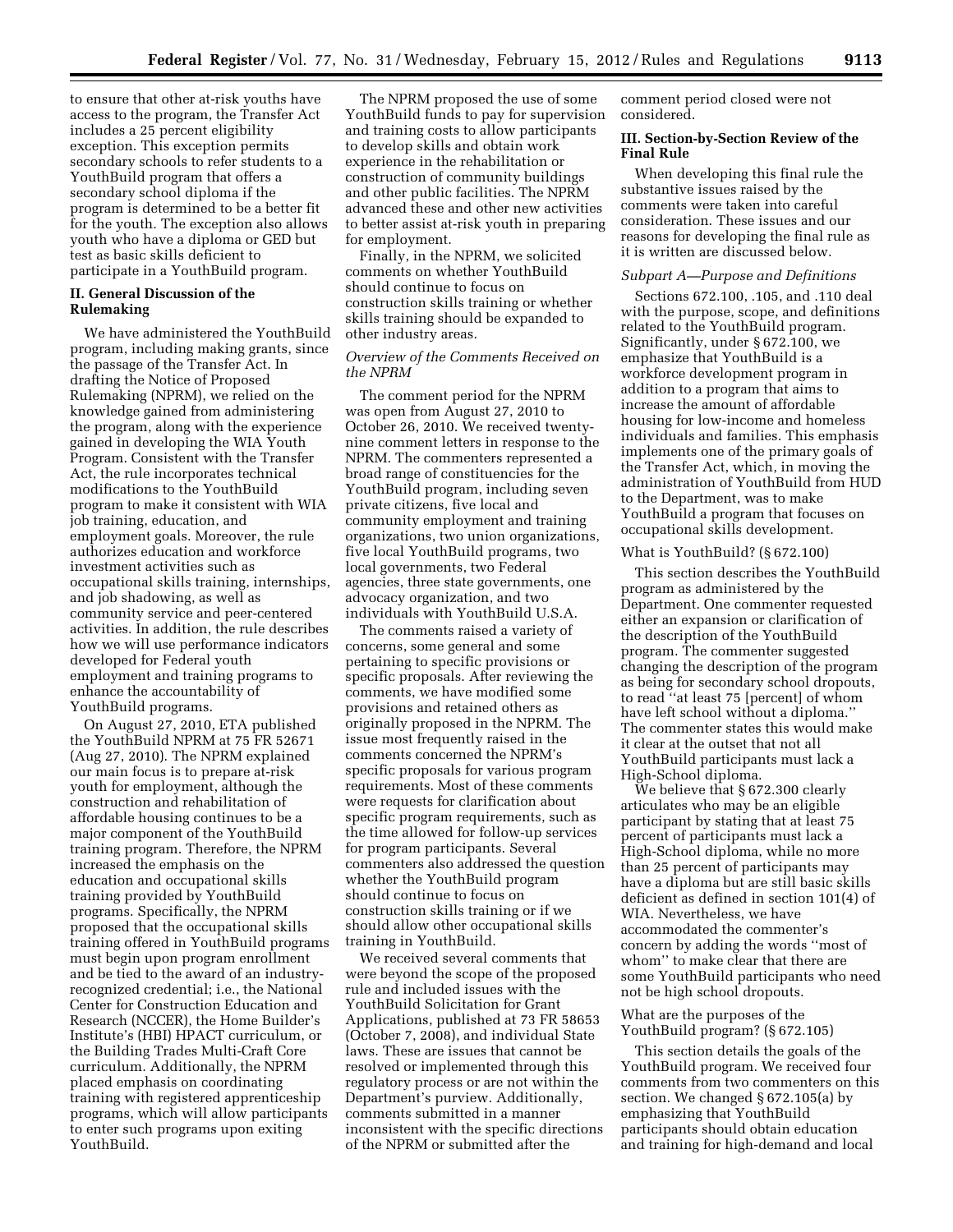in-demand jobs to achieve economic self-sufficiency. We believe this change better reflects WIA Sec. 173(A)(a) which states that the purpose of YouthBuild is to provide education and employment skills for participants for occupations in demand. One commenter made a recommendation to insert the following sentence, ''[t]o assist participants in overcoming barriers, the program provides a variety of case management and counseling supports, as well as training in life skills'' in § 672.105(a). The commenter suggests that the purpose for the change is to appropriately emphasize key components of successful programs. We agree that case management and counseling are key components to a YouthBuild program but we do not think it is appropriate to highlight these components in this section which is a broad statement of the program's goals. Instead, these services are more appropriately addressed in the discussion of § 672.210.

The commenter also recommended changing  $\S 672.105(a)(3)$  from the goal being to ''reduce the rate of homelessness in communities with YouthBuild programs," to the goal being ''to expand the supply of permanent affordable housing \* \* \*'' The commenter believes the change is more accurate and is a direct reflection of the Transfer Act. We agree with the commenter and have changed the language at  $\S 672.105(a)(3)$  to more accurately reflect the language of the Transfer Act.

The other commenter requested that the final rule articulate the importance of recruiting young women and young women with children as provided in the Transfer Act. The commenter went on to explain that special efforts to recruit young women into YouthBuild are essential to increasing their participation because few women are exposed to the construction trades and other non-traditional occupations while they are in school.

We agree with the commenter about the importance of recruiting young women and participants with children but we don't feel it is appropriate to amend the statement of goals. Instead, we will consider the effort to recruit, or plans to recruit young women put forth by YouthBuild programs and applicants as an important factor in the Solicitation for Grant Application selection process.

What definitions apply to this part? (§ 672.110)

This section explains the definitions applicable to this final rule. We received comments, which we discuss below, on several of the definitions. Those

definitions on which we did not receive comments have been adopted as proposed.

# *Alternative School*

In part, the proposed definition of ''alternative school'' reads, ''An 'alternative school' must be recognized by the authorizing entity designated by the State, must award a high school diploma and, must be affiliated with YouthBuild programs. \* \* \*" One commenter pointed out that some YouthBuild programs are recognized by authorizing entities but only offer GEDs while other YouthBuild programs offer GEDs and High School Diplomas and are recognized by authorizing entities. The commenter goes on to ask what the impact of these regulations would be on the alternative school status of those YouthBuild programs that offer GEDs and High School Diplomas.

We have changed the rule so that schools offering both a high school diploma and a GED, when authorized by the appropriate entity, can be included as an alternative school. For the purposes of participation in a sequential services strategy, schools that offer only High School Diplomas will continue to be considered alternative schools. In order for a YouthBuild Program's academic component to meet the definition of a ''sequential service strategy,'' as defined in § 672.110, the program's alternative school must award a high school diploma and not a GED. This allows YouthBuild programs with alternative schools to enroll out-ofschool youth participants into their alternative school prior to enrollment into their YouthBuild program, while enabling them to maintain their out-ofschool youth eligibility at the time of their enrollment into the YouthBuild program as long as it is part of a ''sequential service strategy.'' This flexibility is only granted to YouthBuild programs with alternative schools that award high school diplomas and not GEDs because research establishes that individuals who receive a high school diploma have a higher long-term earning potential than individuals who receive a GED. GEDs are also generally achieved by participants within the first year of service. The flexibility for YouthBuild grantees to use a ''sequential service strategy'' is an incentive for more programs to move towards high school diploma granting academic components, and supports earlier dropout recovery of future YouthBuild participants and prevents programs from having to drop youth out of their program so they can then reenroll as an out-of-school youth.

# *Community or Other Public Facility*

We received several comments seeking to expand the definition for ''Community or Other Public Facility.'' The NPRM explained that ''community or other public facility'' means those facilities which are publicly owned and publicly used for the benefit of the community. Examples include publicuse buildings such as recreation centers, libraries, public park shelters, or public schools. This term may also encompass facilities used by the program but only if the facility is available for public entry and use.

One commenter wanted the definition to include churches or faith-based facilities. Another commenter agreed that buildings owned by faith-based, non-profit organizations should be included in the definition. Another commenter also suggested that if the definition of community and public facilities could be expanded, it would increase opportunities for employment training and community benefits. The commenter further stated that proposed projects should be individually evaluated based on several factors including the extent of rehabilitation or construction required to make the project habitable, the project's likelihood to provide comprehensive training value to young people, and the project's projected value to the broader community, regardless of ownership or public use. Two other comment letters contend that since the Transfer Act does not state that ''community or other public facilities'' must be publicly owned, the definition should include privately held non-profit facilities.

We agree with the commenters and revise the definition of ''community or other public facilities'' to include privately owned non-profit facilities, including facilities owned by faithbased organizations, as well as publicly owned facilities, as long as those facilities are available for public entry and used for the benefit of the public. While grant funds can be used in the rehabilitation or construction of buildings owned by faith-based organization, funds may not be used to rehabilitate or construct a facility, or portion of a facility, that will be used for religious purposes.

Any work done by YouthBuild participants on a community or public facility must be directly related to training for YouthBuild participants and follow the relevant Office of Management and Budget's (OMB) cost principles for grants. (OMB Circulars A– 87, 2 CFR part 225 and A–122, 2 CFR part 230). Under these cost principles, any activity funded with grant funds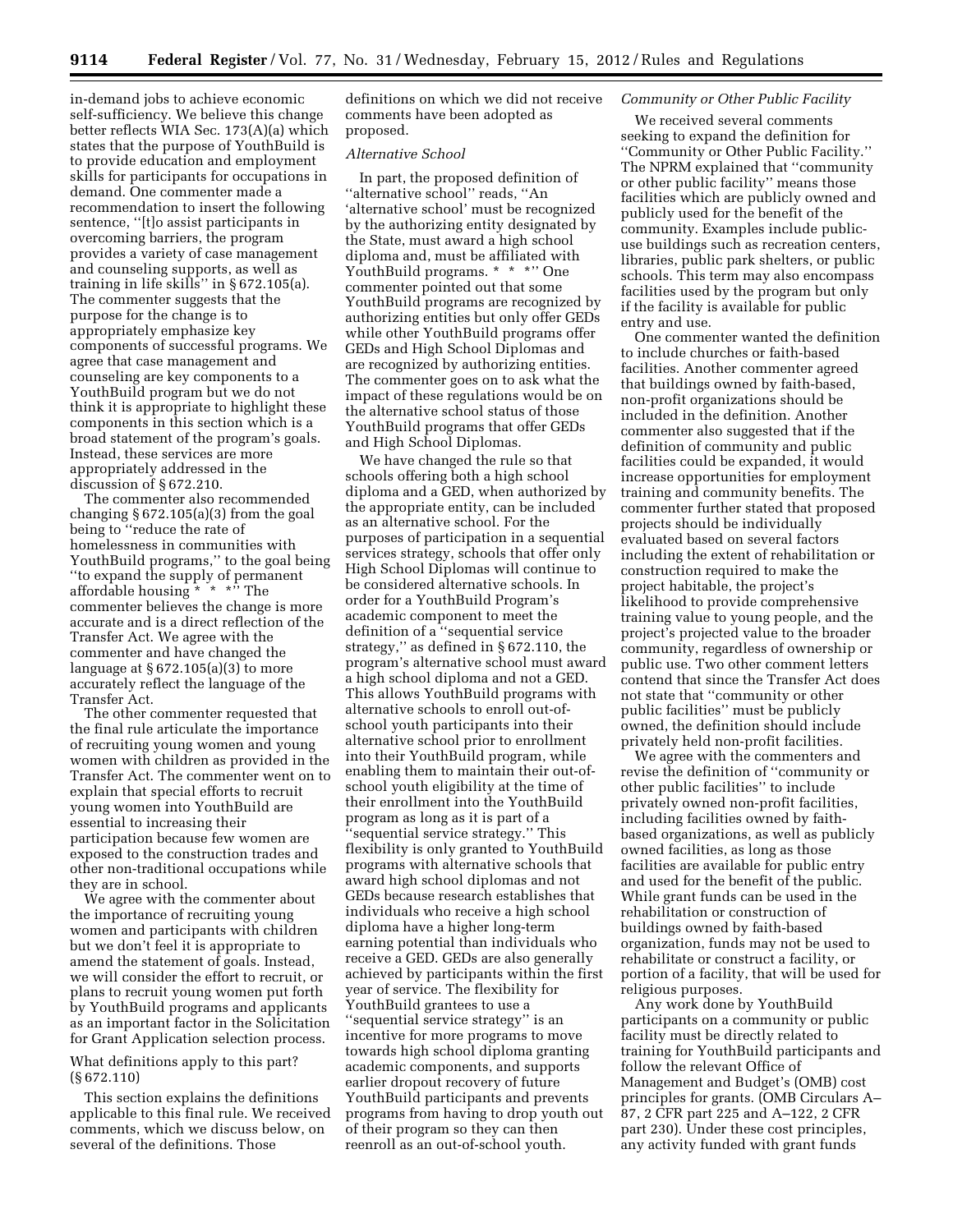that would result in the Department obtaining an equity interest in equipment, buildings, or land, is unallowable. Of particular relevance to the YouthBuild program, under Circulars A–87 and A–122, capital expenditures for improvements to land, buildings, or equipment which materially increase their value or useful life are unallowable. 2 CFR part 225, Appendix B, § 15(b); 2 CFR part 230, Appendix B, § 15(b). While Circulars A– 87 and A–122 permit these costs with advance approval from the Department, as a matter of policy the Department will not approve these costs in order to avoid taking an equity interest in the relevant capital asset (i.e.: land, building, and equipment).

However, costs for normal maintenance and upkeep that does not add to the value or prolong the useful life of land, buildings, or equipment are allowable costs not subject to preapproval by the Department. 2 CFR part 225, Appendix B, § 25; 2 CFR part 230, Appendix B, § 27.

The NPRM contemplates that buildings privately owned by non-profit grantees fall within the definition of ''community or other public facilities.'' We do not think that there is any reason to distinguish between grantee and nongrantee owned non-profit facilities that are privately owned, thus we agree with the commenters that the definition should be expanded. However, proposed projects on privately owned facilities, including facilities owned by faith-based organizations, must meet the public entry and use restrictions outlined in the definition and the cost principles already discussed.

#### *Homeless Individual*

We received no comments on the definition for ''homeless individual''. However, the definition for ''homeless individual'' from the McKinney-Vento Homeless Assistance Act (42 U.S.C. 11302) provided in the NPRM was amended before publication of this final rule by sec. 1003(a)(2) of the Homeless Emergency Assistance and Rapid Transition to Housing Act of 2009. 42 U.S.C. 11302(a). As a result, we are changing the rule text by removing the detailed definition of ''homeless individual'' to cite only the McKinney-Vento Homeless Assistance Act in the final rule to incorporate any future changes in the definition. Therefore, for the purposes of YouthBuild, the definition of ''homeless individual'' at Section 103 of the McKinney-Vento Homeless Assistance Act applies.

#### *Indian and Indian Tribe*

One commenter described the definition of ''Indian''' and ''Indian tribe'' as too limiting and potentially offensive to Native Alaskans. The commenter suggested that we replace the term ''Indian and Indian Tribe'' with ''American Indian/Alaska Native. We appreciate the sensitivity explicit in the commenter's suggestion. However, in this instance we are constrained from changing the term because the final rule reflects the Transfer Act's adoption of the definitions of these terms from sec. 4 of the Indian Self-Determination and Education Assistance Act (25 U.S.C. 450(b)).

#### *Low Income Family*

In the NPRM, we defined ''Low-Income Family'' as a family whose income does not exceed 80 percent of the median income for the area unless the U.S. Secretary of Labor (Secretary) determines that a higher or lower ceiling is warranted. This term is defined in the Transfer Act. One commenter wanted the rule to increase the median income level from 80 percent of the median income for the area to 120 percent of the median income for a low-income family, due to the difficulty some YouthBuild programs are having finding low-income homebuyers.

We have determined that the definition of ''Low-income family'' will remain unchanged in the rule to mean a family whose income does not exceed 80 percent of the median income for the area unless the Secretary determines that a higher or lower ceiling is warranted. The term ''low-income family'' was taken from United States Housing Act of 1937 (42 U.S.C. 1437a(b)(2)) and is a widely recognized term and metric. However, at the discretion of the Secretary, we may consider temporary increases in the median income level based on economic conditions. If such a temporary increase is determined to be necessary it will be done so in future SGAs or through guidance.

Further, we have made several nonsubstantive changes to this definition to improve readability.

# *Migrant Youth*

We received one comment on the definition of ''Migrant Youth.'' The commenter stated that the proposed definition was too limiting because it did not include workers affiliated with the seasonal fishing industry. We understand the commenter's concern with the possible limitations of the definition of ''migrant youth.'' Because YouthBuild is a WIA-funded program,

we first considered using a definition for ''Migrant Youth'' that incorporates the WIA definition for migrant farmworker from the National Farmworker Jobs Program found at WIA Sec. 167(h)(3). Under WIA, a ''Migrant seasonal farmworker'' is a seasonal farmworker whose agricultural labor requires travel to a job site such that the farmworker is unable to return to a permanent place of residence within the same day. (WIA sec. 167  $(h)(3)(A)(4)(A))$ . However, we believed that using the definition found in the statute limited the number of potential program participants. Accordingly, we chose to adapt our definition of ''Migrant Youth'' from the broader definition of ''migrant farmworker'' found in Farmworker Bulletin 00–02, which relates to eligibility in the Migrant Seasonal Farmworker Youth Program, and expands on the definition of ''migrant seasonal farmworker'' found in WIA. Using this broader definition allows a larger population of potential YouthBuild participants to be served by the program. The definition of ''migrant farmworker'' found in Farmworker Bulletin 00–02 uses the North American Industry Classification System (NAICS) codes to determine whether or not a worker is a ''migrant farmworker.'' The definition of ''migrant farmworker'' in the Farmworker Bulletin excludes workers whose work is classified as ''aqua-culture,'' which includes the seasonal fishing industry. In addition, using the definition of ''migrant seasonal farmworker'' from Farmworker Bulletin 00–02 allows for consistency throughout ETA programs, as both the National Farmworker Jobs Program and the Office of Foreign Labor Certifications use similar definitions that exclude the seasonal fishing industry. Because we have based our definition on Farmworker Bulletin 00– 02, and because that definition does not include workers in the seasonal fishing industry, we have decided not to include seasonal fishing industry workers as part of the definition of migrant youth.

We received no comments on the remaining definitions, and therefore have adopted each as proposed.

# *Subpart B—Funding and Grant Applications*

This subpart deals with the selection process, the funding process, and the application process for potential grantees to apply through an SGA.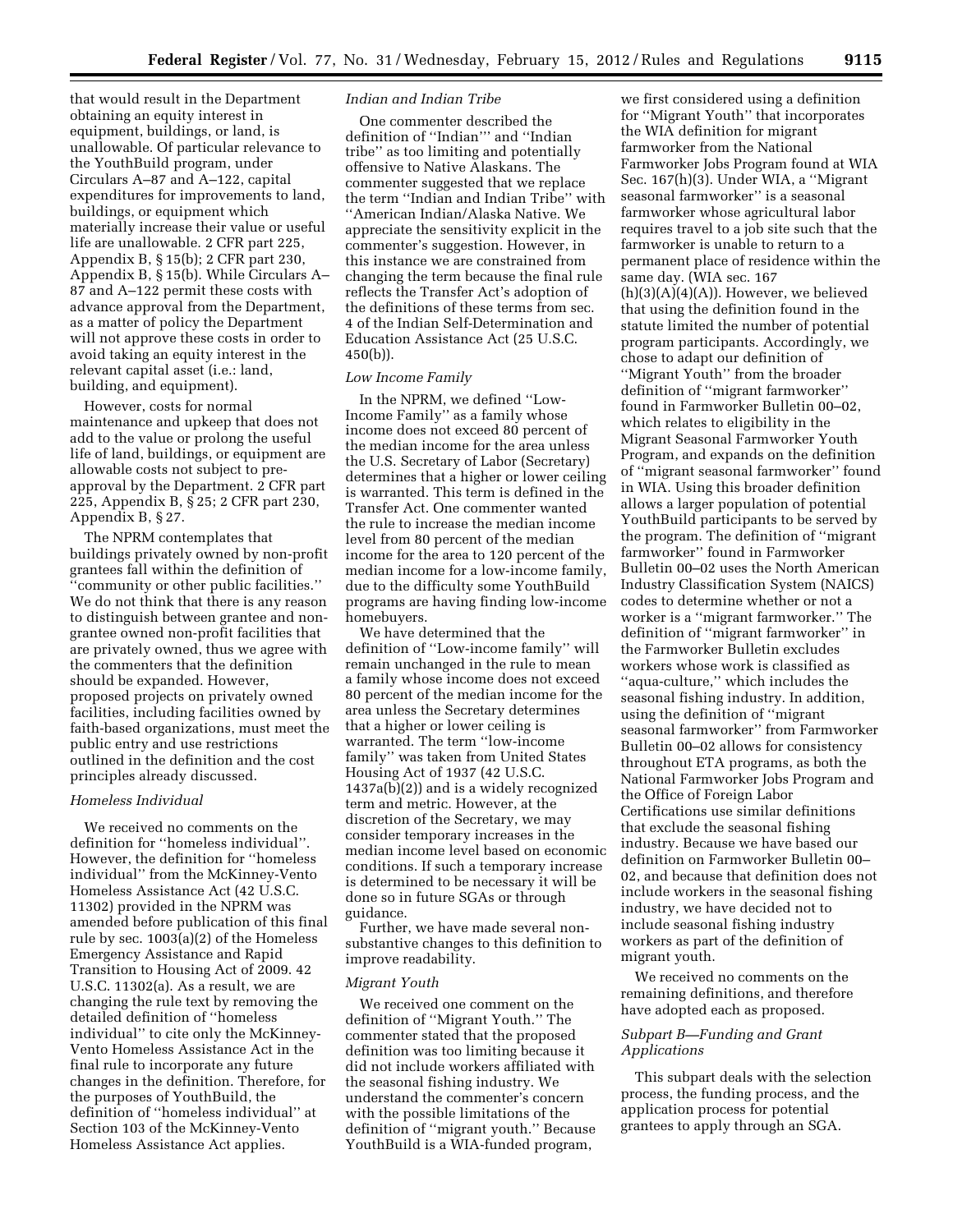How are YouthBuild grants funded and administered? (§ 672.200)

We did not receive any comments on this section. The final rule adopts the regulation as proposed.

How does an eligible entity apply for grant funds to operate a YouthBuild program? (§ 672.205)

We did not receive any comments on this section. The final rule adopts proposed regulation as proposed.

How are eligible entities selected to receive grant funds? (§ 672.210)

This section describes the criteria for selecting grantees. One commenter requested that we offer separate funding for rural programs, urban programs, and new programs as was the case when HUD administered YouthBuild. The commenter maintained that it is difficult for rural programs to compete against urban programs. Additionally, the commenter believed the minimum amount of funds for which a program can apply is an amount too large for smaller YouthBuild programs. We acknowledge the commenter's concerns in that some rural programs may have difficulty in obtaining grant awards because often the suggested minimum amount of a YouthBuild grant award is more than some rural programs need to operate successfully. We believe, however, that the commenter's concerns are addressed in the annual SGAs. When awarding grant funds the Grant Officer considers a variety of factors, including geographic diversity and the need for affordable housing in an area. Additionally, YouthBuild SGAs do not have a minimum level of funding which applicants must request; the minimum amounts in the SGA are only suggested amounts. Applicants may request an amount of funding that is less than the suggested minimum grant award amount.

Two commenters expressed some difficulties in obtaining data addressing the required indicators of need, poverty, unemployment rates, and high school drop-out rates referenced in § 672.210(c). They further related that there is no standardized methodology for calculating unemployment or dropout rates among States and local communities. The commenters believe this situation makes it unfair to rate applications from different regions against each other.

We understand it may be difficult to obtain data which demonstrates the various indicators of need in § 672.210(c) for different State and local communities. However, contrary to the commenters' assertion, we do not

evaluate grant applications by comparing them to one another or measuring them against other grant applications. Each respective YouthBuild application submitted in response to an SGA is rated only against the criteria established in the SGA. Furthermore, we do not mandate that applicants obtain data which demonstrates the various indicators of need from specific sources. YouthBuild applicants are free to use whatever source they prefer for data showing indicators of need as long as they can demonstrate in their grant application the validity of the data and its accuracy in showing he community's need for the YouthBuild program.

One commenter suggested adding ''counseling and case management'' to § 672.210(d) which reads, ''[t]he commitment of an applicant to provide skills training, leadership development, and education to participants.'' The commenter contends that without the commitment of personal support for the individual participant offered by YouthBuild programs through counseling and case management, the ability of participants to achieve the desired outcomes would be dramatically reduced.

We agree that the offer of counseling and case management is important for participants' success in YouthBuild. We also believe that these services are being provided by YouthBuild programs as part of their commitment to provide skills training, leadership development, and education to participants. Furthermore, § 672.310(a)(2) details some of the eligible activities, including counseling services, that may be funded in YouthBuild programs. However, we agree with the commenter that counseling and case management should be included as a basis for selection in the grant application process. Accordingly, we have added counseling and case management to § 672.210(d) as part of the required selection criteria.

Two commenters proposed new language to be added to § 672.210(e). Proposed § 672.210(e) establishes that one, of many, selection criteria is, ''[t]he focus of a proposed program on preparing youth for postsecondary education and training opportunities or in-demand occupations in the construction industry.'' The commenters proposed that this section be changed to read, ''[t]he focus of a proposed program on preparing youth for postsecondary education or jobs within their communities, including high-demand occupations and entrepreneurship opportunities.'' The commenters stated the reason the

change is necessary is because in rural and Native communities, ''demand'' occupations may not be reflected accurately in data due to the small size of many employers. Further, the complete absence of products and services in a community often reflects need but this need is not captured by actual employment data. One of these commenters suggests that these factors place programs in these communities in the awkward position of encouraging young people to leave their communities, and also may encourage young people to apply for jobs for which they have no transportation or cannot afford the transportation to access.

We agree with the commenters' concern. The selection criteria and the process through which grantees are selected, as stated at § 672.210(e), is specifically described in sec.  $173A(c)(4)(E)$  of WIA. Section  $173A(c)(4)(E)$  states that applicants will be judged based on ''the focus of a proposed program on preparing youth for occupations in demand or postsecondary education and training opportunities.'' Therefore, we have amended the text in § 672.210(e) by adding the word ''local'' to address the commenters' concerns about demand occupations.

Two commenters noted that rural and Tribal programs are disadvantaged by the criteria in  $§ 672.210(f)(1)$  because they have limited partnership choices which affect the applicant's performance under the selection criterion that deals with an applicant's demonstrated ability to enter partnerships with various entities. One commenter went on to explain that the lack of One-Stop Centers and other workforce investment systems in rural areas and Tribal lands make it difficult for programs in these areas to seek partnerships with those entities as required in  $§ 672.210(f)(1)$ . To remedy this, the commenter suggested that Job Corps be added as a specific workforce investment partner in the rule.

We are aware that rural and Tribal programs may have limited partnership choices and that Job Corps would make a good partner for the YouthBuild program. However, we do not believe it is necessary to specifically mention Job Corps in the text of  $\S 672.210(f)(1)$ because Job Corps is a One-Stop partner and applicants are already evaluated on the extent to which they propose to coordinate activities with such partners. Therefore, specifically adding in a Job Corps provision to this section would be redundant. To address the issue about potential partners that the commenter raised, we issued Training and Employment Notice (TEN) 50–08, on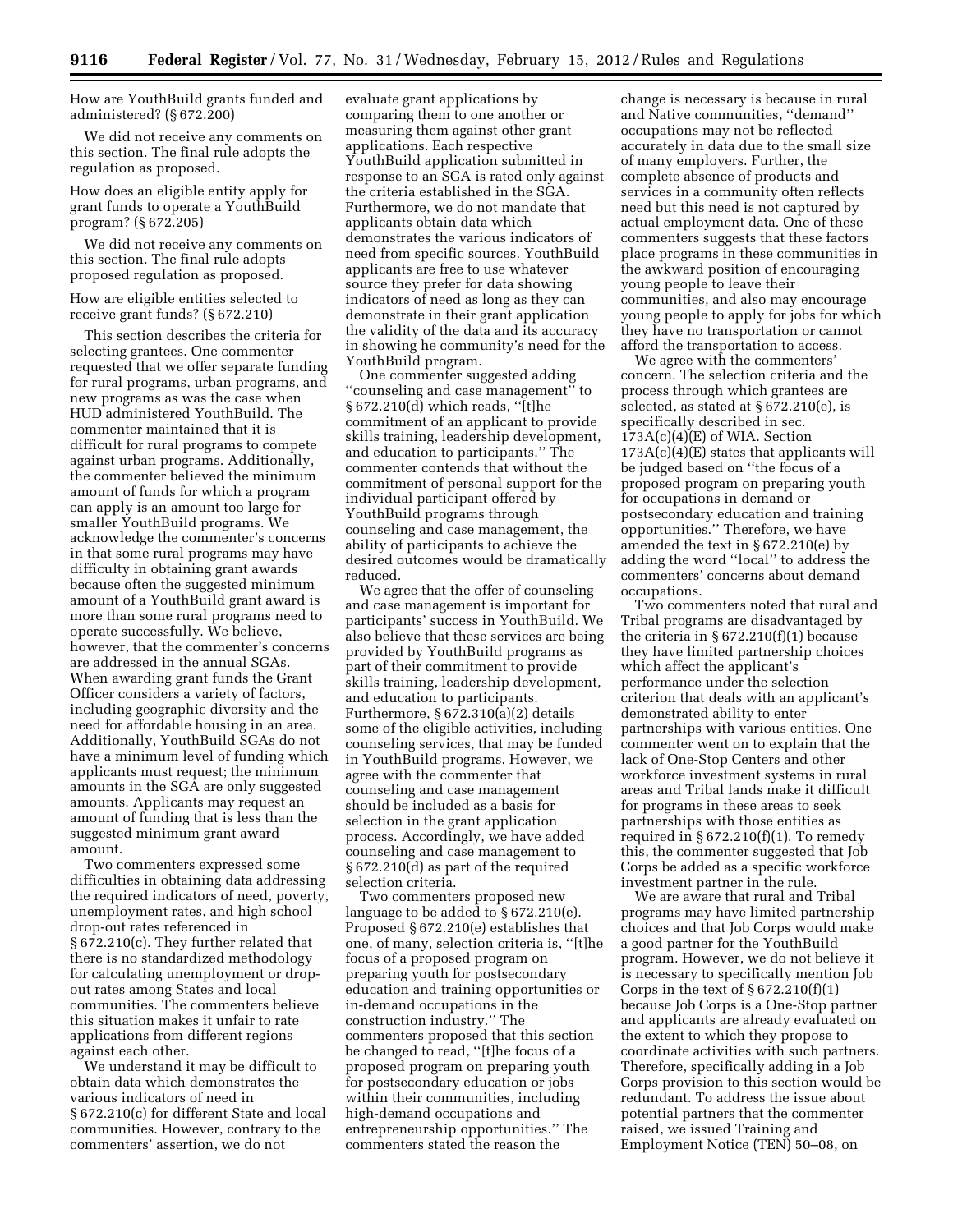June 24, 2009 to provide strategies to YouthBuild Programs on collaborating with Job Corps Programs. The TEN is available at the ETA Advisories Web site at *[http://wdr.doleta.gov/directives/](http://wdr.doleta.gov/directives/attach/TEN/ten2008/TEN50-08acc.pdf) [attach/TEN/ten2008/TEN50–08acc.pdf](http://wdr.doleta.gov/directives/attach/TEN/ten2008/TEN50-08acc.pdf)*, and is made available to any new YouthBuild-funded programs.

We understand the difficult task of obtaining partnerships, especially for those applicants in rural areas or Tribal lands, this is why the workforce system coordination clause in  $\S 672.210(f)(1)$ contains the caveat, ''or the extent of the applicant's good faith efforts, as determined by the Secretary, in achieving such coordination''.'' This clause allows the Grant Officer to credit an applicant's effort to obtain partnerships, even if that effort was ultimately unsuccessful.

One commenter suggested that we strengthen in § 672.210(i)(1) through (5) the emphasis on the quality and coordination of the partnerships and the nature of the partnering relationship, rather than on the number of partnerships. The commenter stated that, ''while partnerships are desirable and often essential, both for delivering services and leveraging resources, we see risks in over-emphasizing and incentivizing partnerships as the way to deliver services.''

We believe that we have appropriate measures in place to prevent the overemphasis on the number of partnerships versus the quality of partnerships in the grant selection process. In our SGAs, YouthBuild applicants are not rated simply on the number of partners, but also must demonstrate the level of commitment, the qualifications, and the abilities of the partners to contribute to participants' success, and the strength and the maturity of the partnership. Therefore, in assessing the selection criteria in  $\S 672.210(i)(1)$  through  $(5)$ , we seek to analyze the qualitative aspects of the described partnership and how likely the partnership will contribute to the overall success of a YouthBuild participant.

The same commenter suggested adding the adult justice system to proposed  $\S 672.210(i)(4)$  which describes the extent to which an applicant should partner with the juvenile justice system, because many of the participants are classified as adults. Additionally, the commenter suggested that we add a paragraph to § 672.210(i)(4) stating that a selection criterion for YouthBuild applicants is the demonstrated service they can receive from partnerships with the adult and juvenile justice system for referrals of eligible participants through diversion or re-entry from incarceration.

We agree with the commenter's two suggestions and have made the suggested changes in the rule, because many possible YouthBuild participants are classified as adults in the justice system. Consequently, it would be the adult justice system that would be able to provide assistance with reporting recidivism rates and referrals of these potential participants. This will enable YouthBuild to better attract participants from its targeted population.

#### How are eligible entities notified of approval for grant funds? (§ 672.215)

This section describes the process and timeline for notifying a grant applicant of a YouthBuild grant application approval or disapproval.

One commenter recommended the addition of the following: ''The [Department] will establish a threshold level of points required to be eligible for funding, and will make known what was the actual cut-off point for funding, if it was above that threshold as a result of high quality competition, in each round. Upon request the [Department] will provide the specific scores for each proposal and written feedback regarding the weaknesses of the proposal. It will also accept appeals from applicants who can demonstrate after reviewing the scores that a specific error in scoring was made on a technical point, such as whether a particular item of required documentation was provided. If the Secretary determines a correction is warranted, the Secretary may make that correction from subsequent year appropriations.''

We find that these suggestions are unnecessary. As explained in our YouthBuild SGAs, proposals that are timely and responsive to the requirements of the SGA are rated against listed criteria by an independent panel comprised of representatives from the Department, HUD, the U.S. Department of Justice, the U.S. Department of Health and Human Services, and other peers. The ranked scores serve as the primary basis for selecting applications for funding, in conjunction with other factors such as: urban, rural, and geographic balance; whether the areas to be served have previously received grants for YouthBuild programs; the availability of funds; and which proposals are most advantageous to the Department. Also in the SGAs, we state that, upon request, we provide feedback to applicants on portions of their specific application we believe can be improved. However, we do not provide guidance on any portions that we believe are strengths in an application. We take this approach because we understand that what works

for one grant applicant may not work for other grant applicants that have different challenges and needs that YouthBuild may help in addressing. Further, we do not provide a threshold for scores in the regulation or in the current SGAs because the numerical scores are only one part of the overall final award decision, other factors (listed above) are also brought into consideration. Also, the Department has routinely received enough high scoring applications submitted in response to SGAs, thus there is no need to set a threshold score to ensure that enough high quality grants given out. In addition, an applicant has a right to appeal the decision on their grant application under sec. 186 of WIA. Finally, the Secretary reserves the right to make any corrections she believes necessary in awarding grants for YouthBuild.

#### *Subpart C—Program Requirements*

Subpart C deals with eligibility determinations of YouthBuild program participants, required program activities, designated minimum timeframes for certain activities, and services that must be carried out by programs.

#### Who is an eligible participant? (§ 672.300)

Section 672.300 implements sec. 173A(e)(1) of WIA. This section defines who is eligible to become a YouthBuild participant. Specifically, § 672.300(a)(1) through (3), implementing sec.  $173A(e)(1)(A)$  of WIA, states that an individual eligible for YouthBuild participation must be between 16 and 24 years old, a school dropout or a dropout who is enrolled in an alternative school as defined § 672.110, and either is a member of a low-income family, in foster care, a youth offender, disabled, a child of an incarcerated parent, or a migrant youth. Under sec.  $173A(e)(1)(B)$  of WIA no more than 25 percent of the participants in a particular YouthBuild program may be individuals that do not meet the criteria described above, provided that they meet one of the exceptions listed in sec. 173A(e)(1)(B) of WIA. These exceptions are set out in § 672.300(b) of the final rule.

One commenter suggested increasing YouthBuild's current exception in § 672.300(b)(1) for participants who have a high school diploma or GED and an educational deficiency from 25 percent to 40 percent, because this would aid recruitment and broaden YouthBuild's participant base, and enable YouthBuild programs to move even more participants more quickly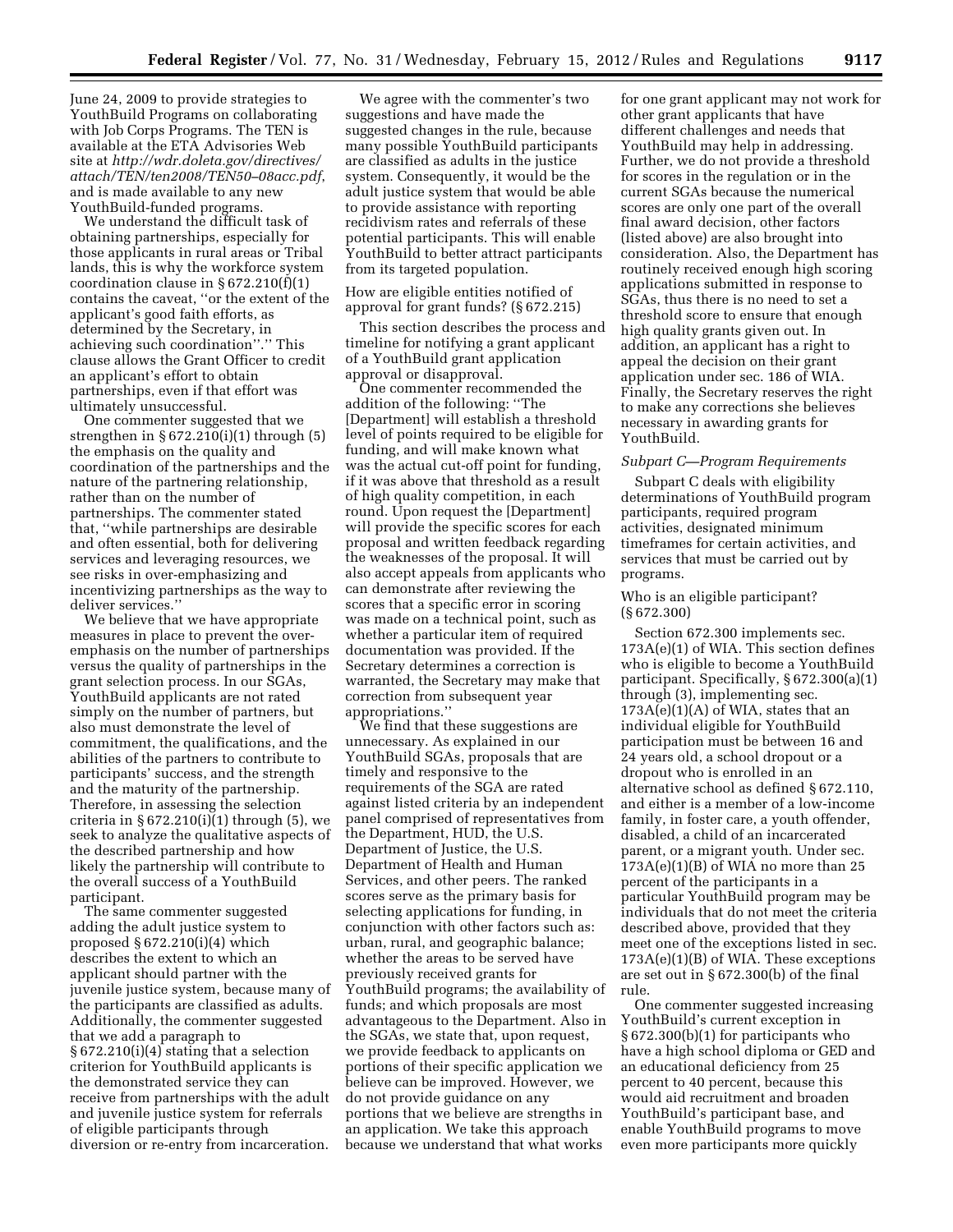into employment, enhancing placement rates. While this suggestion would help broaden the number of potential eligible participants, the 25 percent cap is mandated by the statute. Section  $173A(e)(1)(B)$  of WIA states that no more than 25 percent of YouthBuild participants in a particular program may be individuals who do not meet the educational deficiency requirements in sec.  $173A(e)(1)(A)(ii)$  and (iii) of WIA.

One commenter suggested that the rule include guidance on what documentation is acceptable for determining the eligibility of a participant.

We do not view the regulations as the proper place to provide detailed operational guidance. The regulations set the general rules governing the YouthBuild program and we provide administrative guidance to provide the detailed operational procedures. The type of documentation we accept to establish participant eligibility is broad, and often changing due to changes made at the Federal, State, or local level to the forms required, changes in the relevant legal definitions at the Federal, State, and local level, or because of other changes to the documentation that we currently accept. By including this information in the regulation, we could not easily adapt to the changes described above and could not make the changes that we believe are necessary in a timely fashion. In addition, upon award of a YouthBuild grant, each grantee is provided with a Departmentissued YouthBuild handbook that helps grantees understand what documentation is acceptable to be used to determine a participant's eligibility. This handbook also provides eligibility guidelines for grantees to use when selecting participants. Finally, each grantee is required to have in place written policies it will use to determine the eligibility status of a perspective participant.

Another commenter recommended that rather than calling the young people ''dropouts,'' the regulation should describe them as young people who left school without a diploma. The commenter reasoned that language used to describe the participants should carefully avoid labels of all kinds, and in many quarters ''dropout'' has a negative connotation. We understand the commenter's concerns about labeling participants with a word that could have a negative connotation. However the term ''drop out,'' as currently used in WIA sec.  $173A(e)(1)(A)(iii)$  and as defined in WIA sec. 101(39), is a clear, fair, commonlyused and concise term used to describe

the actions of youth who voluntarily left high school without a diploma.

Are there special rules that apply to veterans? (§ 672.305)

We did not receive any comments on this section. The final rule adopts the regulation as proposed.

What eligible activities may be funded under the YouthBuild program? (§ 672.310)

This section implements sec. 173A(e)(3) and 173A(c)(2)(A) of WIA, which outline new education and workforce investment activities. These activities, newly permitted under the YouthBuild program, consist of postsecondary education services and activities, including tutoring, study skills training and dropout prevention activities; other paid and unpaid work experiences, including internships and job shadowing; alternative secondary school services, occupational skills training, and counseling services and related activities, such as comprehensive guidance and counseling on drug and alcohol abuse and referral.

One commenter had a general concern that the wording of § 672.310 may leave some YouthBuild programs and applicants with the impression that it will be at the individual program's discretion as to whether or not they will provide certain services. The commenter is correct that the intent of the regulation is to provide program operators with some discretion over the services they may provide. While a YouthBuild program must offer several required services, we allow some variation in the overall services available in a program because we do not believe that a one-size fits all approach would help programs be successful. We recognize that because YouthBuild is a nation-wide program, there will be differences between the needs and resources between regions and among individual programs. This is not to say that YouthBuild programs can pick and choose services in a vacuum. Grantees must structure programs so that at least 90% of the participants' time is spent on eligible education activities (50%) and eligible workforce investment activities (40%). YouthBuild Federal project officers monitor program progress and work with grantees to make sure that grantees' programs produce positive outcomes for the program and for the participants, while giving detailed information on required activities and allowable activities.

The same commenter stated that Mental Toughness is an important element that contributes greatly to

cohesive culture–building, and motivates young people to engage with the program and with each other. Consequently, the commenter recommended that Mental Toughness/ Orientation be mentioned in the regulations and that programs be allowed to use their grant funds for this activity. We agree that Mental Toughness can be an important component of a YouthBuild program. Because of its potential positive impact, we issued guidance on Mental Toughness/Orientation (Training and Employment Guidance Letter (TEGL) 14–09 issued on February 25, 2010), which discusses the allowable costs for initial intake or informal interviews with YouthBuild participants to gauge prospective participants and their readiness for the rigors of the YouthBuild program. While we recognize that Mental Toughness can have a very positive impact on programmatic and participant success, we do not feel it is appropriate to mandate this technique to all grantees. Since YouthBuild is a nation-wide program, there will be differences in the needs, resources, and approaches between regions and among individual programs.

One commenter recommended that we clarify that YouthBuild programs are permitted to use grant funds for postsecondary educational training costs where a participant completes secondary education while still enrolled in the program, or where a participant is otherwise ready for post-secondary study. Section 672.310(a)(1)(iv), which mirrors Sec.  $173A(c)(2)(A)(iv)(IV)$  of WIA, provides that counseling and assistance in obtaining post-secondary education and required financial aid is an eligible education activity for grant funds and is available to the participant whether the participant is still in the program or has exited and is receiving follow-up services. The regulation follows the language of the statute. It is an allowable activity under § 672.310(a) for grantees to spend grant funds on post-secondary education costs described in § 672.530(e)(1) and (2). We urge grantees to use these funds reasonably for participants, both during their time in YouthBuild and after they exit and are receiving follow-up services, so that they may assist as many participants as possible with postsecondary education costs such as application fees or fees associated with financial aid. However, grantees have discretion to determine whether to spend grant funds to directly fund the costs of post-secondary education.

Another commenter recommended that funding rules should allow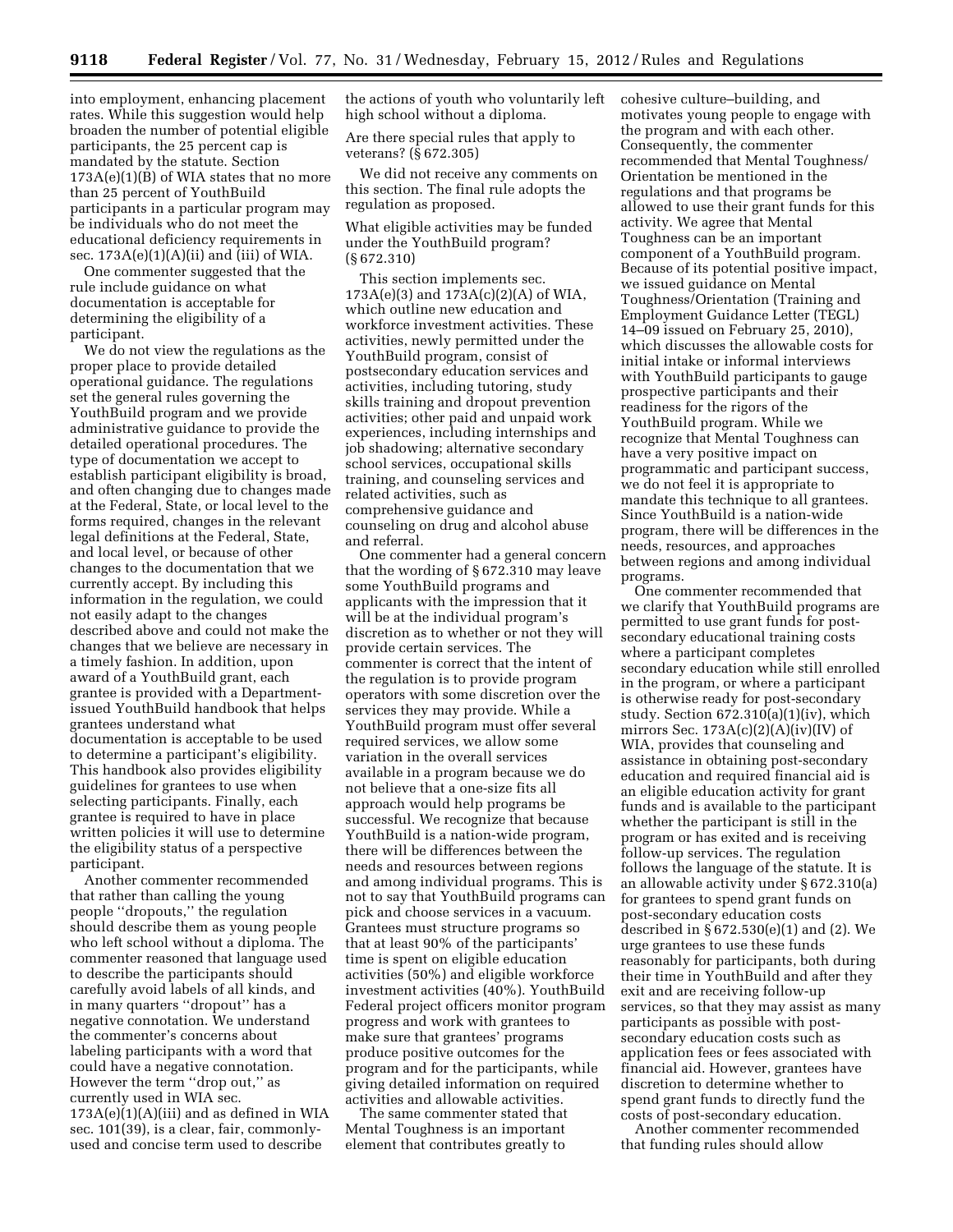YouthBuild sites to offer relationship skills training so that participants may learn communication skills and problem solving skills. The commenter believes this will help young people acquire necessary skills and keep jobs they may get with the skills learned through YouthBuild participation. We agree with the importance of offering relationship skills training for YouthBuild participants. Many of the young people who eventually enter YouthBuild lack the communication skills needed to build strong interpersonal and work-centered relationships. In our experience, the development of these ''soft'' skills is critical to participant success in the workforce once an individual leaves YouthBuild. Therefore, at § 672.310(a)(3), we provide for employment and leadership skills training to encourage positive social behaviors, which includes the type of training suggested by the commenter.

One commenter wanted the final rule to offer participants a stipend for transportation because it would aid in their ability to participate successfully in a YouthBuild program. The commenter stated that many low to very low income individuals lack dependable transportation and that providing participants with a stipend for public transportation would improve successful outcomes. We agree with the commenter's understanding of the importance of transportation to the success of participants. The NPRM, at § 672.310(a)(4) would permit programs to use grant funds to provide supportive services, which includes aiding participants in obtaining transportation, including public transportation, to and from YouthBuild locations and worksites because it is considered a supportive service under WIA sec. 101(46). We have carried this provision into the Final Rule.

Another commenter wanted the final rule to provide guidance on how programs are authorized to provide funds for childcare. Childcare is another supportive service available under § 672.310(a)(4).

One commenter stated that the 10 percent restriction on grant funding in § 672.310(c)(2) should be increased to allow for additional exposure to other sectors of the construction industry beyond residential construction. We are constrained by WIA sec. 173A(c)(2)(C), which states that no more than ten percent of grant funds may be used for the supervision and training for participants in the rehabilitation or construction of community and other public facilities.

What timeframes apply to participation? (§ 672.315)

We received two comments about the amount of time a participant is permitted to be enrolled in the YouthBuild program. One commenter wanted to know if there was an exception to the requirement that participants must be offered full-time participation for a period of at least six months and not more than 24 months. Section 173A(e)(2) of WIA provides no exception to this requirement. Therefore we cannot permit an exception in the final rule.

The other commenter requested that the rule discourage programs from establishing their program length at the minimum level because many YouthBuild students' incoming reading and math skill levels and workforce readiness are typically so limited that YouthBuild participation and program engagement longer than six months is required to help improve these skills. The same commenter went on to recommend that the rule make it clear that every enrollee may participate for up to 24 months, or for however long the program receives funding, whichever is shorter.

The suggested change is not needed. Because we are focused on outcomes within the requirements of the Transfer Act, we work with programs to ensure participants' success regardless of the time spent in a YouthBuild program. We understand that the various programs and participants face different challenges and, therefore, we encourage programs to work towards successful outcomes for participants, whether occurring after six months or longer. In addition, § 672.325 requires that each participant exiting a YouthBuild program be provided follow-up services for a minimum of nine months to assist participants in obtaining or retaining employment, or applying for and transitioning to post-secondary education or training. Therefore, each participant who exits a YouthBuild program, even after only six months, receives additional services to help ensure a successful transition into employment or post-secondary education.

What timeframes must be devoted to education and workforce investment or other activities? (§ 672.320)

This section explains the required structure of YouthBuild programs so that participants in the program are offered specific educational and related services and activities during at least 50 percent of their participation time, workforce investment activities during

at least 40 percent of their participation time, with the 10 percent time remaining designated for YouthBuild participants to conduct leadership development and community service activities, or additional workforce investment activities or educational activities. The 40 percent workforce investment activities participation time is a new requirement under sec.  $173A(e)(3)(B)$  of WIA.

We received two comments on the 10 percent time limit designated for YouthBuild participants to conduct construction skills training and construction on affordable housing and public facilities. One commenter suggested that YouthBuild programs be permitted to use the 10 percent time limit for YouthBuild participants to work on community projects to include the opportunity for participants to work on commercial projects. Both commenters stated that such a broadening of the use of the additional time could serve to bring YouthBuild programs and Registered Apprenticeship programs into closer mutual understanding and alignment and allow additional exposure to these other sectors of the construction industry.

We agree with the commenter that permission to work on commercial projects would expose participants to other sectors of the construction industry. Therefore, we will allow YouthBuild participants to work on commercial projects as long as those commercial projects directly involve the building of affordable housing for low income and homeless families and individuals. One of the goals of the YouthBuild program, as articulated in sec. 173A(a)(4), is to increase the amount of permanent affordable housing for homeless individuals and low-income families. Therefore, due to the limited amount of time for YouthBuild participants to do construction, coupled with our goal of increasing affordable housing for homeless individuals and low-income families, we will permit participants to work on public facility-based projects and commercial projects, as long as those commercial projects are building affordable housing.

# *YouthBuild Programs May Offer Other Occupational Skills Training*

In response to comments solicited in the NPRM, we have determined that YouthBuild programs may offer participants other occupational skills training besides construction skills training. Each YouthBuild program is required to offer construction skills training, but participants do not need to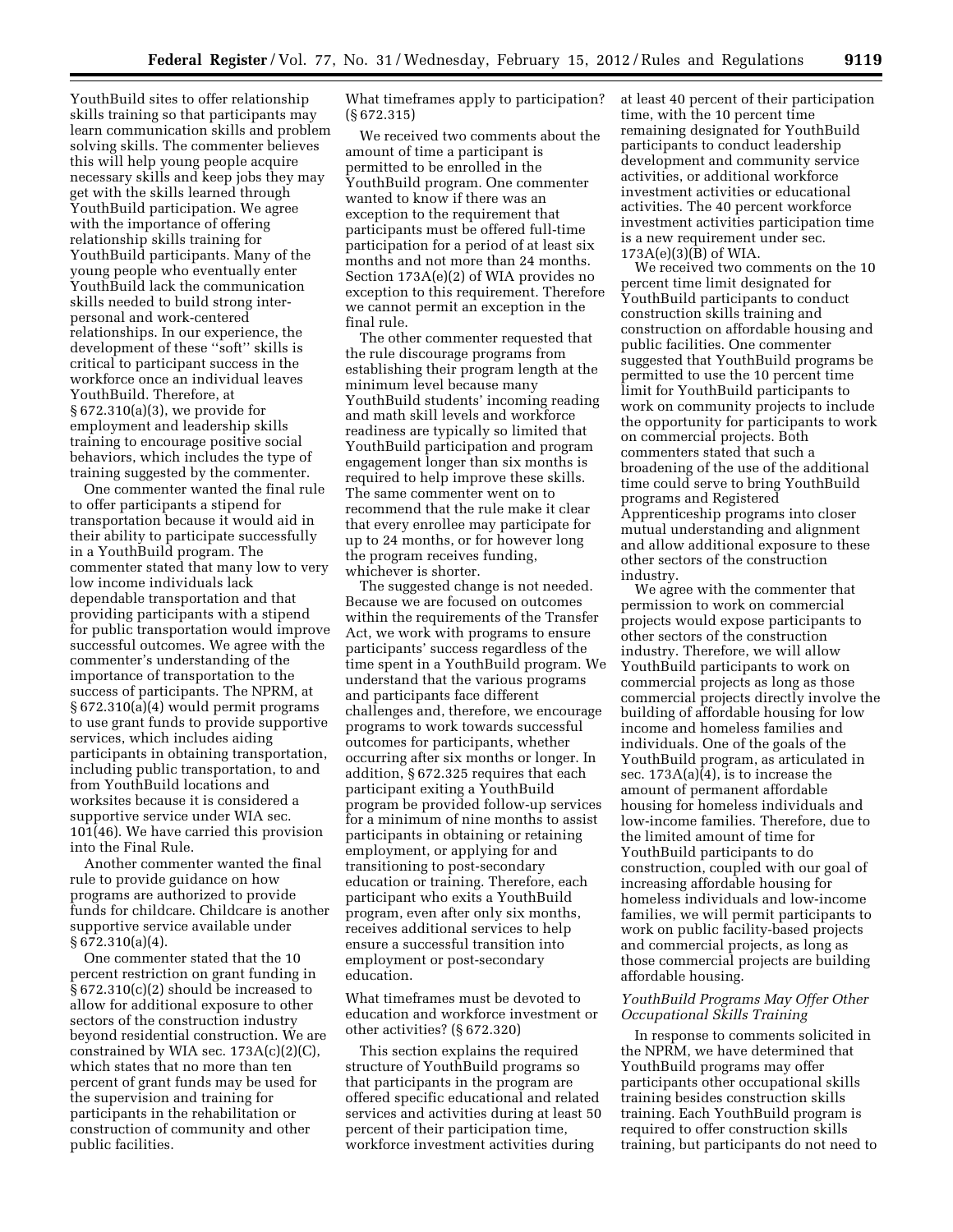complete construction skills training as a prerequisite to engage in other occupational skills training.

In addition, we will continue to require YouthBuild programs to provide community service and leadership development opportunities for every YouthBuild participant. We expect that, when possible, YouthBuild programs will align community service projects and leadership development activities with the participant's occupational training and will provide participants with an opportunity for community service relevant to their training, allowing participants to use their skills and training to serve their communities. For example, relevant community service opportunities for a participant pursuing health care career training might include volunteering at a local clinic or volunteering to educate the community about preventative health care. Other current examples include participants volunteering at a community food pantry, tutoring younger youth, participating in a graffiti removal campaign, cleaning a city park, or organizing and speaking at voter registration drives.

These community service opportunities should intend to address real needs in the community. It is expected that participants will play a key role in the design, selection, and implementation of service projects. Additionally, participants are encouraged to perform additional community service or volunteer in local non-profit organizations independent of the YouthBuild program.

We discuss the options we considered for expanding occupational skills training beyond construction skills training in detail below.

# *Options Considered for Expanding YouthBuild Training for Participants*

In the NPRM, we explained that current grantees have expressed an interest in expanding their program training beyond construction to other occupational skills training because YouthBuild programs have difficulty in placing participants in the construction industry when demand for construction workers in a local area is low. Additionally, we learned from grantees that many youth can benefit from the YouthBuild program, but are not interested in ultimately entering careers in the construction industry. Because of these concerns, we asked for comments in the NPRM on whether YouthBuild should continue to focus on construction skills training or if the skills training should be expanded to other industry areas. *See* 75 FR 52671, 52676 (Aug. 27, 2010).

In response, we received fourteen comments on the issue of whether to allow YouthBuild programs to provide occupational skills training in addition to construction skills training. One comment was outside the scope of this rulemaking. Ten commenters stated that we should allow programs to focus on other occupational skills training besides construction. Three commenters wanted to keep the focus of occupational skills training on construction in YouthBuild programs.

Based on our analysis of the comments, we developed three options. The first option was to maintain the current program approach which is to allow construction skills training only. The second and third options both involved allowing other occupational skills training in YouthBuild besides construction. The second option would require some construction skills training as a prerequisite for participants to undergo other occupational skills training. The third option allowed participants to do other occupational skill straining without first engaging in construction skills training.

# *Option 1: Allow Construction Skills Training Only*

Three commenters advocated allowing only construction skills training in YouthBuild. One commenter stated that it was important to support youth who have the technical skills and industry-recognized credentials to fill future jobs in the construction industry. This commenter went on to suggest that YouthBuild participants should be helped to understand that many skills acquired through YouthBuild constructions skills training are transferable to other industries.

Another commenter supported maintaining construction skills training because the growing U.S. population and the aging building environment in the U.S. will combine to drive demand for construction workforce development efforts like YouthBuild. This commenter also stated that the increasingly complex skills necessary for construction due to the energy efficiency and sustainable construction movement will drive demand for programs like YouthBuild. The commenter also addressed the benefits of using construction skills training in YouthBuild by explaining that it provides a step-by-step learning opportunity with well-defined knowledge benchmarks. The commenter explained that once construction skills were learned, the participant could immediately apply this knowledge in the participant's non-construction work experiences. The commenter also stated

that through construction skills training, YouthBuild participants could see tangible results of their training. Furthermore, the commenter felt that YouthBuild participants would be better prepared to address home maintenance or repair issues themselves through construction skills learned in training. Finally, this commenter addressed the statement made in the NPRM that many YouthBuild participants are not interested ultimately in entering construction careers. The commenter said that participants are not limited to placement in construction occupations and that plans targeting the participant's ultimate career goal could be part of an individual's ''placement plan''.

The third commenter in support of only construction skill training stated that from personal experience in operating a YouthBuild program for more than a decade, the commenter has found that participants may discover an interest in careers other than construction as a result of construction skills training in YouthBuild. The commenter also stated that emphasizing construction skills training enables programs to teach a work-ethic, provide hands-on training in a demand occupation that may lead to apprenticeship opportunities, increase the supply of affordable housing for low-income and homeless individuals and families, and promote and assist students interested in other in demand occupations after exiting YouthBuild.

While we agree with many of the commenters' arguments, we have decided not to continue to require YouthBuild grantees to provide only construction skills training for a number of reasons. Sec.  $173A(c)(2)(A)(ii)$  of WIA allows other occupational skills training. Additionally, sec. 173A(a)(1) states that one of the purposes of the program is to enable participants to obtain the skills necessary to achieve economic self-sufficiency in occupations in demand, which may not include jobs in the construction industry in a local area. We agree with the commenters that a program allowing for other occupational skills training besides or in addition to construction skills affords YouthBuild programs and participants more flexibility in matching available training opportunities to participants' interests. This approach also allows programs to try and match skills training with local job market data when appropriate or possible, to develop a program better suited to both the needs of the community and the interests of the participants, which we believe will lead to better employment outcomes for participants.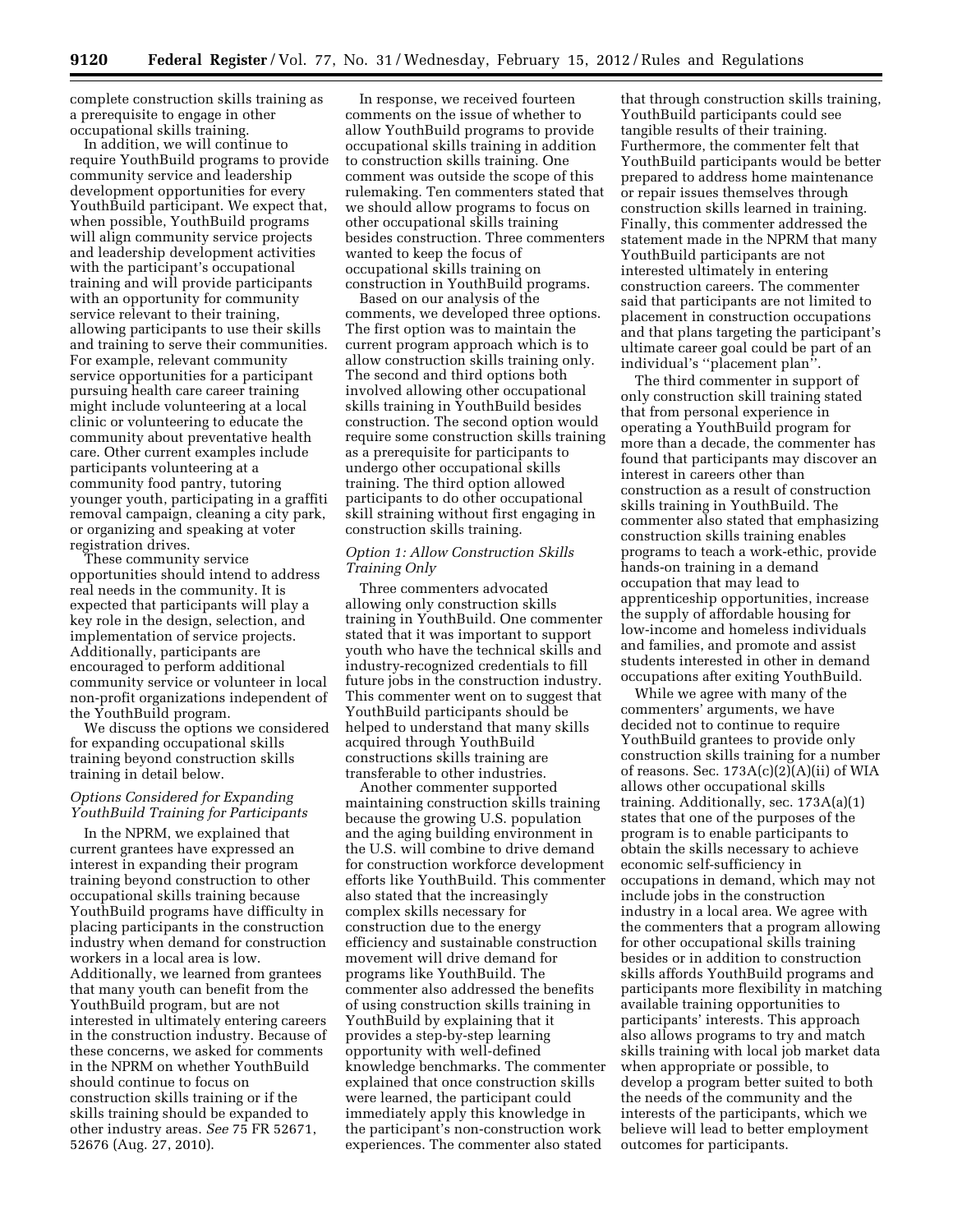# *Option 2: Allow Other Occupational Skills Training But Require Construction Skills Training*

Four of the commenters recommended allowing other occupational skills training but stated that construction skills training should remain a core or primary component of YouthBuild training. Three of the commenters recommended that YouthBuild should continue to focus on construction skills training as the primary mode by which participants learn job-related and leadership skills. One of these commenters stated that some programs have identified innovative and unique opportunities to impart in-demand skills to participants including agricultural and forestry skills, technology-based skills like computer repair, cosmetology, and entrepreneurship skills. This commenter further recommended that YouthBuild programs should be provided with an approved list of other occupational skills training based on sound models proposed or implemented by local programs, including rural and Native-serving programs. However, this commenter stressed that construction [skills training] should continue to be the primary mode by which young people learn job-related and leadership skills. The commenter went on to suggest that any other occupational skills training ''track'' should be preapproved by the Department and should be secondary to construction skills training.

Another commenter supported allowing YouthBuild programs the flexibility to include additional highdemand, service-oriented skills training that would provide access to entry-level jobs and post-secondary placement in promising career tracks. However, the commenter stated that additional occupational skills training should be offered as an enhancement to accompany constructions skills training, not as a replacement for construction as the core element of YouthBuild training. The commenter stated that construction skills training continues to be of value to YouthBuild participants because it is attractive to young men who are underrepresented in youth employment programs. The commenter pointed out that more than 30 percent of YouthBuild graduates enter construction jobs and that construction careers should recover as green building expands. Finally, the commenter asserted that Public Housing authorities seek to hire disadvantaged youth to ''green'' public housing, and construction companies will hire youth with criminal records who have gotten back on track.

We understood these four comments as advocating an approach that would make construction skills training a required element for all YouthBuild participants. While we appreciate the approach these commenters recommend, we have determined that we will not require YouthBuild programs to make construction skills training a prerequisite for other occupational skills training. We agree with the commenters that construction skills training is important to YouthBuild because it is a vehicle that allows programs to teach transportable skills sets to participants while imparting them with experiences in team work in a community service context. We want to make it clear that, based on sec. 173A(c)(2)(A)(i) of WIA, YouthBuild programs have to make construction skills training available as a part of every program. However, when possible, we believe that participants, working with YouthBuild administrators and educators, should able to make a decision about the occupational skills training they want to undertake. Feedback received from several YouthBuild programs suggests this approach, matching training opportunities based on local, in-demand jobs with participants' interests, will lead to better educational and job placement outcomes. We will work with YouthBuild programs to develop innovative job training programs as one commenter suggested.

# *Option 3: Allow Other Occupational Skills Training Without Requiring Construction Skills Training*

Six commenters recommended that YouthBuild programs should be allowed to train participants in other occupational skills besides construction without first going through construction training.

Of the six commenters that recommended a change from construction skills training to other occupational skills training, four of these commenters cited the depressed construction industry labor demand as a reason to expand the skills training in YouthBuild. Two of these commenters went on to explain that limiting skills training in YouthBuild to construction work harms existing skilled workers by reducing their ability to find a job in a time of high unemployment in the construction industry since there is a surplus of construction workers seeking limited job opportunities.

Another commenter stated that workforce training in construction does not offer participants useful employment skills to enter the labor market in communities where there are

few or no jobs in construction. This commenter explained that allowing YouthBuild programs to tailor the training offered to more closely mirror employment opportunities available within local labor markets would increase the number of participants who successfully achieve job placements after completion of the program.

Additionally, three of the commenters cited the lack of participant interest in construction skills training as a basis for supporting other occupational skills training. Another commenter stated that, in one particular YouthBuild program, most female students, when asked, preferred a different career track than construction. One commenter stated that the heart of YouthBuild is a project-based learning environment and that construction skills training is simply one method of conducting it. Furthermore, the commenter believed that because participants' needs, interests, and abilities may not support construction skills training, grantees should be given flexibility to train young people for any high demand field, as long as programs can demonstrate use of an effective projectbased learning environment. This commenter stated that what is essential to the YouthBuild program is that participants' experiences in YouthBuild include hands-on training that meet real community needs in a team-based setting.

In response to the comments received, we have carefully considered the issue of whether to expand the skills training offered by YouthBuild from construction skills to other occupational skills training. As discussed, we have determined that we will allow other occupational skills training in YouthBuild programs, because we believe that allowing programs to be able to match job training opportunities with local, in-demand jobs will lead to more successful employment outcomes for YouthBuild participants. This will also allow programs, when possible, a better way to match training opportunities with participants' interests. However, because the Transfer Act made clear that the YouthBuild program continues to be a construction training program, we have determined that YouthBuild programs must continue to offer construction skills training as an element in all YouthBuild programs.

Section  $173A(c)(2)(A)(i)$  and (ii) of WIA permits grantees to use grant funds for workforce investment activities including work experience and skills training in rehabilitation and construction activities and occupational skills training. We have determined,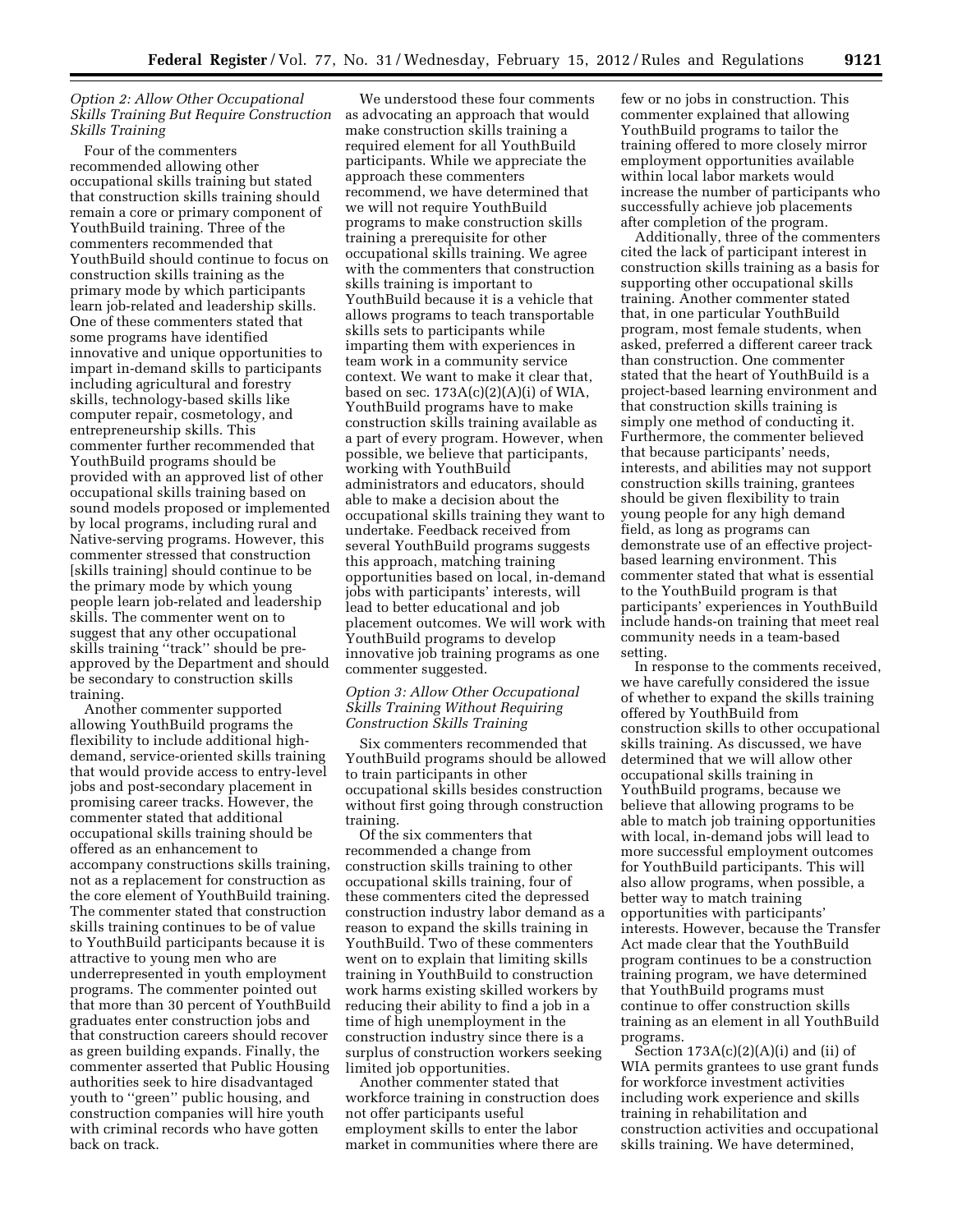based on comments received advocating the expansion of the training offered to include occupational skills training and our program administration experience, that allowing other occupational skills training will help YouthBuild programs provide more successful job placement outcomes and secondary schools placements for program participants. As we have learned from the most recent recession, allowing only construction skills training makes job placement especially difficult for YouthBuild participants during downturns in the construction industry. Also, we believe that this approach will enable programs to take innovative approaches to providing training opportunities that may benefit more participants, especially female participants who many commenters pointed out do not, ultimately, pursue construction careers.

In addition, sec.  $173A(c)(3)(B)(i)$  and (v) of WIA require grant applications to include information about the local labor market, including projections on career opportunities in growing industries and descriptions of educational and job training activities that will prepare participants for employment in in-demand occupations in local labor markets. We believe that allowing other occupational skills training in YouthBuild in addition to construction, especially for local indemand occupations such as healthcare, ''green'' jobs, and information technology allows the Department and grantees to better achieve the purposes of the Transfer Act.

We will work to ensure that the other occupational skills training should lead to some benchmarked outcome such as a nationally recognized certificate or certification, an associate degree, or a recognizable skills achievement that will assist the participant in pursuing a sustainable career pathway. We will provide further guidance on this issue as necessary.

While we believe that occupational skills training can be a valuable part of any YouthBuild program, we stress that construction skills training remains a mandatory offering for all YouthBuild programs. Construction skills training is a project-based, easily benchmarked method for teaching occupational and teamwork skills that are transferable to virtually any part of the country. As we discussed in the NPRM, YouthBuild creates a sense of self-worth for its participants by providing job skills training in the construction industry and highlighting the important role that each individual can have on community development and engagement. In addition, youth can witness their success and contributions through the

rehabilitation and construction of affordable housing for homeless individuals and families and lowincome families. This provides a sense of accomplishment that many participants will experience for the first time through a YouthBuild program.

#### *Other Comments*

Another commenter suggested changes to  $\S 672.320(a)$  and (b). The commenter felt the language in paragraphs (a) and (b) could lead to the misunderstanding that a program might be out of compliance if a participant leaves the program before actually participating in education or workforce investment activities at the specified percentages. The commenter pointed out that the operative word in the statute is ''offered'' and argued that programs should not be penalized for the actual levels of participation that are demonstrated by participants who do not complete the program. Finally, the commenter suggested modifying these paragraphs to read: ''(a) Eligible education activities \* \* \* during at least 50 percent of the program cycle in which they have enrolled;'' and ''(b) Eligible workforce investment activities \* \* \* during at least 40 percent of the program cycle in which they have enrolled.''

We believe the language as written is sufficient to avoid any unfair penalties for non-compliance. The current language in § 672.320(a) and (b) focuses on the services that participants are offered during the time they participate in the program because it is the structure of the program and not participant activity in those services that governs compliance.

#### What timeframes apply for follow-up services? (§ 672.325)

This section requires that follow-up services be provided to YouthBuild participants for a period of not less than 9 months but no more than 12 months after participants exit a YouthBuild program. One commenter wanted clarification whether the rule required that all participants be provided followup services or if only those participants that achieve placement were to be provided follow-up services. All participants that exit the program must be provided follow-up services, whether or not they achieve placement. The text of the Final Rule has been changed to clarify this provision.

Another commenter suggested that the follow-up period be no less than six months with the cap on follow-up periods being the end of the grant period. The commenter felt that some YouthBuild programs have excellent

post-exit follow-up services, and that some participants require more intensive follow-up services. Similarly, another commenter wanted to extend the period of follow-up for up to two years. We agree that some participants need intensive services. However, the length of time allotted for follow-up services is set by law in sec.  $173A(c)(2)(A)(vii)$  of WIA at a maximum of 12 months. Additionally, the 9 month minimum for follow-up services is essential for measuring programmatic outcomes. Specific outcomes for the program are measured in 3 quarter (or 9 month) increments. For participants and programs to be measured properly throughout their time in YouthBuild, a minimum 9 month follow-up period is required by the common performance measures.

#### *Subpart D—Performance Indicators*

Subpart D deals with the required performance indicators for grants, required levels of grant performance, grant reporting requirements, and grant reporting due dates.

What are the performance indicators for YouthBuild grants? (§ 672.400)

This section explains the required indicators, such as certificate attainment, that must be reported by YouthBuild grantees.

One commenter recommended that OSHA–10, First-Aid/CPR, Weatherization Tactics, and the 48 hour HAZWOPER certificates all be considered recognized credentials and counted towards program performance. Another commenter asked about other industry-recognized credentials, particularly for weatherization and green construction or other green industries that may be applicable to YouthBuild and can be reported in the performance indicators.

We appreciate the time and effort necessary to earn these certificates and the benefits that accrue from them. Credential attainment is a common measure for WIA and other workforce programs. As a result, certifications that may be counted towards program performance must meet the requirements established in TEGL 17– 05. This TEGL explains that the parameters for recognized credential are, ''participation in secondary school, post-secondary school, adult education program, or any other organized program of study leading to a degree or certificate.'' The parameters for credentials were further clarified in TEGL 15–10, which says that ''a credential is awarded in recognition of an individual's attainment of measurable technical or occupational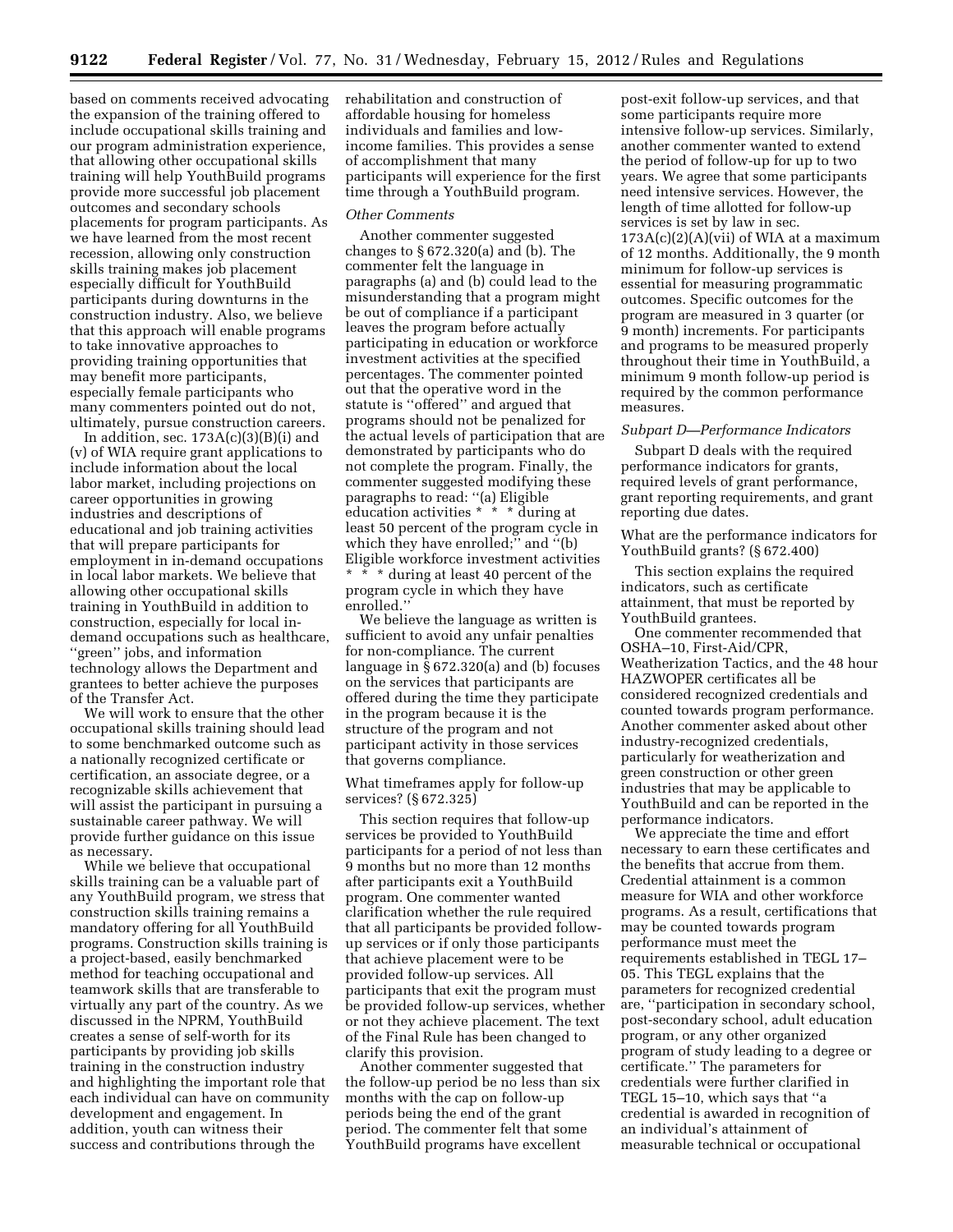skills necessary to gain employment or advance within an occupation.'' The certificates specifically mentioned by the commenter do not meet the criteria to be considered a credential under TEGLs 17–05 and 15–10.

Examples of industry-recognized credentials in the construction field include the credentials earned through the National Center for Construction Education and Research's program, the Home Builder's Institute's (HBI) HPACT curriculum, and the Building Trades Multi-Craft Core curriculum, are the ones most widely used throughout YouthBuild. Examples of credentials that are recognized in industries other than construction include, Certified Nursing Assistant, Certified Java Programmer, National Institute for Automotive Service Excellence Certificate, Certified Novell Engineer, and industry-recognized licensure. While these lists are not exhaustive, they give a few examples of credentials that would qualify for the performance measures.

What are the required levels of performance for the performance indicators? (§ 672.405)

This section explains that expected levels of performance for each of the common performance indicators are national standards that will be established at a later date and will be provided in separately issued guidance.

Three commenters requested that we consider basing performance level expectations on peer group data, specifically rural, urban and tribal data, and or statewide data or negotiations for other WIA programs, and that accommodations for sustained economic downturn be factored into these expectations in some manner. One commenter suggested that sustained economic distress (which can vary regionally) and urban, rural and tribal data warrant less uniform and more individualized performance level expectations without compromising the goal of continuous improvement in performance. Additionally, according to a commenter, performance measures should be, in part, based on average entrance scores—not just Educational Functioning Levels (levels that measure a defined set of skills and competencies as developed by the U.S. Department of Education, 34 CFR 462.3), and on placement outcomes as well. One of the commenters additionally recommended that all students should be required to meet the outcome measures for literacy and numeracy, but that only the more advanced students should be held to criteria concerning academic or occupational credentials and placement.

We have determined it is not necessary to change the performance measures. In 2006, we issued TEGL No. 17–05, which dealt with Common Measures and performance accountability in ETA programs such as YouthBuild. This guidance set forth one set of measures to be used for common measure performance purposes. Furthermore, this TEGL describes the participant information that must be collected and reported for ETA programs that will be used to assess the performance of grantees under the common measures. We appreciate the commenters' concerns but the purpose a common set of measures that apply across similar programs is to enable us to compare the accomplishments of different programs and to determine which strategies are successful so that we can apply them to improve similar programs.

Developing individualized performance targets based on individual and unique situations would result in performance reports based on varying definitions and methodologies. This would make it difficult both to assess the YouthBuild program as a whole and to determine YouthBuild's impact on the workforce system. Furthermore, since the Department began administration of the YouthBuild program, we have held the program to goals that are higher than the Government Performance Results Act (GPRA) goals. We do not want to lower the expected performance outcomes based on individualized factors because we believe that doing so would be detrimental to YouthBuild participants. YouthBuild programs should strive to meet the performance goals set by the Department to ensure successful postsecondary and job placement outcomes for participants. We believe that these aggregate goals have motivated and will continue to motivate YouthBuild grantees to continue working towards improved performance outcomes. For these reasons, and for the reasons discussed above, we will continue to use the standards announced in TEGL 17–05 that apply to ETA programs such as YouthBuild.

Another commenter stated that it is essential that data collected to develop the performance indicators for YouthBuild be disaggregated by gender and other characteristics, so that young women's participation in the program can be evaluated. We do track this data and disaggregate participation by, among other things, gender for review of program activity. We have an electronic management information system (MIS) that performs this operation for internal analysis. This information allows us to

craft policy to address program concerns as they arise.

Another commenter recommended that we mention reduction in recidivism as a performance measure that the Secretary may require to be tracked. As explained above, we have determined that it is important to use the Common Measures for the YouthBuild program which are also required by sec.  $173A(c)(3)(B)(xii)$  of WIA. We will provide the details of the performance indicators in administrative guidance and will take the comments into consideration as performance standards are established. If we later conclude that the standard identified by the commenter, or any other performance standard is appropriate, § 672.400(a)(4) allows us to require additional performance indicators not listed in § 672.400(a)(1) through (3).

Another commenter recommended that YouthBuild programs be held to the same or equivalent standards required of apprenticeship programs under 29 CFR part 29. The commenter reasoned that the standards set forth at 29 CFR 29.5, would ensure a quality program.

We appreciate the commenter's suggestions as means to enhance YouthBuild standards. However, if we were to apply all of the requirements of 29 CFR part 29 to YouthBuild, we would extend the period of training beyond the period of performance authorized in the Transfer Act.

What are the reporting requirements for YouthBuild grantees? (§ 672.410)

We did not receive any comments on this section. The final rule adopts the regulation as proposed.

What are the due dates for quarterly reporting? (§ 672.415)

We did not receive any comments on this section. The final rule adopts the regulation as proposed.

# *Subpart E—Administrative Rules, Costs and Limitations*

This subpart deals with other Federal regulations that apply to YouthBuild programs, and cost limitations and fund matching requirements.

What administrative regulations apply to the YouthBuild program? (§ 672.500)

This section explains the other regulations focusing on administrative standards, non-discrimination requirements, audit requirements, and other requirements that apply to YouthBuild programs.

One commenter recommended that the occupational skills and safety training provided by grantees include comprehensive training on equal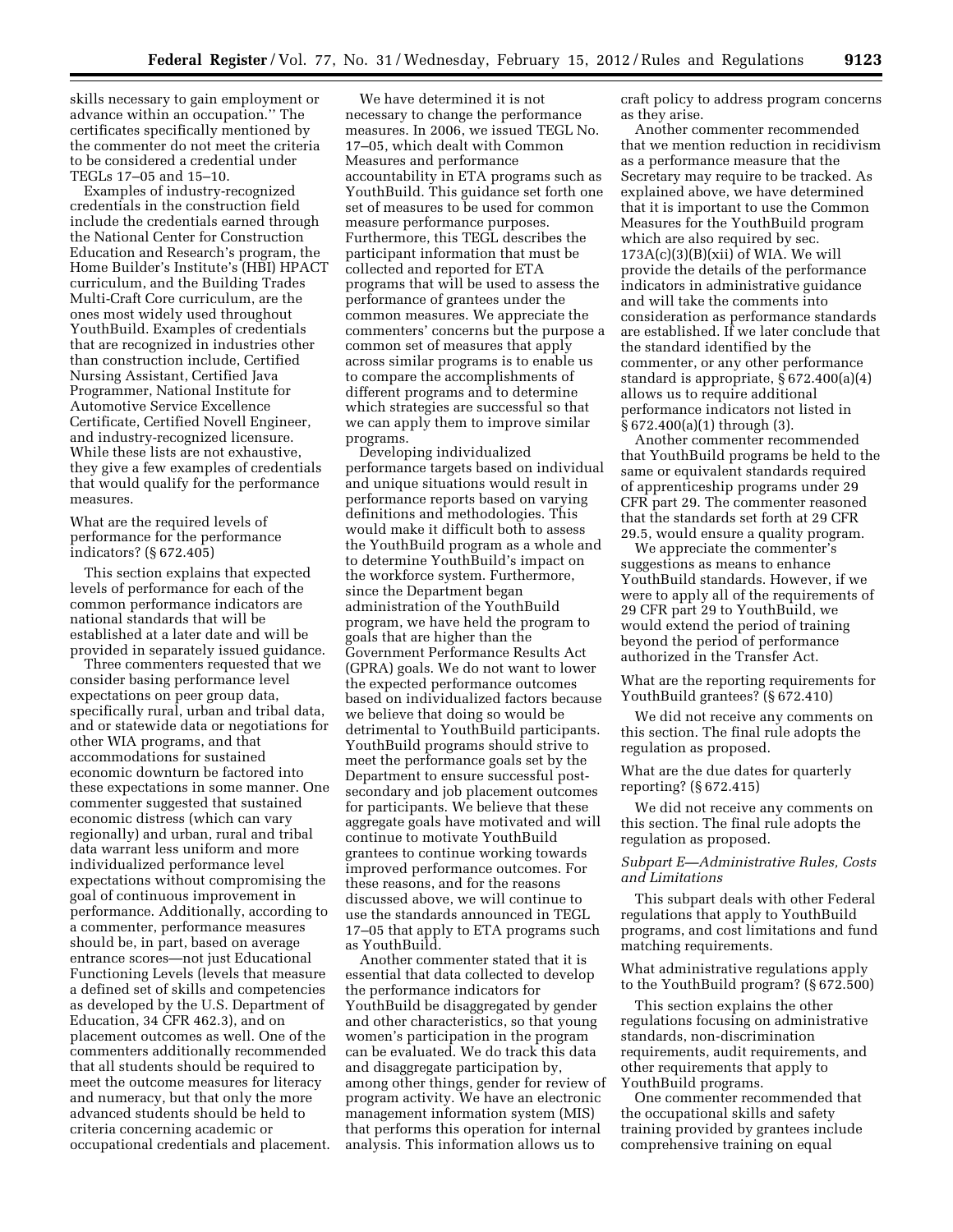employment opportunity laws, rights, and responsibilities. The commenter believes that training YouthBuild participants about their equal employment opportunity rights and responsibilities will help create a work environment free of discrimination for all workers.

We agree that a work environment free of unlawful discrimination is very important. Therefore, § 672.500 specifically refers to the WIA nondiscrimination regulations at 29 CFR part 37 that apply to YouthBuild. Furthermore, the nondiscrimination provisions of WIA in sec. 188 require YouthBuild grantees to ensure equal opportunity and prevent discrimination in their programs. WIA sec. 188 ensures nondiscrimination and equal opportunity for various categories of persons, including persons with disabilities, who apply for and participate in programs and activities operated by recipients of WIA Title I financial assistance. Finally, while we do not require YouthBuild grantees to conduct comprehensive Equal Employment Opportunity training for program participants, the programs are required by 29 CFR 37.29 through 37.32 to post, in a conspicuous place in the YouthBuild facility, an equal opportunity hiring policy applicable to YouthBuild program staff.

Another commenter requested that we specify young women as a target population in YouthBuild's nondiscrimination regulations in Subpart E of the Rule. Section 672.500 explicitly states that the nondiscrimination provisions in 29 CFR part 37 are applicable to YouthBuild. Part 37 broadly prohibits all forms of discrimination for WIA Title I programs (which include YouthBuild), including against women. Specifically, 29 CFR 37.5 states that ''[n]o individual in the United States may, on the ground of race, color, religion, sex, national origin, age, disability, political affiliation or belief … be excluded from participation in, denied the benefits of, subjected to discrimination under, or denied employment in the administration of or in connection with any WIA Title I funded program or activity.'' We believe that these applicable non-discrimination provisions sufficiently protect YouthBuild participants, including young women

# How may grantees provide services under the YouthBuild program? (§ 672.505)

We did not receive any comments on this section. The final rule adopts the regulation as proposed.

What cost limits apply to the use of YouthBuild program funds? (§ 672.510)

Two commenters recommended that the restriction or cap of the cost of supervision and training for participants in the rehabilitation or construction of community and other public facilities be raised from 10 percent to 25 percent or 30 percent, or be eliminated. One commenter explained that the current housing crisis has affected rural and tribal YouthBuild programs by making it difficult for these programs to maintain a pipeline of rehabilitation and construction projects for skills training.

We understand that the comments are aimed at increasing training projects for YouthBuild participants and producing projects that may bring added value to the broader community. However, we may not alter the cost limitation by regulation because it is statutorily mandated in WIA Section 173A(c)(2)(C).

# What are the cost-sharing or matching requirements of the YouthBuild program? (§ 672.515)

We did not receive any comments on this section. The final rule adopts the regulation as proposed.

# What are considered to be leveraged funds? (§ 672.520)

This section provides that funds must be applied toward allowable costs to be counted as leveraged funds.

One commenter stated that by focusing solely on allowable costs, the regulations penalize rural and Native groups, which have fewer opportunities to match and to leverage funds, as well as any group that raises funds for unallowable costs to advance their program goals. The commenter suggests creating a third category for which programs are acknowledged and rewarded (with application review points or monitoring visit assessment ratings) called ''Other Funds Raised to Support the Program.'' The commenter states this would encourage programs to fundraise for legitimate needs (but ''unallowable'' costs) while assisting us to fully capture local support for YouthBuild. The commenter also suggested that match and leveraged funding level requirements and criteria be lowered for rural and tribal programs in high-poverty and/or persistently poor census tracts or counties, in recognition of very limited assets and resources in these communities.

While we recognize that rural and tribal programs are often located in high-poverty and/or persistently poor census tracts, we have decided not to lower the match requirement. We believe that well -run YouthBuild

programs can not rely solely on Federal grant funds. YouthBuild programs, to be effective, must have several different funding sources in order to be able to provide the various services participants need. The required match over a three year period of performance brings necessary resources and partners to the program. Therefore, we do not believe that the requirement is so onerous that it prevents these kinds of grantees from serving as YouthBuild grantees.

Furthermore, the match requirement demonstrates the commitment of the community and the program to provide the necessary resources for the success of the YouthBuild program. Our program experience is that that a significant number of rural and native applicants have been able to meet the match requirement, therefore we do not believe that that requirement prevents rural and tribal programs from serving as YouthBuild grantees.

We want to clarify that costs which benefit the grant program (whether paid for with Federal or non-Federal resources) and are otherwise allowable under the cost principles are allowable under the grant and may be used as leveraged funds as long as no other statutory, regulatory, or grant provision prohibits the use of such funds for that purpose. In response to the commenter's proposed third category, the type of funds the commenter characterizes are already taken into account. An additional category is not needed since leveraged or matched funds are already considered in the review of the application.

How are the costs associated with real property treated in the YouthBuild program? (§ 672.525)

This section explains the costs associated with real property that are allowable solely for the purpose of training YouthBuild participants.

We received four comments on this section, one of which was outside the scope of the NPRM. One commenter recommended that personal protective equipment (PPE) be allowed as an expense for YouthBuild training activities in  $\S 672.525(c)(1)$  in order to ensure that YouthBuild participants comply with Federal and State health and safety standards.

We agree that the protection and safety of YouthBuild participants during construction training is of the highest importance. Therefore, we have amended the final rule to include PPE as an allowable expense for YouthBuild training activities under § 675.525(c)(1).

Two commenters asked that the cost of land acquisition for the construction of a new building for the purposes of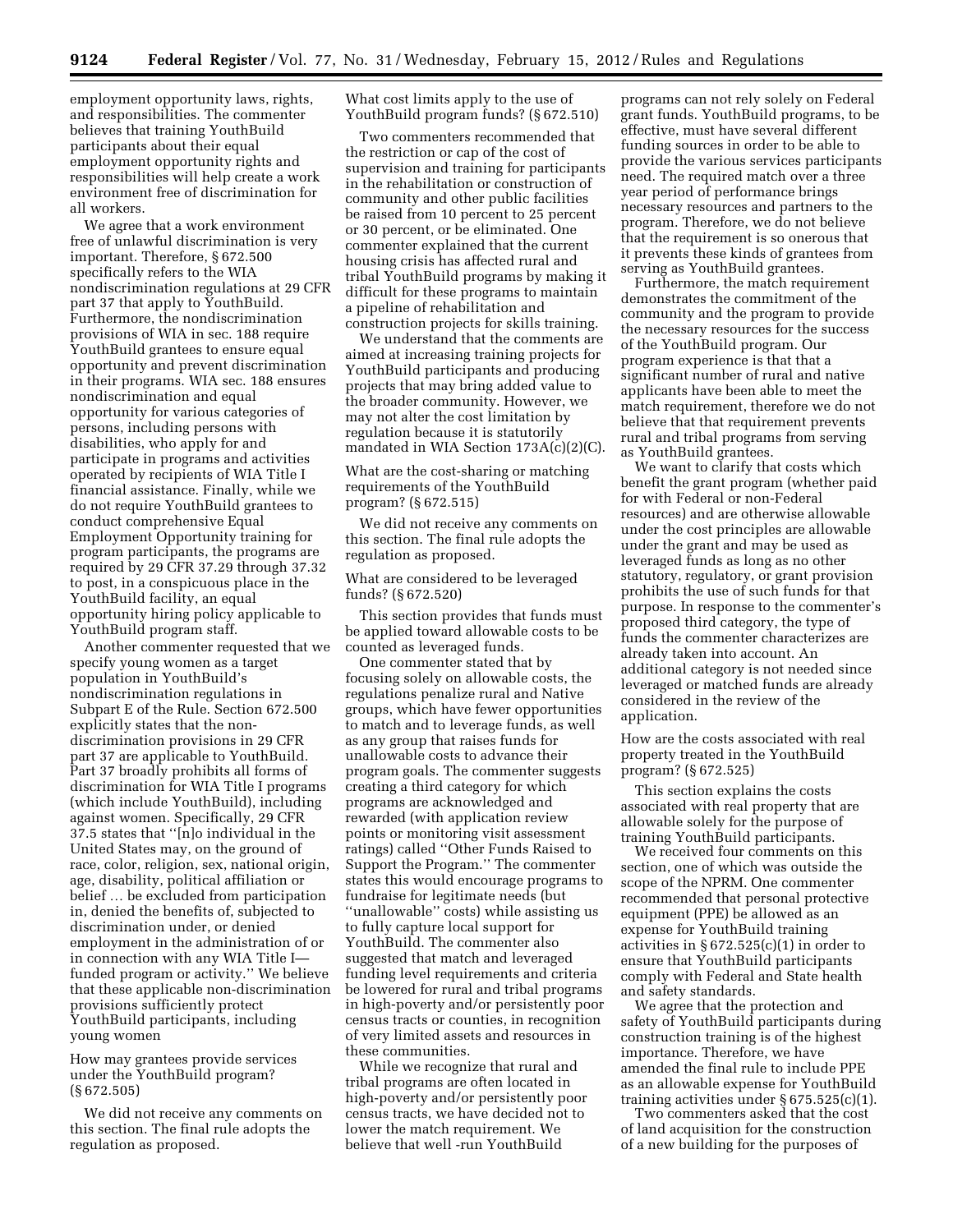YouthBuild construction training be an allowable cost for match and leverage requirements. Because YouthBuild is a job skills training program, as a matter of policy, the allowable costs for match and leverage must be made up of training-related costs and not property costs. Therefore, the final rule continues to disallow land acquisition as an allowable cost.

What participant costs are allowable under the YouthBuild program? (672.530)

We did not receive any comments on this section. However, as described above in the discussion of § 672.310, we have added language to § 672.530(e) to clarify that the costs for providing additional benefits, described in § 672.530(e)(1) through (3), to participants or individuals who have exited the program and are receiving follow-up services, can still be incurred after participants terminate participation in the program.

What effect do payments to YouthBuild participants have on eligibility for other Federal needs-based benefits? (§ 672.535)

This section explains what effect stipends and other assistance received from YouthBuild have on a participant's income for purposes of establishing need for other Federally sponsored needs-based programs.

One commenter stated that wages paid to participating youth as part of construction skills training should be exempt from income considerations for Temporary Assistance for Needy Families (TANF), Section 8 rental assistance programs, and Medicaid income thresholds. The commenter goes on to explain that access to nutrition, housing, and health care should not be diminished by participating in an employment and training program that will help participants become selfsufficient.

We agree. Under the WIA regulations at 20 CFR 667.272(c), allowances, earnings, and payments to individuals participating in programs under Title I of WIA are not considered as income for purposes of determining eligibility for and the amount of income transfer and in-kind aid furnished under any Federal or Federally-assisted program based on need other than as provided under the Social Security Act (42 U.S.C. 301). Since YouthBuild is a WIA Title I Program, income earned from participation in the YouthBuild program should not disqualify participants from benefitting from other Federallysponsored needs-based programs that are available to them.

What program income requirements apply under the YouthBuild program? (§ 672.540)

This section deals with program income requirements, as specified in the applicable Uniform Administrative Requirements at 29 CFR 95.24 and 97.25.

One commenter stated that it was disappointing to learn that, in the NPRM, we proposed that revenue from the sale or rental of YouthBuild construction and rehabilitation projects would not be counted as program income because it would be discouraging to participants to see the fruits of their labors not reinvested in improving and sustaining their program.

We agree with the commenter that under the Uniform Administrative Requirements rental income is considered program income and can be used to pay for allowable costs incurred by the program. We have amended § 672.540(b) to reflect this change. However, under the Uniform Administrative Requirements, income derived from the sale of YouthBuild construction and rehabilitation projects is not considered program income. We encourage grantees to reinvest any revenue realized through sales back into the YouthBuild programs to promote long-term sustainability.

Are YouthBuild programs subject to the Davis-Bacon Act labor standards? (§ 672.545)

This section deals with the Davis-Bacon wage rules that cover prevailing wage rates on Federally-funded or -assisted construction projects. We received five comments on this section. Two commenters stated that many groups may be confused by the Davis-Bacon Act labor standards and its application to YouthBuild. One commenter suggested that we offer separate guidance on this issue. At this time, ETA has no plans to offer guidance on Davis-Bacon labor standards' applicability to YouthBuild. However, the Department's Wage and Hour Division (WHD), which is responsible for the administration of the Davis-Bacon Act labor standards, does offer compliance guidance at its Web site at *[http://www.dol.gov/whd/regs/](http://www.dol.gov/whd/regs/compliance/ca_main.htm) [compliance/ca](http://www.dol.gov/whd/regs/compliance/ca_main.htm)*\_*main.htm.* 

The other commenter requested a definition of ''Davis-Bacon-covered laborer or mechanic work.'' The definition of laborer or mechanic work for Davis-Bacon purposes can be found at 29 CFR 5.2.

Proposed § 672.545(b)(1) of the NPRM explained that YouthBuild participants could be classified as ''trainees'' for

Davis-Bacon purposes if they are individually registered in a trainee program approved by ETA. Two commenters objected to classifying YouthBuild participants as ''trainees'' on Davis-Bacon covered projects that would allow the YouthBuild ''trainee'' to be paid less than the Davis-Bacon Labor Standards require. Both commenters go on to say that allowing YouthBuild ''trainees'' to be paid lower rates than workers subject to the Davis-Bacon wage requirements would provide an incentive to hire YouthBuild ''trainees'' for construction work instead of journey-level construction workers and apprentices in many of the building and construction trades. It also, according to one commenter, could result in the loss of jobs and job opportunities for laborers. The commenters also suggest that establishing YouthBuild programs as ''trainee'' programs would place them in direct competition with many formal apprenticeship programs registered with the Department because in many instances, according to the commenters, the two training programs draw upon the same pool of candidates. Both commenters argue that because there are other benefits attached to participation in YouthBuild such as needs-based stipends and other services, this would place YouthBuild ''trainees'' at a competitive advantage with apprentices and journey-workers by making YouthBuild ''trainees'' cheaper to employ. One commenter states that this affects the construction industry by weakening its ability to attract and retain skilled workers. This commenter goes on to argue that the YouthBuild program does not qualify as a certified and registered training program under ETA and therefore, YouthBuild participants should not be classified as ''trainees'' for Davis-Bacon purposes.

However, this commenter encourages us to promote cooperation and partnerships between YouthBuild and registered apprenticeship programs and to promote the transfer of YouthBuild training credit within these apprentice programs. Furthermore, the other commenter argues that there is nothing in the Transfer Act that indicates the purpose of YouthBuild is to create trainee programs registered with ETA. Finally, the commenter states that it seems clear that Congress intended YouthBuild to serve as a source of qualified applicants for formal preapprenticeship and registered apprenticeship training programs in the building and construction industry.

The two commenters linked comments about the YouthBuild Trainee—Apprenticeship Preparation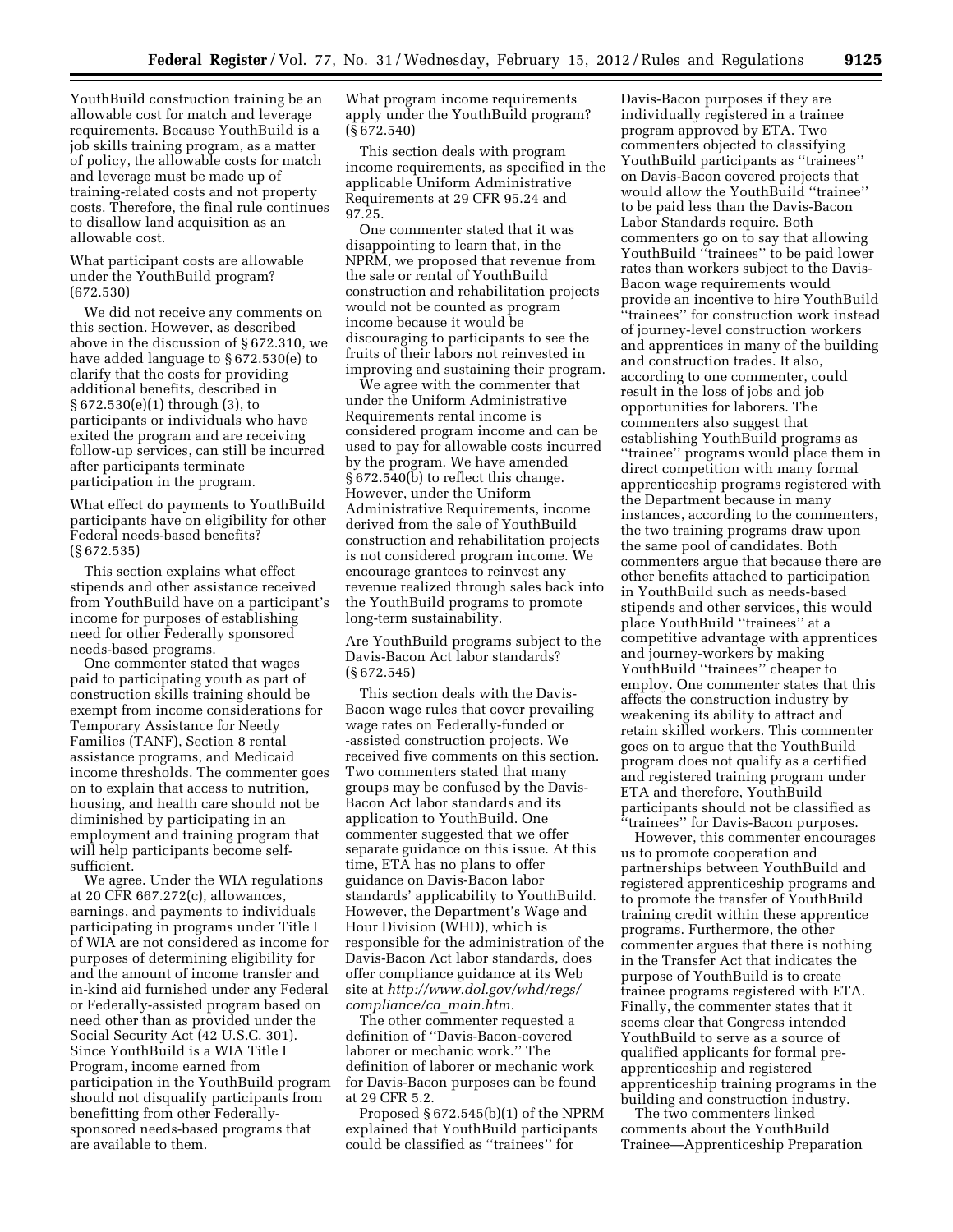Standards (YB–TAP) to the NPRM section that addresses certified ''trainee'' programs under the Davis-Bacon Act in § 672.545.

The YB–TAP standards are a set of national standards developed in close consultation with ETA's Office of Apprenticeship (OA). The standards provide the basis for a YouthBuild program to establish an OA-approved trainee training program. By using the YB–TAP standards, a YouthBuild program can participate in a nationally approved trainee training program that allows it to pay participants less than the Davis-Bacon journey worker wage rates when performing work on Federal and federally assisted construction projects to which Davis-Bacon requirements apply.

Our intent in developing the YB–TAP was to design standards specifically for YouthBuild to create a more formal pathway into registered apprenticeships for YouthBuild participants, to create consistency in the construction skills training offered by YouthBuild programs across the country, and to provide another portable credential for YouthBuild program participants. Additionally, YB–TAP provided greater flexibility for YouthBuild programs to work on sites covered by Davis-Bacon, and thus expand the pool of potential worksites for grantees which often struggle to find suitable projects for worksite training. Of the 223 DOLfunded YouthBuild programs, 28 have registered with YB–TAP to-date; 12 of those requested and received a certification to have participants work at Davis-Bacon-covered sites, which allows them to be paid at less than the journey worker prevailing wage.

However, as a result of implementing YB–TAP, we found unintended consequences have arisen that are a concern for YouthBuild programs. Many of the organizations that YouthBuild seeks to partner with see YB–TAP as being in direct competition because programs are allowed to pay their participants, as trainees, less than the prevailing wage rate. The lower ratio of journey workers to trainees approved in the YB–TAP program makes it less expensive for a contractor to hire a YouthBuild-sponsored construction crew versus a journey worker staffed crew, and the YB–TAP standards, in effect, create a competing apprenticeship-like program approved by the Department.

Therefore, while these provisions for trainees who may be paid less than Davis-Bacon journeyman wage rates remain in effect as part of the Davis-Bacon Act labor standards, we have deleted the references to trainees and

registered trainee programs in § 672.545(b)(1) to indicate that we will not approve programs as ''trainee'' programs for Davis-Bacon wage rate purposes without further notice. We believe this change is currently in the best interests of the YouthBuild program for the reasons discussed above.

What are the recordkeeping requirements for YouthBuild programs? (§ 672.550)

We did not receive any comments on this section. The final rule adopts the regulation as proposed.

### *Subpart F—Additional Requirements*

This subpart deals with other requirements, such as safety requirements and YouthBuild housing requirements, with which all programs must comply.

What are the safety requirements for the YouthBuild program? (§ 672.600)

This section explains the safety standards that YouthBuild grantees must meet.

A commenter wrote that though safety is a preeminent concern for YouthBuild grantees, following National Institute for Occupational Safety and Health (NIOSH) and Occupational Safety and Health Administration (OSHA) standards can present significant challenges. That commenter explains that Mental Toughness is only effective if young people gain some exposure to the worksite, and it is not practical to provide such training at the beginning of Mental Toughness. The commenter asks that grantees be given some discretion in the timing of OSHA safety training to accommodate the purpose of Mental Toughness. The commenter also suggests that many YouthBuild grantees do not own or manage their own construction sites. They build in cooperation with a housing partner, such as Habitat for Humanity. The commenter believes it would be appropriate to follow the safety standards used by the housing partner.

On November 14, 2006, we published, at 71 FR 66349, a **Federal Register**  notice requesting public comments and announcing public meetings on the design of YouthBuild grants. The notice sought public input and observations on the optimum number of years and amount of grant awards, ways to ensure grantees meet educational and employment outcomes, how capacity building grants can be strengthened, and ways to improve any other aspect of the program. We received four comments, including comments from NIOSH and OSHA, relating to safety issues in response to the **Federal Register** notice.

The NIOSH comments emphasized the dangers of youth working in construction and noted that youth fatalities in construction are related to noncompliance with child labor laws and occupational safety and health regulations. The comments from OSHA similarly stressed the importance of safety training and identification of worksite hazards.

Based upon the concerns raised by these commenters and others, the NPRM required that YouthBuild grantees not only comply with Federal and State health and safety standards, including the hazardous orders in the WHD child labor regulations, but also that they: Provide comprehensive safety training for youth working on YouthBuild construction projects; have written, jobsite-specific, safety plans overseen by an on-site supervisor with authority to enforce safety procedures as part of the grant application; provide necessary personal protective equipment to youth working on YouthBuild projects; and submit injury incident reports to ETA. The intent of these requirements is to protect the health and safety of YouthBuild participants on YouthBuild work sites, and to ensure that YouthBuild grantees comply with child labor laws.

We reiterate the importance of the NIOSH and OSHA safety standards for YouthBuild programs to ensure participant safety; therefore, we will not grant programs the discretion to provide the training after youth have already been on the worksite. The dangers inherent in youth working in construction and the well documented youth fatalities in construction which are directly related to noncompliance with child labor laws and occupational safety and health regulations makes it imperative that YouthBuild participants receive NIOSH and OSHA training before admittance to the work site. However, we recommend that any safety standards that may exist in addition to the required safety standards already discussed should be observed by YouthBuild participants. Therefore, it is appropriate for participants also to follow the safety standards of a YouthBuild housing partner, as the commenter suggested, as long as the standards compliment Federal, State, and local safety standards and provide at least the same level of safety as the required Federal, State and local standards.

Another commenter recommended that the requirement that grantees comply with Federal child labor laws be extended to include state child labor laws as well. We agree it is important for programs to comply with state child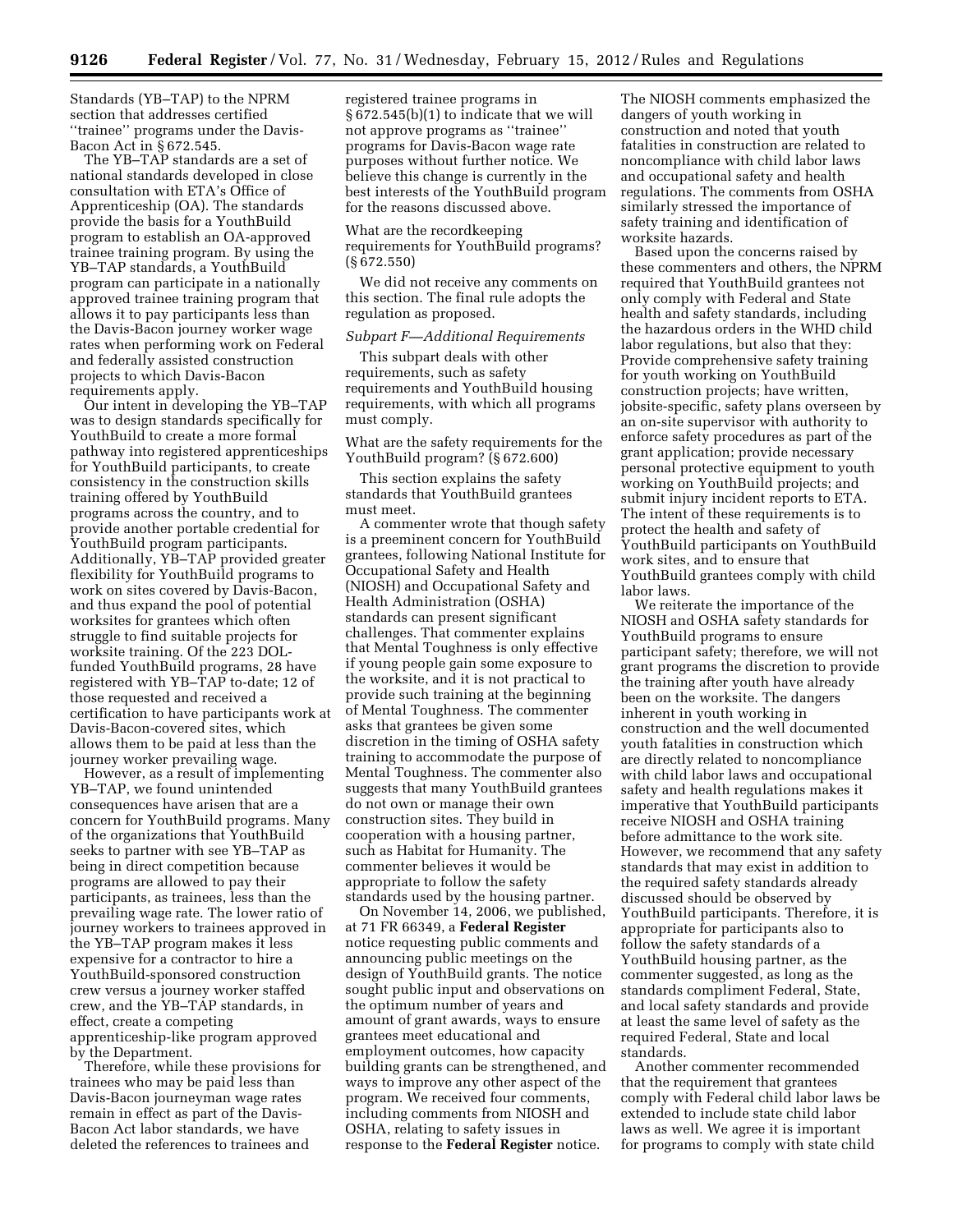labor laws as well and therefore has included the requirement in § 672.600.

The same commenter contended that we need to develop an injury surveillance system to routinely collect, analyze and report the injury data that grantees will be required to submit under the proposed rules. We agree with the importance of capturing this information and already have a system in place in which to capture the data.

Further, the commenter stressed the need to conceptualize and implement health and safety training as an integral and essential component of occupational skills development. The commenter felt that health and safety training was an ''add-on'' to occupational skills training instead of being an integral component of occupational skills development. We disagree with this assessment. Safety of the participants and the program staff is of significant importance to the Department. This is expressed not only in the proposed rule, but in all of the YouthBuild SGAs.

What are the reporting requirements for youth safety? (§ 672.605)

This section explains the requirements and process for filing reports when youth are injured while working on YouthBuild projects.

One commenter asked that we specify the process of reporting and filing injury incident reports for accidents involving youth that occur while youth are working on YouthBuild projects. This commenter goes on to ask that we provide details on what forms must be used in filing injury incidents, where to obtain the reports, and where the form is filed.

As we explained in § 672.605 of the NPRM and in this final rule, a YouthBuild grantee is responsible for sending a copy of OSHA's injury incident report form, to the U.S. Department of Labor, Employment and Training Administration within 7 days of any reportable injury suffered by a YouthBuild participant. The injury incident report form is available from OSHA and can be downloaded at *[http://www.osha.gov/recordkeeping/](http://www.osha.gov/recordkeeping/RKforms.html)  [RKforms.html.](http://www.osha.gov/recordkeeping/RKforms.html)* 

What environmental protection laws apply to the YouthBuild program? (§ 672.610)

We did not receive any comments on this section. The final rule adopts the regulation as proposed.

What requirements apply to YouthBuild housing? (§ 672.615)

This section explains that, for a period of at least ten years, all

YouthBuild housing must be rented or sold to low income or homeless individuals and families, and that housing must be kept in a clean and sanitary condition. In addition, this section outlines some of the rules that must be followed when leasing YouthBuild housing to homeless or low income families and individuals.

One commenter expressed concern that there is a potential for exploitation for private benefit without requiring grantees to have written policies governing the rehabilitation of low income houses that are occupied. The same commenter went on to suggest that the Department's lawyers examine what impact, if any, Federal rules relating to relocation may have on the rehabilitation of occupied housing. The commenter pointed out that the Uniform Relocation Act and related statutes provide certain rights to residents who are relocated as a result of Federally-assisted housing activities.

We share the commenter's concern that there is a chance for exploitation for private benefit without requiring grantees to have a written policy. Furthermore, we appreciate the commenter's concerns over the applicability of the Uniform Relocation Act as it pertains to grantees rehabilitating occupied low income housing. We will examine the issues and, if necessary, will produce guidance addressing both of these issues.

#### **IV. Administrative Information**

*Regulatory Flexibility Analysis, Executive Order 13272, Small Business Regulatory Enforcement Fairness Act* 

The Regulatory Flexibility Act (RFA) at 5 U.S.C. 603(a) requires agencies to prepare and make available for public comment an initial regulatory flexibility analysis (IRFA) which will describe the impact of a regulation on small entities. Section 605 of the RFA allows an agency to certify a rule, in lieu of preparing an IRFA, if the final rule is not expected to have a significant economic impact on a substantial number of small entities. Furthermore, under the Small Business Regulatory Enforcement Fairness Act of 1996, 5 U.S.C. 801 (SBREFA), an agency is required to produce compliance guidance for small entities if the rule has a significant economic impact on a substantial number of small entities. The RFA defines small entities as small business concerns, small not-for-profit enterprises, or small governmental jurisdictions. The final rule directly affects all YouthBuild grantees, of which there are currently 226. About half of these are small entities (generally non-profit, community-based organizations). We do not believe that the final rule will have a significant economic impact on a substantial number of these small entities. We have certified this to the Chief Counsel for Advocacy, Small Business Administration, under the Regulatory Flexibility Act. The primary issues affected by the final rule are discussed below.

The YouthBuild program has existed since 1978. YouthBuild began as a Federal grant program in 1994 and was administered by HUD until 2006 when it was transferred to the Department. YouthBuild operates as a voluntary grant program. While there are matching and leverage requirements, organizations apply for Federal grant funds. Also, grant funds may be used to pay for requirements in the final rule that address participant safety, worksite environmental standards, and a required follow-up time period for YouthBuild enrollees.

The final rule requires that all applicable National Institute for Occupational Safety and Health (NIOSH) and Occupational Safety and Heath Administration (OSHA) regulations be followed for youth who are on YouthBuild participant construction sites. The NIOSH safety standards are standard requirements for all Federally-funded construction worksites across the United States. The requirements will not add demonstrably to the cost of any YouthBuild program because safety equipment required by NIOSH standards can be purchased using YouthBuild grant funds provided by the Department. Further, the cost of the other requirements—supervisor training, development of safety plans, safety reporting, etc.—can be paid for with grant funds as well.

In addition, the final rule requires that all Federal environmental standards, including National Environmental Policy Act of 1969 (NEPA), be followed. This is a standard for all Federallyfunded construction worksites across the United States and is already established procedure at many YouthBuild work sites. YouthBuild grant funds may be used to ensure compliance with the required environmental standards.

The YouthBuild program will have a beneficial economic impact on small entity program participants. While there are match and leverage requirements under YouthBuild, the grantees are applying to receive additional resources to carry out their purposes for the benefit of participants. Finally, we are aware of no public concern that the rule will have a significant economic impact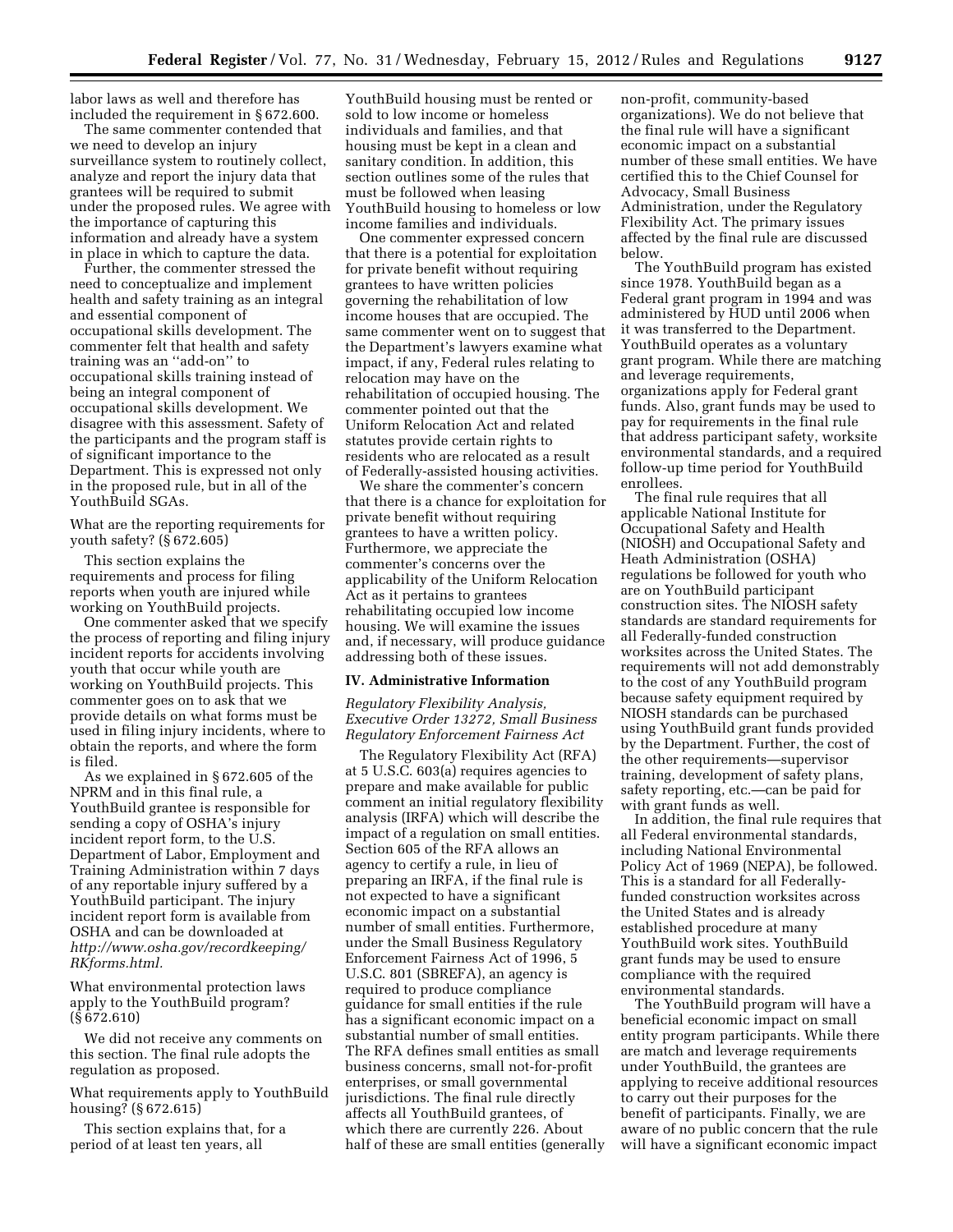on a substantial number of small entities. We specifically invited comments from members of the public who believe there will be such an impact on small entities. We did not receive any comments in response.

Accordingly, we certify that this final rule will not have a significant economic impact on a substantial number of small entities.

#### *Paperwork Reduction Act*

One of the purposes of the Paperwork Reduction Act of 1995 (PRA), 44 U.S.C. 3501 *et seq.*, is to minimize the paperwork burden on affected entities. The PRA requires certain actions before an agency can adopt or revise the collection of information, including publishing a summary of the collection of information and a brief description of the need for and proposed use of the information.

The collection of data described in this final rule contains requirements to implement reporting and recordkeeping requirements for the YouthBuild program. This reporting structure features standardized data collection for program participants, and quarterly narrative and Management Information System (MIS) performance report formats. All data collection and reporting will be done by YouthBuild grantees.

These requirements were previously reviewed and approved for use by OMB under 44 U.S.C. 3507 and 5 CFR part 1320, and assigned OMB control number 1205–0464 under the provisions of the PRA. YouthBuild grantees will collect and report selected standardized information on participants in YouthBuild programs for the purposes of general program oversight, evaluation, and performance assessment. ETA will provide all grantees with a YouthBuild management information system (MIS) to use for collecting participant data and for preparing and submitting the required quarterly reports. We have determined that this final rule contains no new information collection requirements.

We estimate that the public reporting burden for this collection of information will amount to 16,280 hours. This total includes all paperwork required by this rule over the course of one program year for all grantees nationwide.

#### *Executive Orders 12866 and 13563*

Executive Orders (E.O.) 13563 and 12866 direct agencies to assess all costs and benefits of available regulatory alternatives and, if regulation is necessary, to select regulatory approaches that maximize net benefits

(including potential economic, environmental, public health and safety effects, distributive impacts, and equity). Executive Order 13563 emphasizes the importance of quantifying both costs and benefits, of reducing costs, of harmonizing rules, and of promoting flexibility.

Section 3(f) of E.O. 12866 defines a ''significant regulatory action'' as an action that is likely to result in a rule that: (1) Has an annual effect on the economy of \$100 million or more or adversely and materially affects a sector of the economy, productivity, competition, jobs, the environment, public health or safety, or State, local or Tribal governments or communities (also referred to as ''economically significant''); (2) creates serious inconsistency or otherwise interferes with an action taken or planned by another agency; (3) materially alters the budgetary impacts of entitlement grants, user fees, or loan programs or the rights and obligations of recipients thereof; or (4) raises novel legal or policy issues arising out of legal mandates, the President's priorities, or the principles set forth in E.O. 12866

We received one comment on E.O. 12866 addressing whether this rule is a significant regulatory action. The commenter was concerned that YouthBuild participants who were employed on Davis-Bacon sites would displace skilled construction apprentices and journey workers because the YouthBuild participant could be paid a lower than Davis-Bacon required wage. The commenter suggested that this would result in the unemployment of these trade workers and the effect on the economy could be large, ranging from loss of income and loss of buying power, to increased Federal unemployment support and increased need for other social services. However, in response to the comment, we have determined that YouthBuild participants that work on Davis-Bacon worksites will be subject to Davis-Bacon wage rates. Therefore, YouthBuild participants could not be employed at lower than Davis-Bacon wage rates.

E.O. 13563, issued after publication of the NPRM, asked agencies to identify, to the extent possible, the necessity of the regulation as well as the costs and benefits of the regulation.

YouthBuild is a workforce development program that provides employment, education, leadership development, and training opportunities to disadvantaged and low-income youth between the ages of 16 and 24, most of whom are secondary school drop outs and are either a member of a lowincome family, a foster care youth, a

youth offender, a youth with a disability, a child of an incarcerated parent, or a migrant youth. This regulation is necessary for the orderly operation and management of the YouthBuild program because the Department has not published regulations governing the YouthBuild program since it was transferred from HUD to the Department in 2006.

Program participants receive numerous benefits through their participation in the YouthBuild program. Participants receive education services that may lead to either a high school diploma or GED. Further, they receive occupational skills training and are encouraged to pursue a postsecondary education or additional training, including registered apprenticeship programs. The program is designed to create a skilled workforce either in the construction industry, through the rehabilitation and construction of housing for homeless individuals and families and lowincome families, as well as public facilities, or in other high wage, highdemand jobs. The program also benefits the larger community because it provides more new and rehabilitated affordable housing.

In contrast to the benefits provided to both program participants and their communities, the cost to YouthBuild programs to provide these services is minimal. The money to provide these benefits to program participants is provided to YouthBuild programs both through an annual grant competition overseen by the Department, as well as any additional leveraged resources obtained by YouthBuild programs. Based on these factors, we have reviewed the costs and benefits of the regulation and have determined that this regulatory approach maximizes net benefits.

While the regulatory requirements defined and implemented by this final rule for this grant program will not have an annual, measurable effect on the economy of \$100 million or more, the final rule raises novel policy issues about, among other things, application of Davis-Bacon wage rules, Federal cost limitations, and the expansion of the YouthBuild program approved training to other occupational skills besides construction skills training. Therefore, this rule has been designated a ''significant regulatory action'' although not economically significant, under section 3(f) of E.O. 12866 and submitted to OMB for review.

#### *Unfunded Mandates Reform Act*

Title II of the Unfunded Mandates Reform Act of 1995 (2 U.S.C. 1531)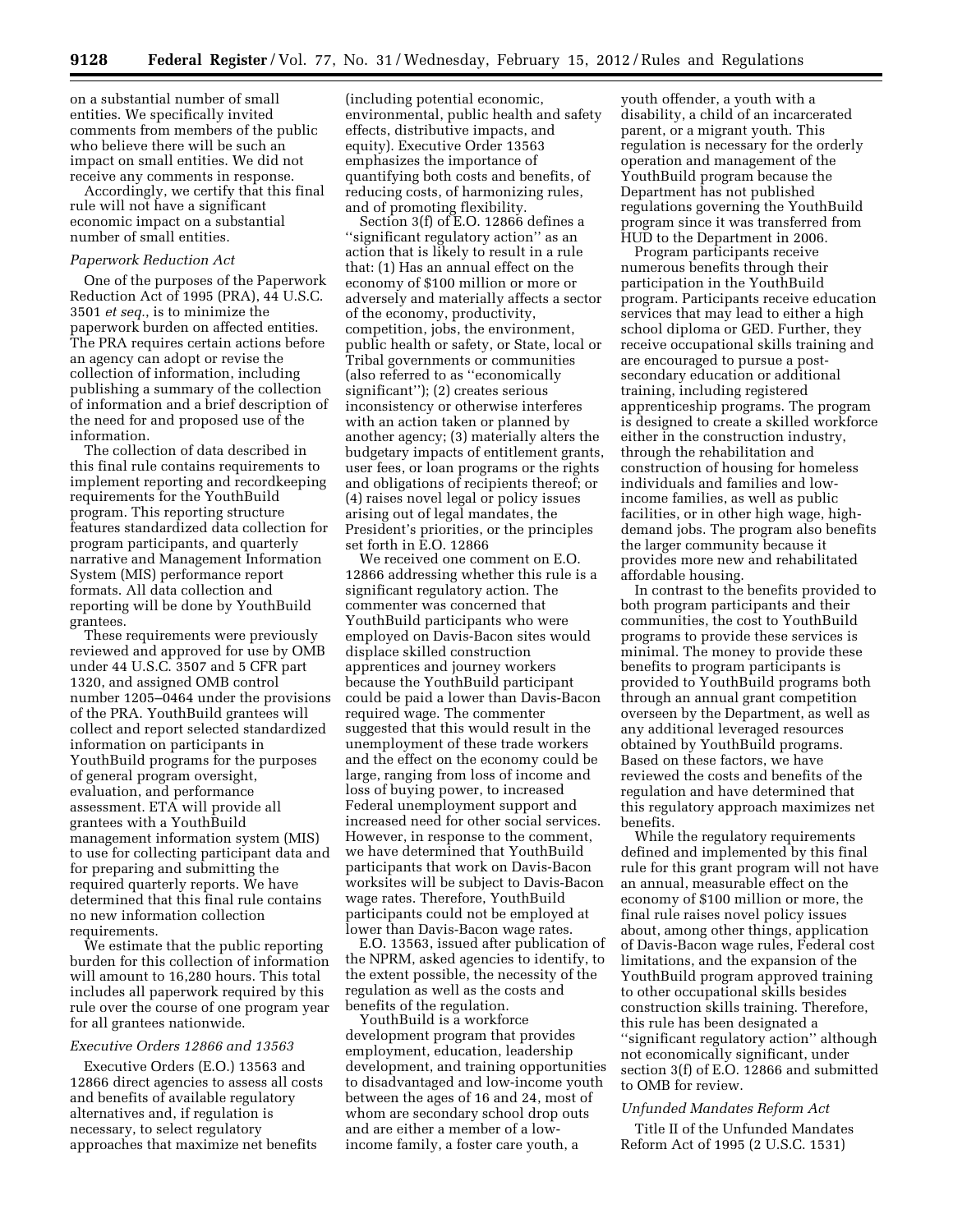directs agencies to assess the effects of Federal regulatory actions on State, local, and tribal governments, and the private sector. This final rule has no ''Federal mandate,'' which is defined in 2 U.S.C. 658(6) to include either a ''Federal intergovernmental mandate'' or a ''Federal private sector mandate.'' A Federal mandate is any provision in a regulation that imposes an enforceable duty upon State, local, or tribal governments, or imposes a duty upon the private sector which is not voluntary. The YouthBuild program is a grant program. Grantee participation in YouthBuild is voluntary. Furthermore, this final rule does not include any Federal mandate that may result in increased expenditure by State, local, and tribal governments in the aggregate of more than \$100 million, or increased expenditures by the private sector of more than \$100 million.

# *Executive Order—12630 Government Actions and Interference With Constitutionally Protected Property Rights*

The YouthBuild Transfer Act requires that housing rehabilitated or constructed with YouthBuild grant funds be for the purposes of housing homeless individuals and families or low-income families. In order for the Department to ensure that the YouthBuild program is administered in compliance with the legislation, each grantee must ensure that the owner of the property where YouthBuild funds are spent to construct or rehabilitate residential units records a restrictive covenant on the property, limiting the use of the units to housing for homeless individuals and families and lowincome families. Such a restrictive covenant will not result in a taking without just compensation. This is a contractually-based restriction and therefore property owners are compensated for any limitations on the use of their land. Property owners enter into these contracts creating the restriction voluntarily and they receive consideration in the form of services from the YouthBuild program to build or rehabilitate their housing for the burden on their property. Subsequent purchasers will have notice of the covenant and will be able to determine purchase price with knowledge of the limitations on the use of the property. Furthermore, the restrictive covenant will expire 10 years from the date of issuance of occupancy permit, giving flexibility to the grantee and/or property owner within a reasonable time period. We are committed to upholding the integrity of the YouthBuild program in all its aspects and believe that a

restrictive covenant is the best way to meet the purpose of the legislation to increase the supply of housing for homeless individuals and families and low-income families.

#### *Executive Order 12988—Civil Justice*

This final rule has been drafted and reviewed in accordance with Executive Order 12988, Civil Justice Reform, and will not unduly burden the Federal court system. The final rule has been written so as to minimize litigation and provide a clear legal standard for affected conduct and has been reviewed carefully to eliminate drafting errors and ambiguities.

#### *Executive Order 13045*

Executive Order 13045 concerns the protection of children from environmental health risks and safety risks. This final rule has no impact on the environmental health or safety of children.

#### *Executive Order 13175*

Executive Order 13175 addresses the unique relationship between the Federal Government and Indian Tribal governments. The order requires Federal agencies to take certain actions when regulations have ''Tribal implications.'' Required actions include consulting with Tribal governments before promulgating a regulation with Tribal implications and preparing a Tribal impact statement. The order defines regulations as having Tribal implications when they have substantial direct effects on one or more Indian Tribes, on the relationship between the Federal Government and Indian Tribes, or on the distribution of power and responsibilities between the Federal Government and Indian Tribes.

This final rule addresses a voluntary grant program, YouthBuild, which is administered by the U.S. Department of Labor. Although there are tribal YouthBuild grantees, we conclude that this final rule does not directly affect one or more Indian Tribes, the relationship between the Federal Government and Indian Tribes, or the distribution of power and responsibilities between the Federal Government and Indian Tribes.

### *Environmental Impact Assessment*

We have reviewed this final rule in accordance with the requirements of the National Environmental Policy Act (NEPA) of 1969 (42 U.S.C. 4321 et seq.), the regulations of the Council on Environmental Quality (40 CFR. part 1500), and the Department's NEPA procedures (29 CFR. part 11). The final rule will not have a significant impact

on the quality of the human environment, and, thus, we have not prepared an environmental assessment or an environmental impact statement.

# *Assessment of Federal Regulations and Policies on Families*

Section 654 of the Treasury and General Government Appropriations Act, enacted as part of the Omnibus Consolidated and Emergency Supplemental Appropriations Act of 1999 (Pub. L. 105–277, 112 Stat. 2681), requires us to assess the impact of this final rule on family well-being. A rule that is determined to have a negative effect on families must be supported with an adequate rationale.

We have assessed this final rule and determines that it will not have a negative effect on families. Indeed, we maintain that this rule will strengthen families by providing low-income housing and occupational training for low-income families and others.

#### *Executive Order 13211*

This final rule is not subject to Executive Order 13211, because it will not have a significant adverse effect on the supply, distribution, or use of energy.

#### *Privacy Act of 1974*

The Privacy Act of 1974 is implicated when a regulation: (1) Requires either collection of information that the agency will retrieve by an individual's name or other personal identifier or would create a program where the agency's program records will be retrieved by an individual's name or personal identifier; and (2) involves computerized matching of records from a Privacy Act System of Records with any other records.

This final rule is not affected by the Privacy Act of 1974 as it does not require the Department to collect information on an individual's name or other personal identifier or involve computerized matching of records from a Privacy Act System of Records with any other records.

#### Plain Language

We drafted this final rule in plain language.

Therefore, according to the preamble, ETA amends 20 CFR chapter V by adding part 672 to read as follows:

#### **PART 672—PROVISIONS GOVERNING THE YOUTHBUILD PROGRAM**

# **Subpart A—Purpose and Definitions**

Sec.

- 672.100 What is YouthBuild?
- 672.105 What are the purposes of the YouthBuild program?
- 672.110 What definitions apply to this part?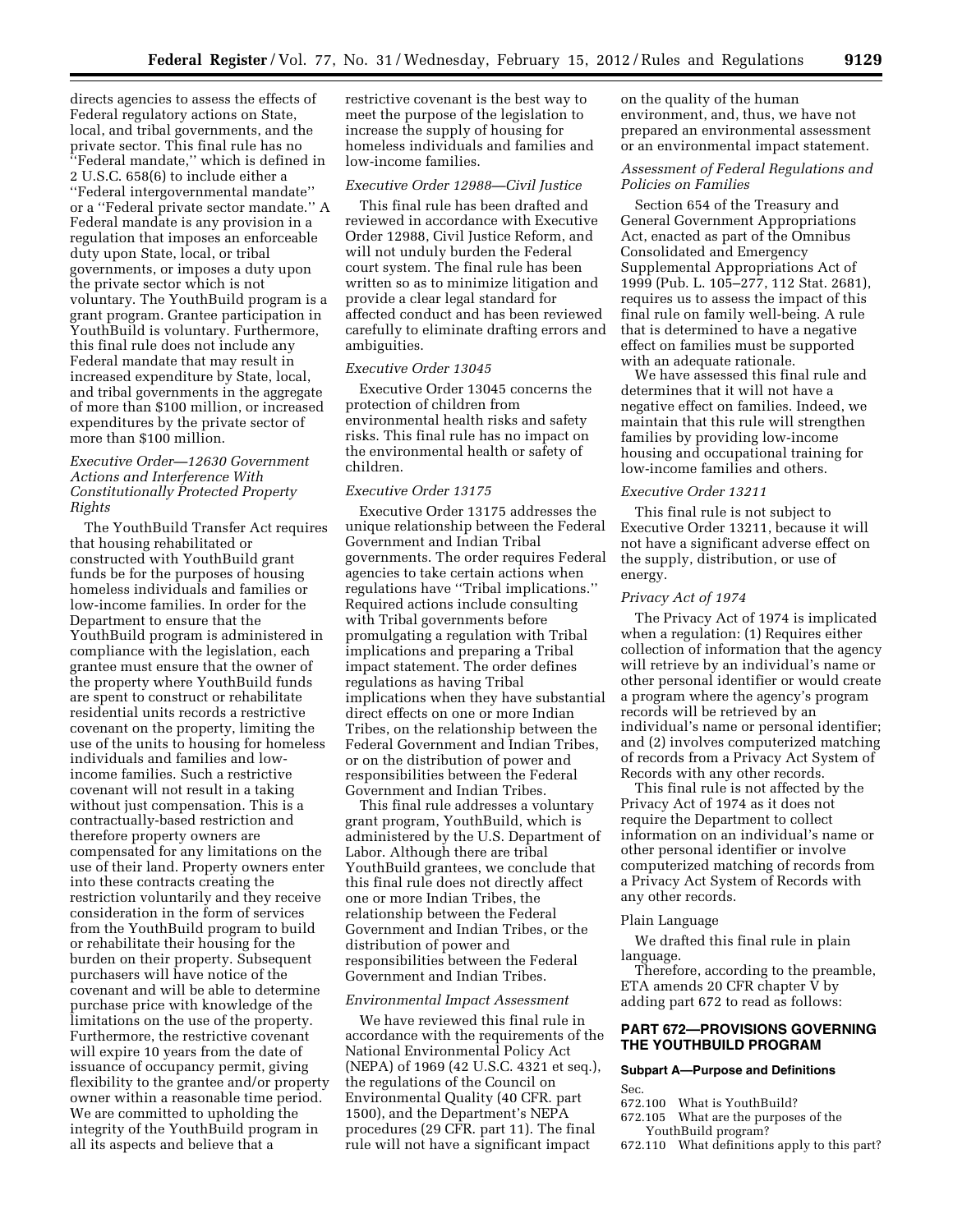# **Subpart B—Funding and Grant Applications**

- 672.200 How are YouthBuild grants funded and administered?
- 672.205 How does an eligible entity apply for grant funds to operate a YouthBuild program?
- 672.210 How are eligible entities selected to receive grant funds?
- 672.215 How are eligible entities notified of approval for grant funds?

#### **Subpart C—Program Requirements**

- 672.300 Who is an eligible participant? 672.305 Are there special rules that apply to veterans?
- 672.310 What eligible activities may be funded under the YouthBuild program?
- 672.315 What timeframes apply to participation?
- 672.320 What timeframes must be devoted to education and workforce investment or other activities?
- 672.325 What timeframes apply for followup services?

#### **Subpart D—Performance Indicators**

- 672.400 What are the performance indicators for YouthBuild grants?
- 672.405 What are the required levels of performance for the performance indicators?
- 672.410 What are the reporting requirements for YouthBuild grantees?
- 672.415 What are the due dates for quarterly reporting?

#### **Subpart E—Administrative Rules, Costs, and Limitations**

- 672.500 What administrative regulations apply to the YouthBuild program?
- 672.505 How may grantees provide services under the YouthBuild program?
- 672.510 What cost limits apply to the use of YouthBuild program funds?
- 672.515 What are the cost-sharing or matching requirements of the YouthBuild program?
- 672.520 What are considered to be leveraged funds?
- 672.525 How are the costs associated with real property treated in the YouthBuild program?
- 672.530 What participant costs are allowable under the YouthBuild program?
- 672.535 What effect do payments to YouthBuild participants have on eligibility for other Federal need-based benefits?
- 672.540 What program income requirements apply under the YouthBuild program?
- 672.545 Are YouthBuild programs subject to the Davis-Bacon Act labor standards?
- 672.550 What are the recordkeeping requirements for YouthBuild programs?

# **Subpart F—Additional Requirements**

- 672.600 What are the safety requirements for the YouthBuild Program?
- 672.605 What are the reporting requirements for youth safety?
- 672.610 What environmental protection laws apply to the YouthBuild Program?
- 672.615 What requirements apply to YouthBuild Housing?

**Authority:** 29 U.S.C. 2918a.

# **Subpart A—Purpose and Definitions**

# **§ 672.100 What is YouthBuild?**

(a) YouthBuild is a workforce development program that provides employment, education, leadership development, and training opportunities to disadvantaged and low-income youth between the ages of 16 and 24, most of whom are secondary school drop outs and are either a member of a lowincome family, a foster care youth, a youth offender, a youth with a disability, a child of an incarcerated parent, or a migrant youth.

(b) Program participants receive education services that may lead to either a high school diploma or General Educational Development (GED). Further, they receive occupational skills training and are encouraged to pursue a post- secondary education or additional training, including registered apprenticeship programs. The program is designed to create a skilled workforce either in the construction industry, through the rehabilitation and construction of housing for homeless individuals and families and lowincome families, as well as public facilities, or in other high wage, highdemand jobs. The program also benefits the larger community because it provides more new and rehabilitated affordable housing.

#### **§ 672.105 What are the purposes of the YouthBuild program?**

(a) The overarching goal of the YouthBuild program is to provide disadvantaged and low-income youth the opportunity to obtain education and employment skills in local in-demand and high-demand jobs to achieve economic self-sufficiency. Additionally, the YouthBuild program has as goals:

(1) To promote leadership skills development and community service activities. YouthBuild programs will foster the development of leadership skills and a commitment to community improvement among youth in lowincome communities.

(2) To enable youth to further their education and training. YouthBuild programs will provide counseling and assistance in obtaining post-secondary education and/or employment and training placements that allow youth to further their education and training.

(3) To expand the supply of permanent affordable housing and reduce the rate of homelessness in communities with YouthBuild programs. The program seeks to increase the number of affordable housing units available and to decrease the number of

homeless individuals and families in their communities.

(b) Through these educational and occupational opportunities, to enable youth participants to provide a valuable contribution to their communities. The YouthBuild program will add skilled workers to the workforce by educating and training youth who might have otherwise succumbed to the negative influences within their environments.

#### **§ 672.110 What definitions apply to this part?**

*Alternative school.* The term ''alternative school'' means a school or program that is set up by a State, school district, or other community-based entity to serve young people who are not succeeding in a traditional public school environment. In order for an ''alternative school'' to qualify as of part of a ''sequential service strategy'' it must be recognized by the authorizing entity designated by the State, award a high school diploma or both a high school diploma and a GED and, must be affiliated with a YouthBuild program.

*Community or other public facility.*  The term ''community or other public facility'' means those facilities which are either privately owned by non-profit organizations, including faith-based and community-based organizations, and publicly used for the benefit of the community, or publicly owned and publicly used for the benefit of the community.

*Core construction.* The term ''core construction'' means activities that are directly related to the construction or rehabilitation of residential, community, or other public facilities. These activities include, but are not limited to, job skills that can be found under the Standard Occupational Classification System (SOC) major group 47, Construction and Extraction Occupations, in codes 47–1011 through 47–4099. These activities may also include, but are not limited to, construction skills that may be required by green building and weatherization industries but are not yet standardized. A full list of the SOC's can be found at the Bureau of Labor Statistics (BLS) Web site, *<http://www.bls.gov/soc>*.

*Eligible entity.* The term ''eligible entity'' means a public or private nonprofit agency or organization (including a consortium of such agencies or organizations), including—

(1) A community-based organization;

(2) A faith-based organization;

(3) An entity carrying out activities under this Title, such as a local school board;

(4) A community action agency;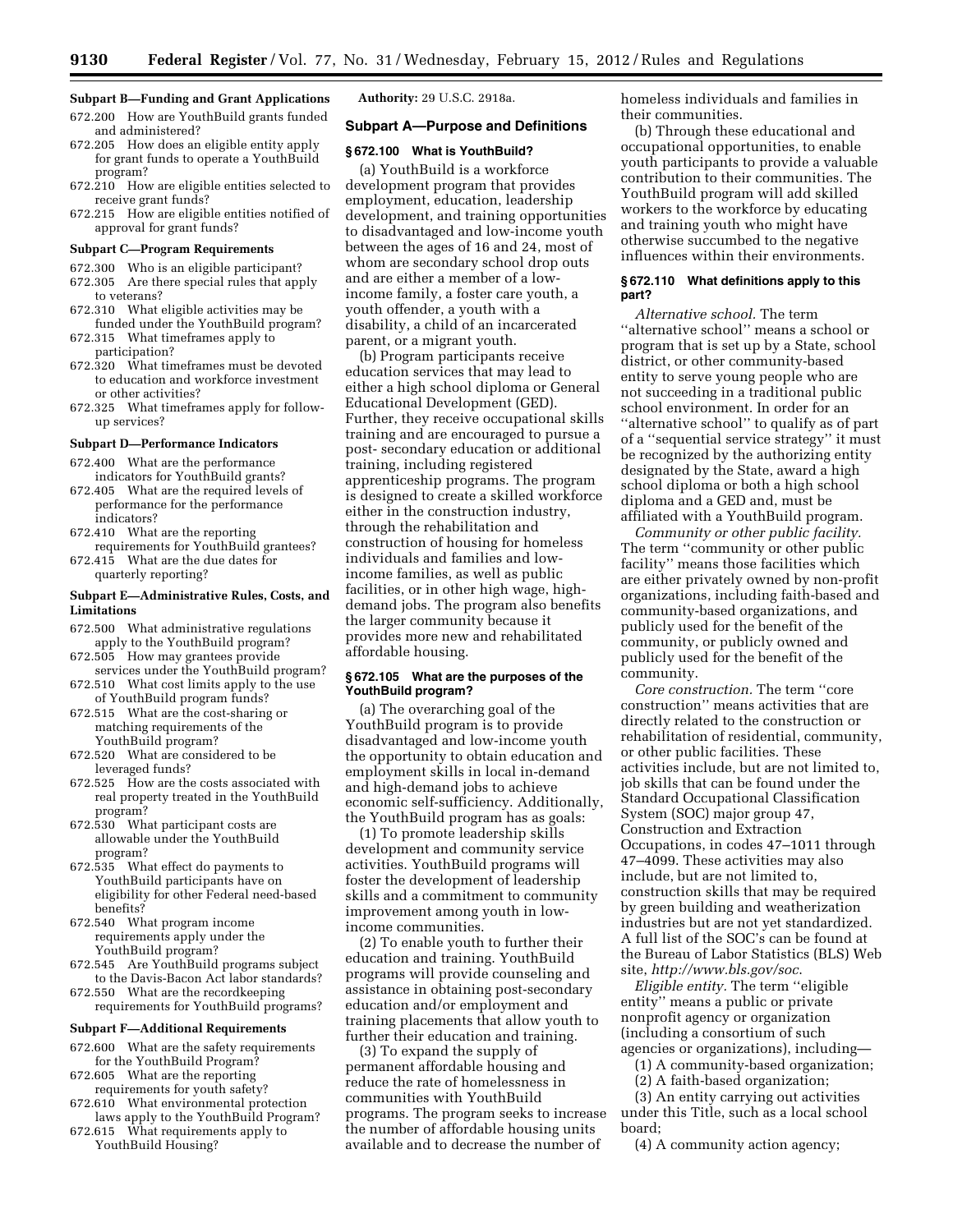(5) A State or local housing development agency;

(6) An Indian tribe or other agency primarily serving Indians;

(7) A community development corporation;

(8) A State or local youth service or conservation corps; and

(9) Any other entity eligible to provide education or employment training under a Federal program (other than the program carried out under this part).

*Homeless individual.* For purposes of YouthBuild, the definition of ''homeless individual'' at Section 103 of the McKinney-Vento Homeless Assistance Act (42 U.S.C. 11302) applies.

*Housing development agency.* The term ''housing development agency'' means any agency of a Federal, State or local government, or any private nonprofit organization, that is engaged in providing housing for homeless individuals or low-income families.

*Income.* As defined in 42 U.S.C. 1437a(b), ''income'' is: Income from all sources of each member of the household, as determined in accordance with the criteria prescribed by the Secretary of Labor, in consultation with the Secretary of Agriculture, except that any amounts not actually received by the family and any amounts which would be eligible for exclusion under sec. 1382b(a)(7) of the United States Housing Act of 1937, may not be considered as income under this paragraph.

*Indian; Indian tribe.* As defined in 25 U.S.C. 450b of sec. 4 of the Indian Self-Determination and Education Assistance Act, the term ''Indian'' is a person who is a member of an Indian tribe; and the term ''Indian tribe'' is any Indian tribe, band, nation, or other organized group or community, including any Alaska Native village or regional or village corporation as defined in or established pursuant to the Alaska Native Claims Settlement Act (85 Stat. 688) (43 U.S.C. 1601 et seq.), which is recognized as eligible for the special programs and services provided by the United States to Indians because of their status as Indians.

*Individual of limited English proficiency.* As defined in 20 U.S.C. 9202(10), an ''individual of limited English proficiency'' is: An adult or outof-school youth who has limited ability in speaking, reading, writing, or understanding the English language, and:

(1) Whose native language is a language other than English; or

(2) Who lives in a family or community environment where a language other than English is the dominant language.

*Low-income family.* As defined in 42 U.S.C. 1437a(b)(2), a ''low-income family'' is: A family whose income does not exceed 80 percent of the median income for the area, as determined by the Secretary of Labor with adjustments for smaller and larger families, except that the Secretary of Labor may establish income ceilings higher or lower than 80 percent of the median for the area if the Secretary finds that such variations are necessary because of prevailing levels of construction costs or unusually high or low family incomes. Further, as defined by 42 U.S.C. 1437a(b)(2)(3), the term families includes families consisting of one person.

*Migrant youth.* The term ''migrant youth'' means a youth, or a youth who is the dependent of someone who, during the previous 12 months has:

(1) Worked at least 25 days in agricultural labor that is characterized by chronic unemployment or underemployment;

(2) Made at least \$800 from agricultural labor that is characterized by chronic unemployment or underemployment, if at least 50 percent of his or her income came from such agricultural labor;

(3) Was employed at least 50 percent of his or her total employment in agricultural labor that is characterized by chronic unemployment or underemployment; or

(4) Was employed in agricultural labor that requires travel to a jobsite such that the farmworker is unable to return to a permanent place of residence within the same day.

*Needs-based stipend.* The term ''Needs-based stipends'' means additional payments (beyond regular stipends for program participation) that are based on defined needs that enable youth to participate in the program. To provide needs-based stipends the grantee must have a written policy in place, which defines: Eligibility; the amounts; and the required documentation and criteria for payments. This policy must be applied consistently to all program participants.

*Occupational skills training.* The term ''Occupational skills training'' means an organized program of study that provides specific vocational skills that lead to proficiency in performing the actual tasks and technical functions required by certain occupational fields at entry, intermediate, or advanced levels. The occupational skills training offered in YouthBuild programs must begin upon program enrollment and be tied to the award of an industryrecognized credential.

*Partnership.* The term ''partnership'' means an agreement that involves a Memorandum of Understanding (MOU) or letter of commitment submitted by each organization and applicant, as defined in the YouthBuild Transfer Act, that plan on working together as partners in a YouthBuild program. Each partner must have a clearly defined role. These roles must be verified through a letter of commitment, not just a letter of support, or an MOU submitted by each partner. The letter of commitment or MOU must detail the role the partner will play in the YouthBuild Program, including the partner's specific responsibilities and resources committed, if appropriate. These letters or MOUs must clearly indicate the partnering organization's unique contribution and commitment to the YouthBuild Program.

*Public housing agency.* As defined in 42 U.S.C. 1437a(b), a ''public housing agency'' is: Any State, county, municipality or other government entity or public body, or agency or instrumentality of these entities, that is authorized to engage or assist in the development or operation of lowincome housing.

*Registered apprenticeship program.*  The term ''registered apprenticeship program'' means:

(1) Registered under the Act of August 16, 1937 (commonly known as the ''National Apprenticeship Act''; 50 Stat. 664, chapter 663; 20 U.S.C. 50 *et seq.*); and

(2) A program with a plan containing all terms and conditions for the qualification, recruitment, selection, employment and training of apprentices, as required under 29 CFR parts 29 and 30, including such matters as the requirement for a written apprenticeship agreement.

*Sequential service strategy.* The term ''sequential service strategy'' means the educational and occupational skills training plan developed for individuals who have dropped out of high school and want to enroll in a YouthBuild program. The plan is designed so that the individual sequentially enrolls in an alternative school, and after receiving a year or more of educational services, enrolls in the YouthBuild program.

*Transitional housing.* The term ''transitional housing'' means housing provided for the purpose of facilitating the movement of homeless individuals to independent living within a reasonable amount of time. The term includes housing primarily designed to serve deinstitutionalized homeless individuals and other homeless individuals who are individuals with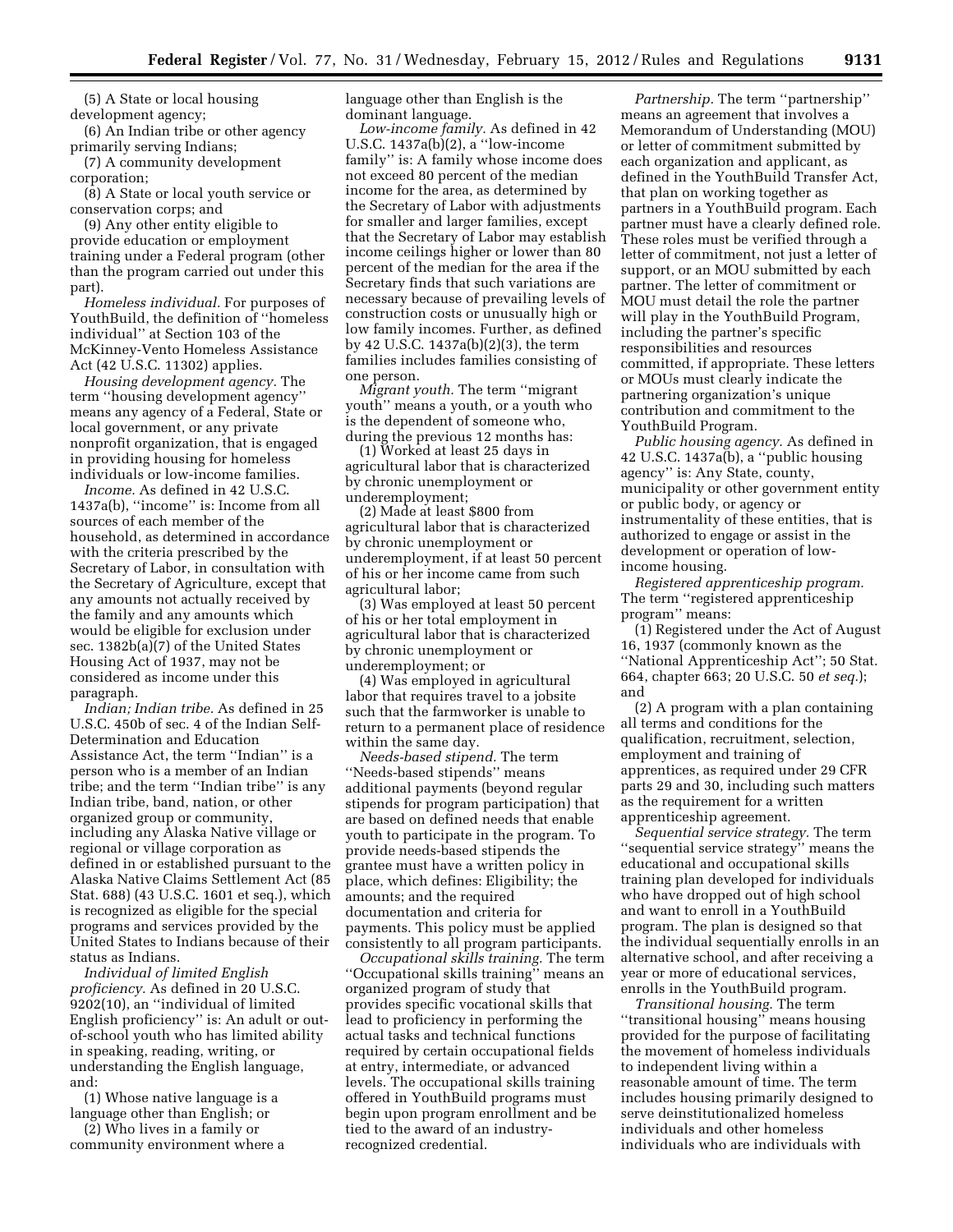disabilities or are members of families with children.

*Youth in foster care.* The term ''youth in foster care'' means youth currently in foster care or youth who have ever been in foster care.

*Youth who is an individual with a disability.* The term youth who is an individual with a disability means a youth with any disability (as defined in section 3 of the Americans with Disabilities Act of 1990 (42 U.S.C. 12102)) or a student receiving special education and related services under the Individuals with Disabilities Education Act (IDEA).

# **Subpart B—Funding and Grant Applications**

#### **§ 672.200 How are YouthBuild grants funded and administered?**

The Secretary uses funds authorized for appropriation under sec. 173A of the Workforce Investment Act (WIA) to administer YouthBuild as a national program under Title I, Subtitle D of the Act. YouthBuild grants are awarded to eligible entities, as defined in § 672.110, through a competitive selection process described in § 672.205.

#### **§ 672.205 How does an eligible entity apply for grant funds to operate a YouthBuild program?**

The Secretary announces the availability of grant funds through a Solicitation for Grant Applications (SGA). The SGA contains instructions for what is required in the grant application, describes eligibility requirements, the rating criteria that will be used in reviewing grant applications, and special reporting requirements to operate a YouthBuild project.

#### **§ 672.210 How are eligible entities selected to receive grant funds?**

In order to receive funds under the YouthBuild program, an eligible entity applying for funds (applicant) must meet selection criteria established by the Secretary which include:

(a) The qualifications or potential capabilities of an applicant;

(b) An applicant's potential to develop a successful YouthBuild program;

(c) The need for an applicant's proposed program, as determined by the degree of economic distress of the community from which participants would be recruited (measured by indicators such as poverty, youth unemployment, and the number of individuals who have dropped out of secondary school) and of the community in which the housing and public facilities proposed to be

rehabilitated or constructed are located (measured by indicators such as incidence of homelessness, shortage of affordable housing, and poverty);

(d) The commitment of an applicant to provide skills training, leadership development, counseling and case management, and education to participants;

(e) The focus of a proposed program on preparing youth for postsecondary education and training opportunities or local in-demand occupations;

(f) The extent of an applicant's coordination of activities to be carried out through the proposed program with:

(1) Local boards, One-Stop Career Center operators, and One-Stop partners participating in the operation of the One-Stop delivery system involved, or the extent of the applicant's good faith efforts, as determined by the Secretary, in achieving such coordination;

(2) Public education, criminal justice, housing and community development, national service, or postsecondary education or other systems that relate to the goals of the proposed program; and (3) Employers in the local area.

(g) The extent to which a proposed program provides for inclusion of tenants who were previously homeless individuals or families in the rental of housing provided through the program;

(h) The commitment of additional resources to the proposed program (in addition to the funds made available through the grant) by:

(1) An applicant;

(2) Recipients of other Federal, State, or local housing and community development assistance who will sponsor any part of the rehabilitation, construction, operation and maintenance, or other housing and community development activities undertaken as part of the proposed program; or

(3) Entities carrying out other Federal, State, or local activities or activities conducted by Indian tribes, including vocational education programs, adult and language instruction educational programs, and job training using funds provided under WIA,

(i) An applicant's ability to enter partnerships with:

(1) Education and training providers including:

(i) The kindergarten through twelfth grade educational system;

(ii) Adult education programs; (iii) Community and technical colleges;

(iv) Four-year colleges and universities;

(v) Registered apprenticeship programs; and

(vi) Other training entities.

(2) Employers, including professional organizations and associations. An applicant will be evaluated on the extent to which employers participate in:

(i) Defining the program strategy and goals;

(ii) Identifying needed skills and competencies;

(iii) Designing training approaches and curricula;

(iv) Contributing financial support; and

(v) Hiring qualified YouthBuild graduates.

(3) The workforce investment system which may include:

(i) State and local workforce investment boards;

(ii) State workforce agencies; and (iii) One-Stop Career Centers and their cooperating partners.

(4) The juvenile and adult justice systems, and the extent to which they provide:

(i) Support and guidance for YouthBuild participants with court involvement;

(ii) Assistance in the reporting of recidivism rates among YouthBuild participants; and

(iii) Referrals of eligible participants through diversion or re-entry from incarceration.

(5) Faith-based and community organizations, and the extent to which they provide a variety of grant services such as:

(i) Case management;

(ii) Mentoring;

(iii) English as a Second Language courses; and

(iv) Other comprehensive supportive services, when appropriate.

(j) The applicant's potential to serve different regions, including rural areas and States that may not have previously received grants for YouthBuild programs; and

(k) Such other factors as the Secretary determines to be appropriate for purposes of evaluating an applicant's potential to carry out the proposed program in an effective and efficient manner.

(l) The weight to be given to these factors will be described in the SGA issued under § 672.205.

#### **§ 672.215 How are eligible entities notified of approval for grant funds?**

The Secretary will, to the extent practicable, notify each eligible entity applying for funds no later than 5 months from the date the application is received, whether the application is approved or disapproved. In the event additional funds become available, ETA reserves the right to use such funds to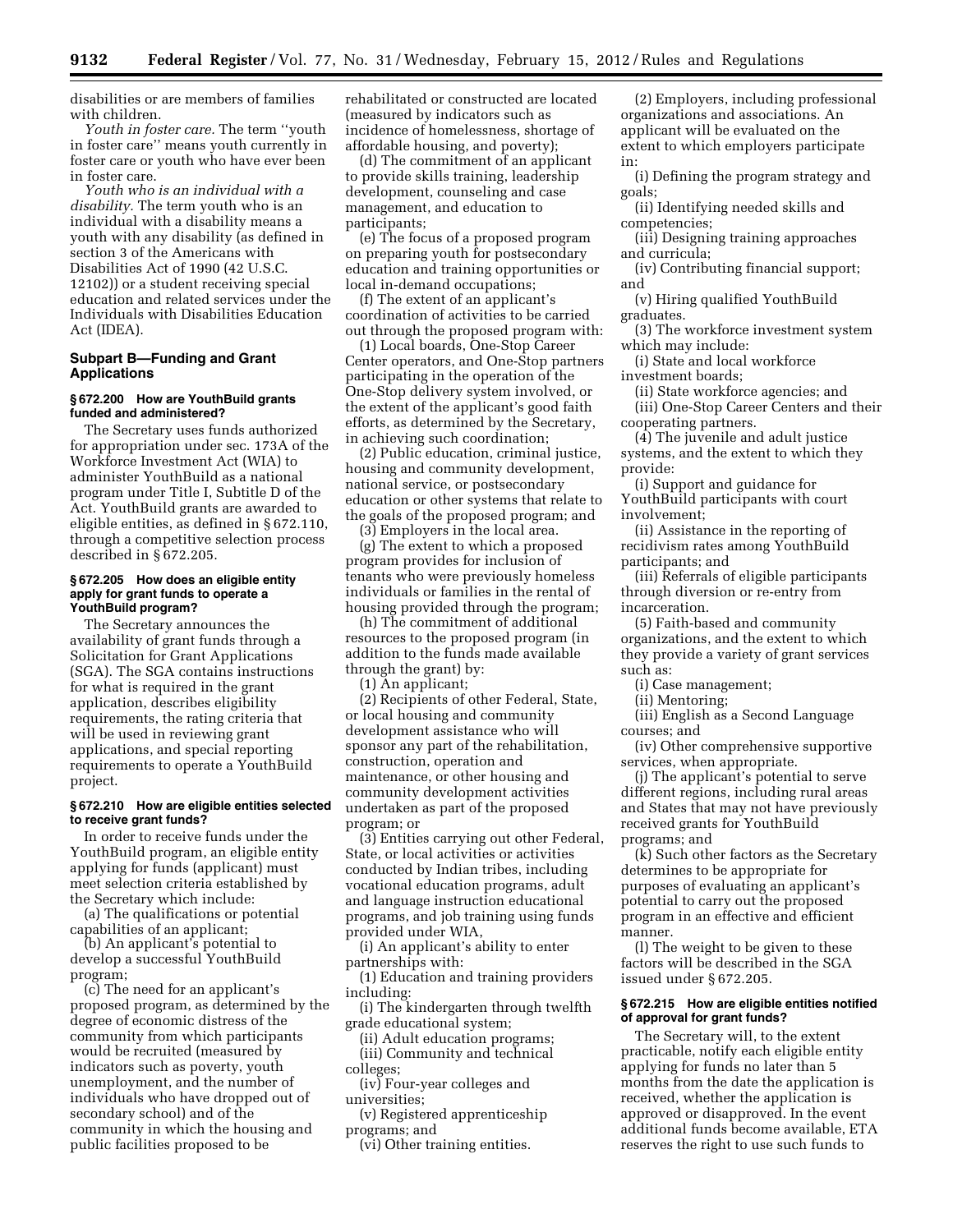select additional grantees from applications submitted in response to an remedial education; SGA.

#### **Subpart C—Program Requirements**

#### **§ 672.300 Who is an eligible participant?**

(a) *Eligibility criteria.* Except as provided in paragraph (b) of this section, an individual is eligible to participate in a YouthBuild program if the individual is:

(1) Not less than age 16 and not more than age 24 on the date of enrollment; and

(2) A school dropout or an individual who has dropped out of school and reenrolled in an alternative school, if that reenrollment is part of a sequential service strategy; and

(3) Is one or more of the following:

(i) A member of a low-income family as defined in § 672.110;

(ii) A youth in foster care;

(iii) A youth offender;

(iv) A youth who is an individual

with a disability; (v) The child of a current or formerly incarcerated parent; or

(vi) A migrant youth as defined in § 672.110.

(b) *Exceptions.* Not more than 25 percent of the participants in a program, under this section, may be individuals who do not meet the requirements of paragraph (a)(2) or (3) of this section, if such individuals:

(1) Are basic skills deficient as defined in section 101(4) of WIA, even if they have their high school diploma, GED credential, or other Staterecognized equivalent; or

(2) Have been referred by a local secondary school for participation in a YouthBuild program leading to the attainment of a secondary school diploma.

#### **§ 672.305 Are there special rules that apply to veterans?**

Special rules for determining income for veterans are found in 20 CFR 667.255 and for the priority of service provisions for qualified persons are found in 20 CFR part 1010. Those special rules apply to covered persons who are eligible to participate in the YouthBuild program.

# **§ 672.310 What eligible activities may be funded under the YouthBuild program?**

Grantees may provide one or more of the following education and workforce investment and other activities to YouthBuild participants—

(a) Eligible education activities include:

(1) Services and activities designed to meet the educational needs of participants, including:

(i) Basic skills instruction and

(ii) Language instruction educational programs for individuals with limited English proficiency;

(iii) Secondary education services and activities, including tutoring, study skills training, and dropout prevention activities, designed to lead to the attainment of a secondary school diploma, GED credential, or other Staterecognized equivalent (including recognized alternative standards for individuals with disabilities);

(iv) Counseling and assistance in obtaining post-secondary education and required financial aid; and

(v) Alternative secondary school services;

(2) Counseling services and related activities, such as comprehensive guidance and counseling on drug and alcohol abuse and referral to appropriate treatment;

(3) Activities designed to develop employment and leadership skills, which may include community service and peer-centered activities encouraging responsibility and other positive social behaviors, and activities related to youth policy committees that participate in decisionmaking related to the program; and

(4) Supportive services, as defined under Title I of WIA Section 101(46), and provision of need-based stipends, as defined in § 672.110.

(b) Eligible workforce investment activities include:

(1) Work experience and skills training (coordinated, to the maximum extent feasible, with registered apprenticeship programs) in housing rehabilitation and construction activities described in paragraphs (c)(1) and (2) of this section;

(2) Occupational skills training;

(3) Other paid and unpaid work experiences, including internships and job shadowing; and

(4) Job search assistance.

(c) Other eligible activities include: (1) Supervision and training for participants in the rehabilitation or construction of housing, including residential housing for homeless individuals and families or low-income families, or transitional housing for homeless individuals and families;

(2) Supervision and training for participants in the rehabilitation or construction of community or other public facilities, except that, as provided in § 672.505(b), not more than 10 percent of the funds awarded for each grant may be used for such supervision and training;

(3) Ongoing training and technical assistance for staff of grant recipients that is related to developing and carrying out the YouthBuild program;

(4) Payment of a portion of the administrative costs of the program as provided in § 672.505(a);

(5) Adult mentoring;

(6) Provision of wages, stipends, or additional benefits to participants in the program as provided in § 672.530; and

(7) Follow-up services as provided in § 672.325.

#### **§ 672.315 What timeframes apply to participation?**

An eligible individual selected for participation in the program must be offered full-time participation in the program for not less than 6 months and not more than 24 months.

#### **§ 672.320 What timeframes must be devoted to education and workforce investment or other activities?**

YouthBuild grantees must structure programs so that participants in the program are offered:

(a) Eligible education activities, as specified in § 672.310(a), during at least 50 percent of the time during which they participate in the program; and

(b) Eligible workforce investment activities, as specified in § 672.310(b), during at least 40 percent of the time during which they participate in the program. Grantees must provide the eligible workforce investment activities described in § 672.310(b)(1) as part of their program of eligible workforce investment activities.

(c) The remaining 10 percent of the time of participation can be used for the activities described in paragraphs (a) and (b) of this section and/or for leadership development and community service activities.

#### **§ 672.325 What timeframes apply for follow-up services?**

Follow-up services must be provided to all YouthBuild participants for a period of not less than 9 months but no more than 12 months after participants exit a YouthBuild program. These are services that assist participants in obtaining or retaining employment, or applying for and transitioning to postsecondary education or training.

# **Subpart D—Performance Indicators**

#### **§ 672.400 What are the performance indicators for YouthBuild grants?**

(a) The performance indicators for YouthBuild grants are:

(1) Placement in employment or education;

(2) Attainment of a degree or certificate;

(3) Literacy and numeracy gains; and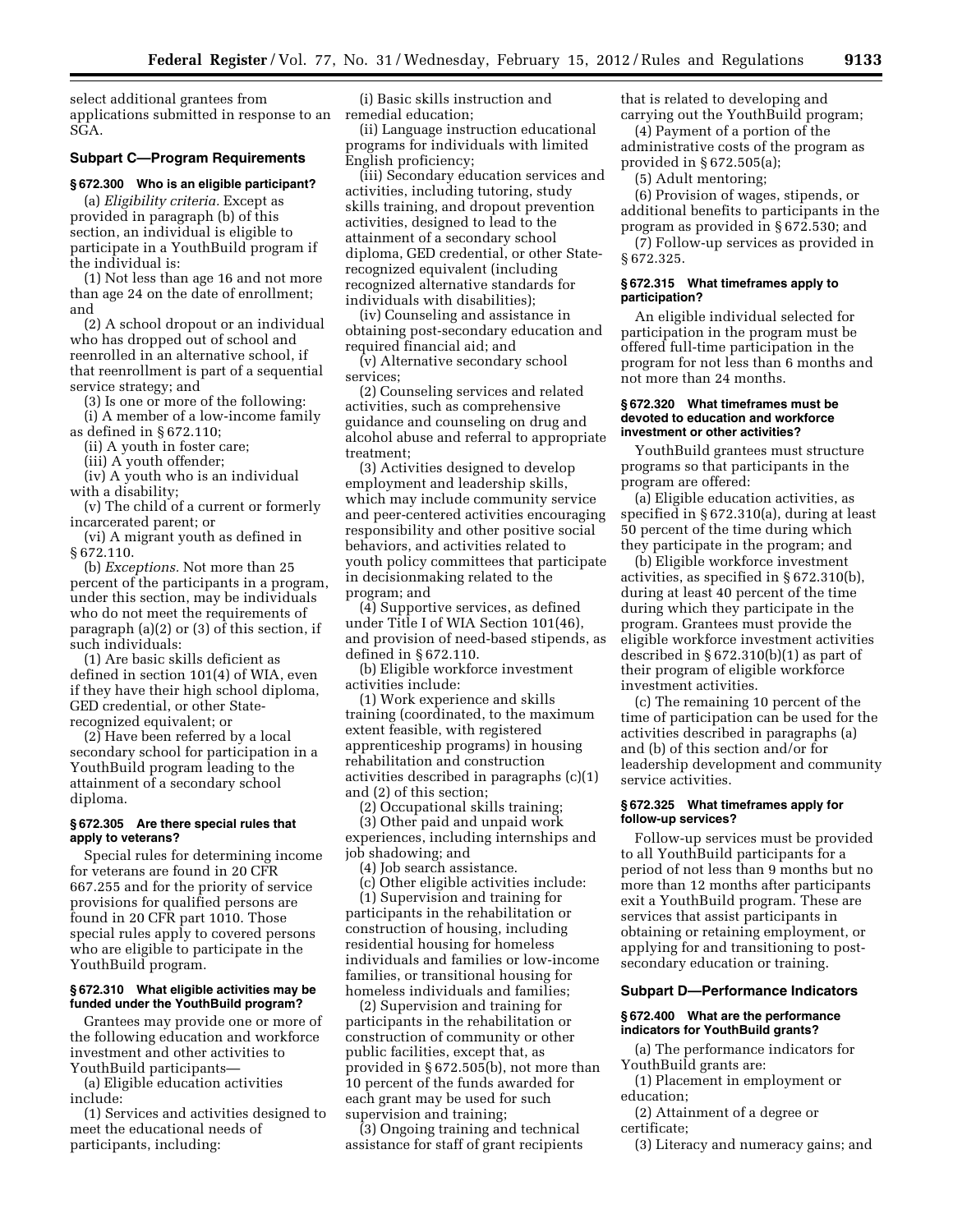(4) Such other indicators of performance as may be required by the Secretary.

(b) We will provide the details of the performance indicators in administrative guidance.

#### **§ 672.405 What are the required levels of performance for the performance indicators?**

(a) Expected levels of performance for each of the common performance indicators are national standards that are provided in separately issued guidance. Short-term or other performance indicators will be provided in separately issued guidance or as part of the SGA or grant agreement. Performance level expectations are based on available YouthBuild data and data from similar WIA Youth programs and may change between grant competitions. The expected national levels of performance will take into account the extent to which the levels promote continuous improvement in performance.

(b) The levels of performance established will, at a minimum:

(1) Be expressed in an objective, quantifiable, and measurable form; and

(2) Indicate continuous improvement in performance.

# **§ 672.410 What are the reporting requirements for YouthBuild grantees?**

Each grantee must provide such reports as are required by the Secretary in separately issued guidance, including:

(a) The Quarterly Performance Report; (b) The quarterly narrative progress

report;

(c) The financial report; and (d) Such other reports as may be required by the grant agreement.

# **§ 672.415 What are the due dates for quarterly reporting?**

(a) Quarterly reports are due no later than 45 days after the end of the reporting quarter, unless otherwise specified in the reporting guidance issued under § 672.410; and

(b) A final financial report is required 90 days after the expiration of a funding period or the termination of grant support.

# **Subpart E—Administrative Rules, Costs, and Limitations**

#### **§ 672.500 What administrative regulations apply to the YouthBuild program?**

Each YouthBuild grantee must comply with the following:

(a) The regulations found in this part.

(b) The general administrative requirements found in 20 CFR part 667, except those that apply only to the WIA Title I–B program and those that have been modified by this section.

(c) The Department's regulations on government-wide requirements, which include:

(1) The regulations codifying the Office of Management and Budget's government-wide grants requirements: Circular A–110 (codified at 2 CFR part 215), and Circular A–102 at 29 CFR parts 95 and 97, as applicable;

(2) The Department's regulations at 29 CFR part 37, which implement the nondiscrimination provisions of WIA section 188;

(3) The Department's regulations at 29 CFR parts 93, 94, and 98 relating to restrictions on lobbying, drug free workplace, and debarment and suspension; and

(4) The audit requirements of OMB Circular A–133 stated at 29 CFR part 99, as required by 29 CFR 96.11, 95.26, and 97.26, as applicable.

#### **§ 672.505 How may grantees provide services under the YouthBuild program?**

Each recipient of a grant under the YouthBuild program may provide the services and activities described in these regulations either directly or through subgrants, contracts, or other arrangements with local educational agencies, postsecondary educational institutions, State or local housing development agencies, other public agencies, including agencies of Indian tribes, or private organizations.

#### **§ 672.510 What cost limits apply to the use of YouthBuild program funds?**

(a) Administrative costs for programs operated under YouthBuild are limited to no more than 15 percent of the grant award. The definition of administrative costs can be found in 20 CFR 667.220.

(b) The cost of supervision and training for participants involved in the rehabilitation or construction of community and other public facilities is limited to no more than 10 percent of the grant award.

#### **§ 672.515 What are the cost-sharing or matching requirements of the YouthBuild program?**

(a) The cost-sharing or matching requirements applicable to a YouthBuild grant will be addressed in the grant agreement.

(b) The value of construction materials used in the YouthBuild program is an allowable cost for the purposes of the required non-Federal share or match.

(c) The value of land acquired for the YouthBuild program is not an allowable cost-sharing or match.

(d) Federal funds may not be used as cost-sharing or match resources except as provided by Federal law.

(e) The value of buildings acquired for the YouthBuild program is an allowable match, provided that the following conditions apply:

(1) The purchase cost of buildings used solely for training purposes is allowable; and

(2) For buildings used for training and other purposes, the allowable amount is determined based on the proportionate share of the purchase price related to direct training activities.

(f) Grantees must follow the requirements of 29 CFR 95.23 or 29 CFR 97.24 in the accounting, valuation, and reporting of the required non-Federal share.

## **§ 672.520 What are considered to be leveraged funds?**

(a) Leveraged funds may be used to support allowable YouthBuild program activities and consist of payments made for allowable costs funded by both non-YouthBuild Federal, and non-Federal, resources which include:

(1) Costs which meet the criteria for cost-sharing or match in § 672.515 and are in excess of the amount of costsharing or match resources required;

(2) Costs which would meet the criteria in § 672.515 except that they are paid for with other Federal resources; and

(3) Costs which benefit the grant program and are otherwise allowable under the cost principles but are not allowable under the grant because of some statutory, regulatory, or grant provision, whether paid for with Federal or non-Federal resources.

(b) The use of leveraged funds must be reported in accordance with Departmental instructions.

#### **§ 672.525 How are the costs associated with real property treated in the YouthBuild program?**

(a) As provided in paragraphs (b) and (c) of this section, the costs of the following activities associated with real property are allowable solely for the purpose of training YouthBuild participants:

(1) Rehabilitation of existing structures for use by homeless individuals and families or low-income families or for use as transitional housing.

(2) Construction of buildings for use by homeless individuals and families or low-income families or for use as transitional housing.

(3) Construction or rehabilitation of community or other public facilities, except, as provided in § 672.510(b), only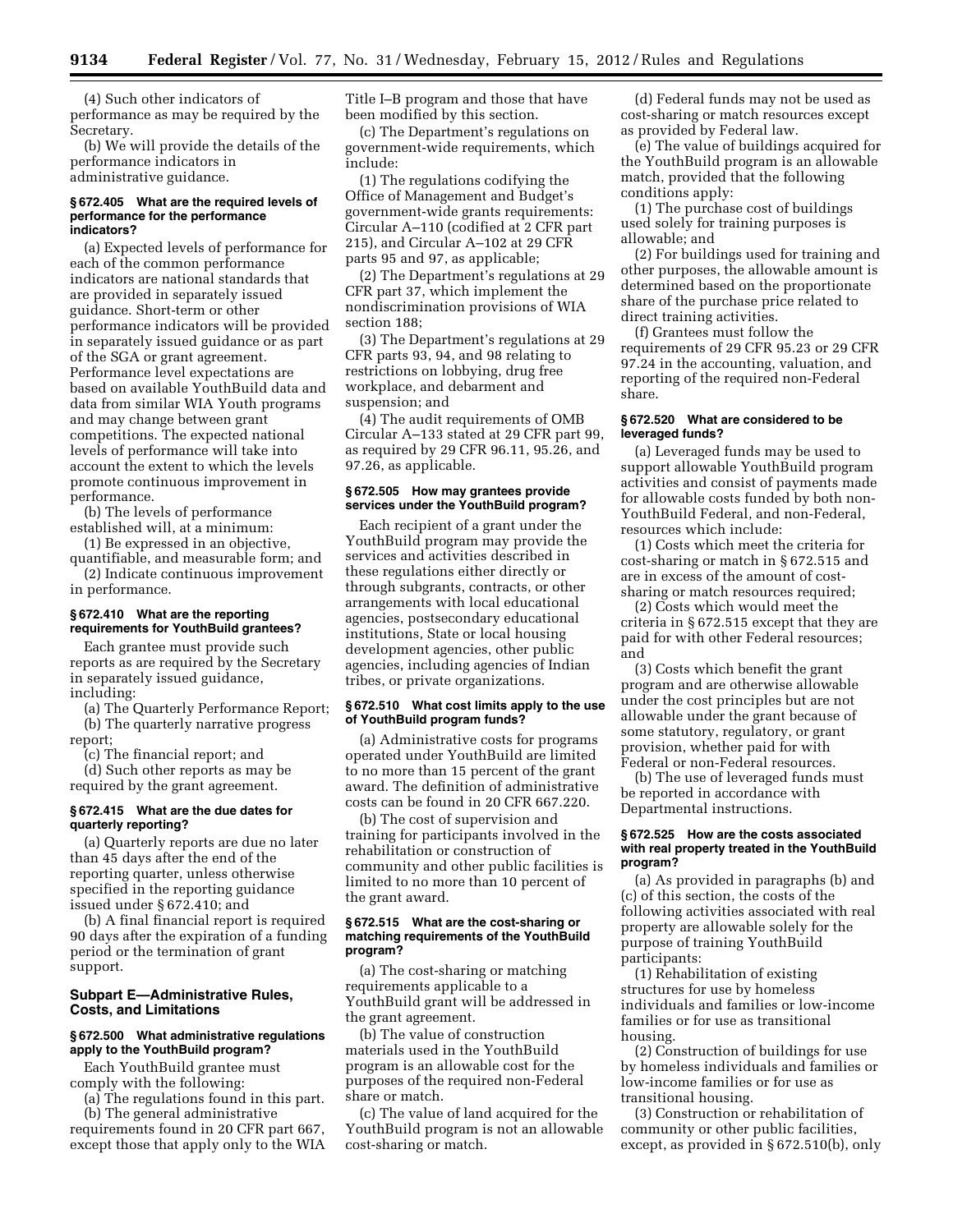10 percent of the grant award is allowable for such construction and rehabilitation.

(b) The costs for acquisition of buildings that are used for activities described in paragraph (a) of this section are allowable with prior grant officer approval and only under the following conditions:

(1) The purchase cost of buildings used solely for training purposes is allowable; and

(2) For buildings used for training and other purposes, the allowable amount is determined based on the proportionate share of the purchase cost related to direct training.

(c) The following costs are allowable to the extent allocable to training YouthBuild participants in the construction and rehabilitation activities specified in paragraph (a) of this section:

(1) Trainees' tools and clothing including personal protective equipment (PPE);

(2) On-site trainee supervisors;

(3) Construction management;

(4) Relocation of buildings; and

(5) Clearance and demolition.

(d) Architectural fees, or a proportionate share thereof, are allowable when such fees can be related to items such as architectural plans or blueprints on which participants will be trained.

(e) The following costs are unallowable:

(1) The costs of acquisition of land. (2) Brokerage fees.

#### **§ 672.530 What participant costs are allowable under the YouthBuild program?**

Allowable participant costs include:

(a) The costs of payments to participants engaged in eligible workrelated YouthBuild activities.

(b) The costs of payments provided to participants engaged in non-workrelated YouthBuild activities.

(c) The costs of needs-based stipends.

(d) The costs of supportive services.

(e) The costs of providing additional benefits to participants or individuals who have exited the program and are receiving follow-up services, which may include:

(1) Tuition assistance for obtaining college education credits;

(2) Scholarships to an

Apprenticeship, Technical, or Secondary Education program; and (3) Sponsored health programs.

# **§ 672.535 What effect do payments to YouthBuild participants have on eligibility for other Federal need-based benefits?**

Under 20 CFR 667.272(c), allowances, earnings, and payments to individuals

participating in programs under Title I of WIA are not considered as income for purposes of determining eligibility for and the amount of income transfer and in-kind aid furnished under any Federal or Federally-assisted program based on need other than as provided under the Social Security Act (42 U.S.C. 301).

#### **§ 672.540 What program income requirements apply under the YouthBuild program?**

(a) Except as provided in paragraph (b) of this section, program income requirements, as specified in the applicable Uniform Administrative Requirements at 29 CFR 95.24 and 97.25, apply to YouthBuild grants.

(b) Revenue from the sale of buildings rehabilitated or constructed under the YouthBuild program to homeless individuals and families and lowincome families is not considered program income. Grantees are encouraged to use that revenue for the long-term sustainability of the YouthBuild program.

#### **§ 672.545 Are YouthBuild programs subject to the Davis-Bacon Act labor standards?**

(a) YouthBuild programs and grantees are subject to Davis-Bacon labor standards requirements under the circumstances set forth in paragraph (b) of this section. In those instances where a grantee is subject to Davis-Bacon requirements, the grantee must follow applicable requirements in the Department's regulations at 29 CFR parts 1, 3, and 5, including the requirements contained in the Davis-Bacon contract provisions set forth in 29 CFR 5.5.

(b) YouthBuild participants are subject to Davis-Bacon Act labor standards when they perform Davis-Bacon-covered laborer or mechanic work, defined at 29 CFR 5.2, on Federal or Federally-assisted projects that are subject to the Davis-Bacon Act labor standards. The Davis-Bacon prevailing wage requirements apply to hours worked on the site of the work.

(c) YouthBuild participants who are not registered and participating in a training program approved by the Employment and Training Administration must be paid not less than the applicable wage rate on the wage determination for the classification of work actually performed.

#### **§ 672.550 What are the recordkeeping requirements for YouthBuild programs?**

(a) Grantees must follow the recordkeeping requirements specified in the Uniform Administrative

Requirements, at 29 CFR 95.53 and 29 CFR 97.42, as appropriate.

(b) Grantees must maintain such additional records related to the use of buildings constructed or rehabilitated with YouthBuild funds as specified in the grant agreement or in the Department's guidance.

# **Subpart F—Additional Requirements**

#### **§ 672.600 What are the safety requirements for the YouthBuild program?**

(a) YouthBuild Grantees must comply with 20 CFR 667.274, which applies Federal and State health and safety standards to the working conditions under WIA-funded projects and programs. These health and safety standards include ''hazardous orders'' governing child labor under 29 CFR part 570 prohibiting youth ages 16 and 17 from working in identified hazardous occupations.

(b) YouthBuild grantees are required to:

(1) Provide comprehensive safety training for youth working on YouthBuild construction projects;

(2) Have written, jobsite-specific, safety plans overseen by an on-site supervisor with authority to enforce safety procedures;

(3) Provide necessary personal protective equipment to youth working on YouthBuild projects; and

(4) Submit required injury incident reports.

# **§ 672.605 What are the reporting requirements for youth safety?**

YouthBuild grantees must ensure that YouthBuild program sites comply with the Occupational Safety and Health Administration's (OSHA) reporting requirements in 29 CFR part 1904. A YouthBuild grantee is responsible for sending a copy of OSHA's injury incident report form, to U.S. Department of Labor, Employment and Training Administration within 7 days of any reportable injury suffered by a YouthBuild participant. The injury incident report form is available from OSHA and can be downloaded at *[http://www.osha.gov/recordkeeping/](http://www.osha.gov/recordkeeping/RKforms.html)  [RKforms.html.](http://www.osha.gov/recordkeeping/RKforms.html)* Reportable injuries include those that result in death, days away from work, restricted work or transfer to another job, medical treatment beyond first aid, or loss of consciousness.

# **§ 672.610 What environmental protection laws apply to the YouthBuild program?**

YouthBuild Program grantees are required, where applicable, to comply with all environmental protection statutes and regulations.